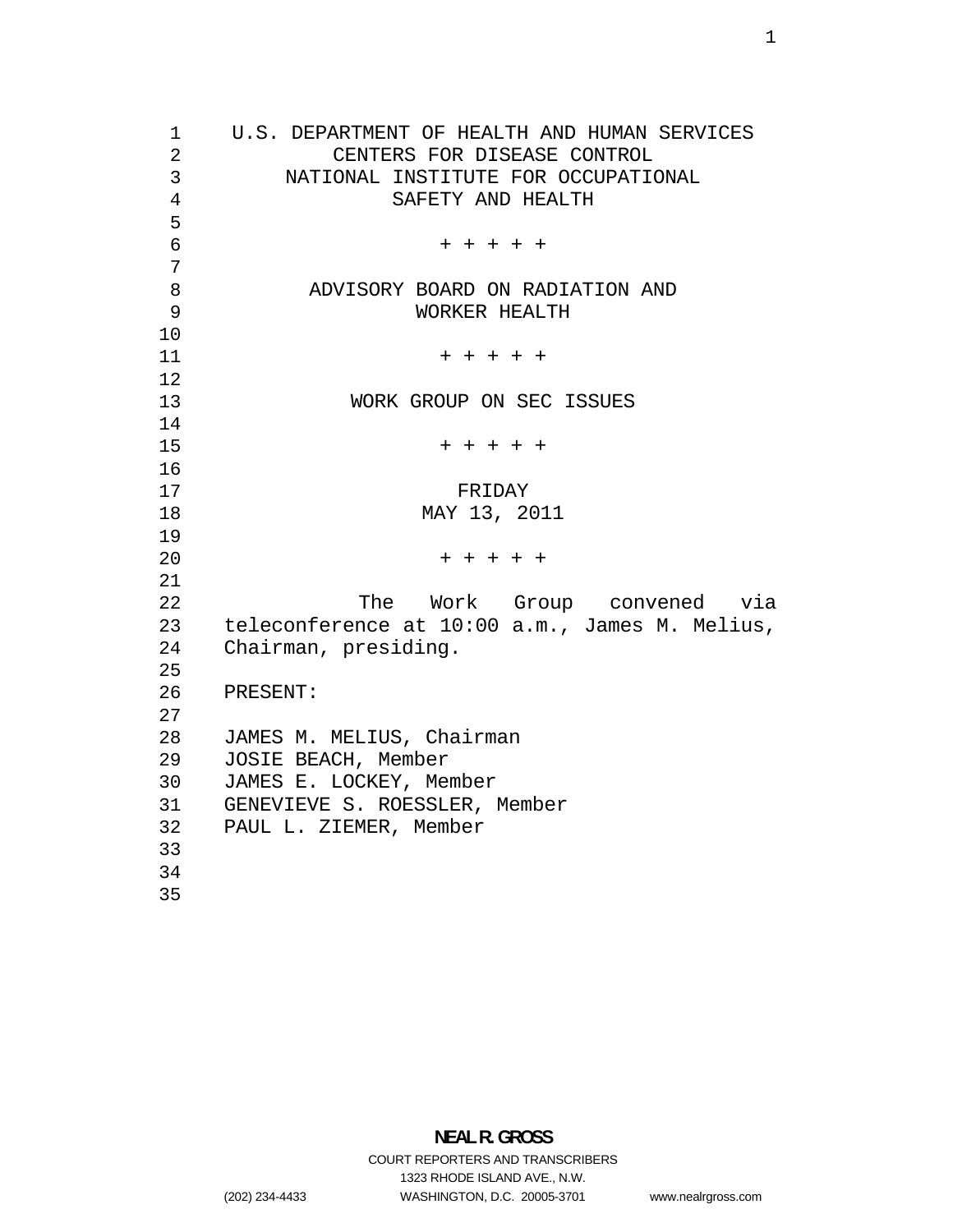ALSO PRESENT:

- 
- TED KATZ, Designated Federal Official
- PETE DARNELL, DCAS
- JANICE FEENEY
- STU HINNEFELD, DCAS
- JOSH KINMAN, DCAS Contractor
- JENNY LIN, HHS
- JOHN MAURO, SC&A
- JIM NETON, DCAS
- MICHAEL RAFKY, HHS
- LAVON RUTHERFORD, DCAS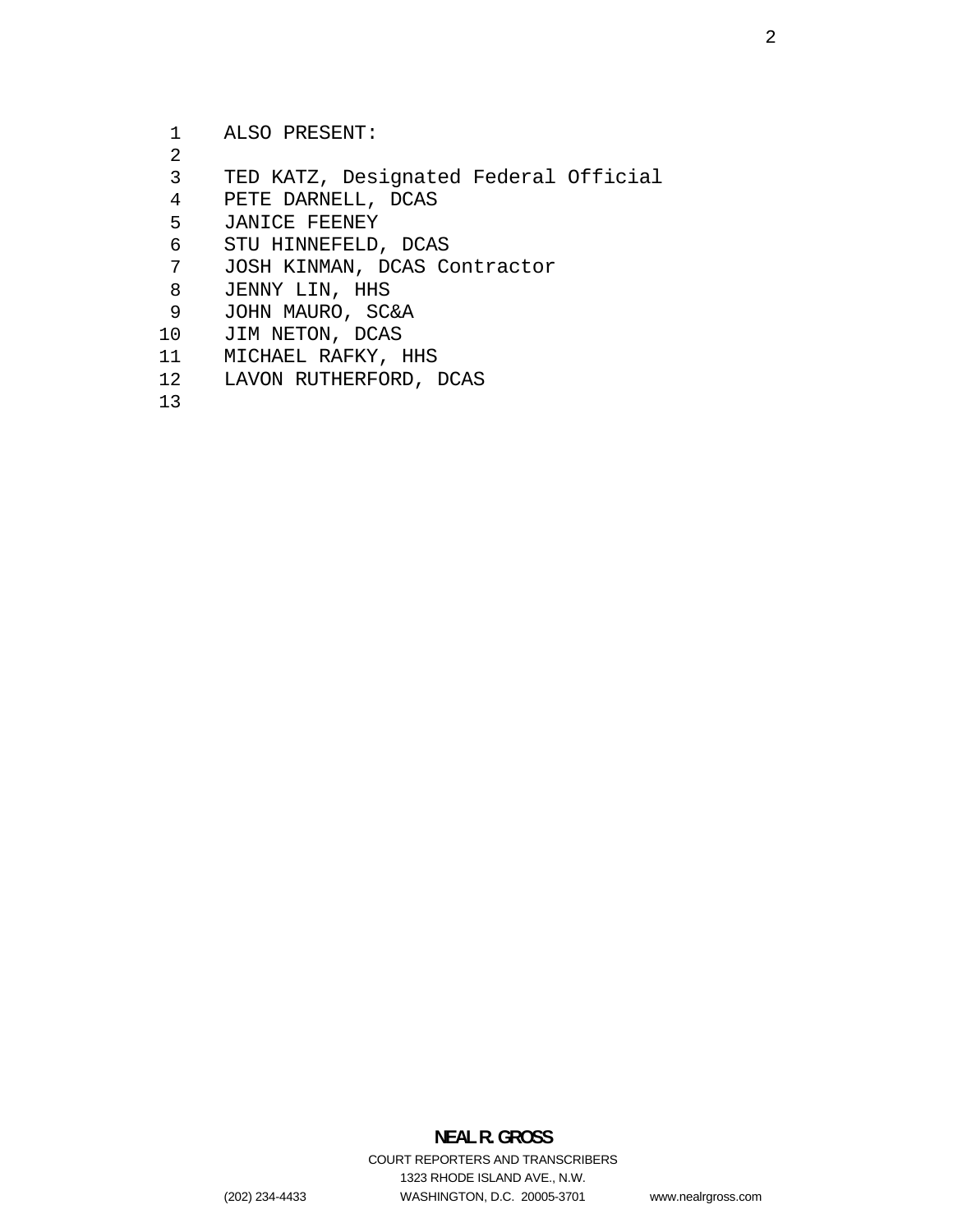| $1\,$                                            | $C-O-N-T-E-N-T-S$                                                     |
|--------------------------------------------------|-----------------------------------------------------------------------|
| $\overline{2}$<br>$\mathsf{3}$<br>$\overline{4}$ | Welcome and roll-call/Introductions 4                                 |
| 5<br>$\epsilon$                                  | Work Group Discussion                                                 |
| 7<br>8<br>9                                      | DCAS presentation of revised GE 8<br>Evendale SEC Petition Evaluation |
| 10<br>11                                         | WG discussion and recommendations  17                                 |
| 12<br>13<br>14<br>15<br>16<br>17                 |                                                                       |
| 18                                               |                                                                       |
| 19                                               |                                                                       |
| 20                                               |                                                                       |
| 21                                               |                                                                       |
| 22                                               |                                                                       |
| 23                                               |                                                                       |
| 24                                               |                                                                       |
| 25                                               |                                                                       |
| 26                                               |                                                                       |
| 27                                               |                                                                       |
| 28                                               |                                                                       |
| 29                                               |                                                                       |
| 30                                               |                                                                       |

1323 RHODE ISLAND AVE., N.W.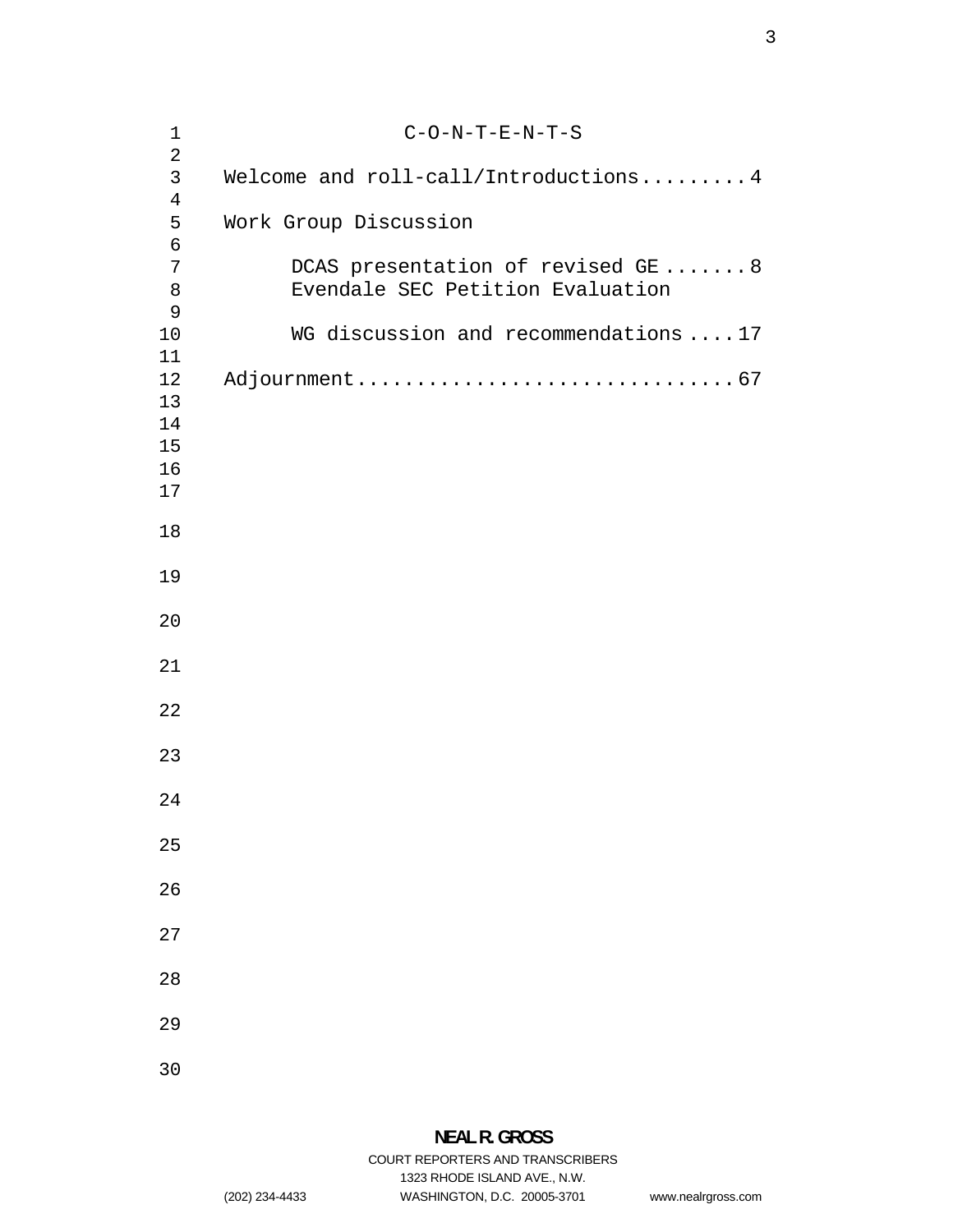P-R-O-C-E-E-D-I-N-G-S (10:00 a.m.) MR. KATZ: This is the Advisory Board on Radiation and Worker Health, the SEC Issues Work Group. We're going to be speaking about GE Evendale today, just that, for the agenda. The agenda is posted on the web. 8 So when everyone responds to roll call, please also indicate your conflict of interest situation with respect to GE Evendale. So let's begin with the Board Members and the Chair. CHAIRMAN MELIUS: Jim Melius, no conflicts. MEMBER BEACH: Josie Beach, no conflicts. MEMBER ZIEMER: Paul Ziemer, no conflict. MEMBER ROESSLER: Gen Roessler, no conflict. MR. KATZ: Okay, and I got Josie Beach. Any other Board Members on the line?

> **NEAL R. GROSS**  COURT REPORTERS AND TRANSCRIBERS 1323 RHODE ISLAND AVE., N.W. (202) 234-4433 WASHINGTON, D.C. 20005-3701 www.nealrgross.com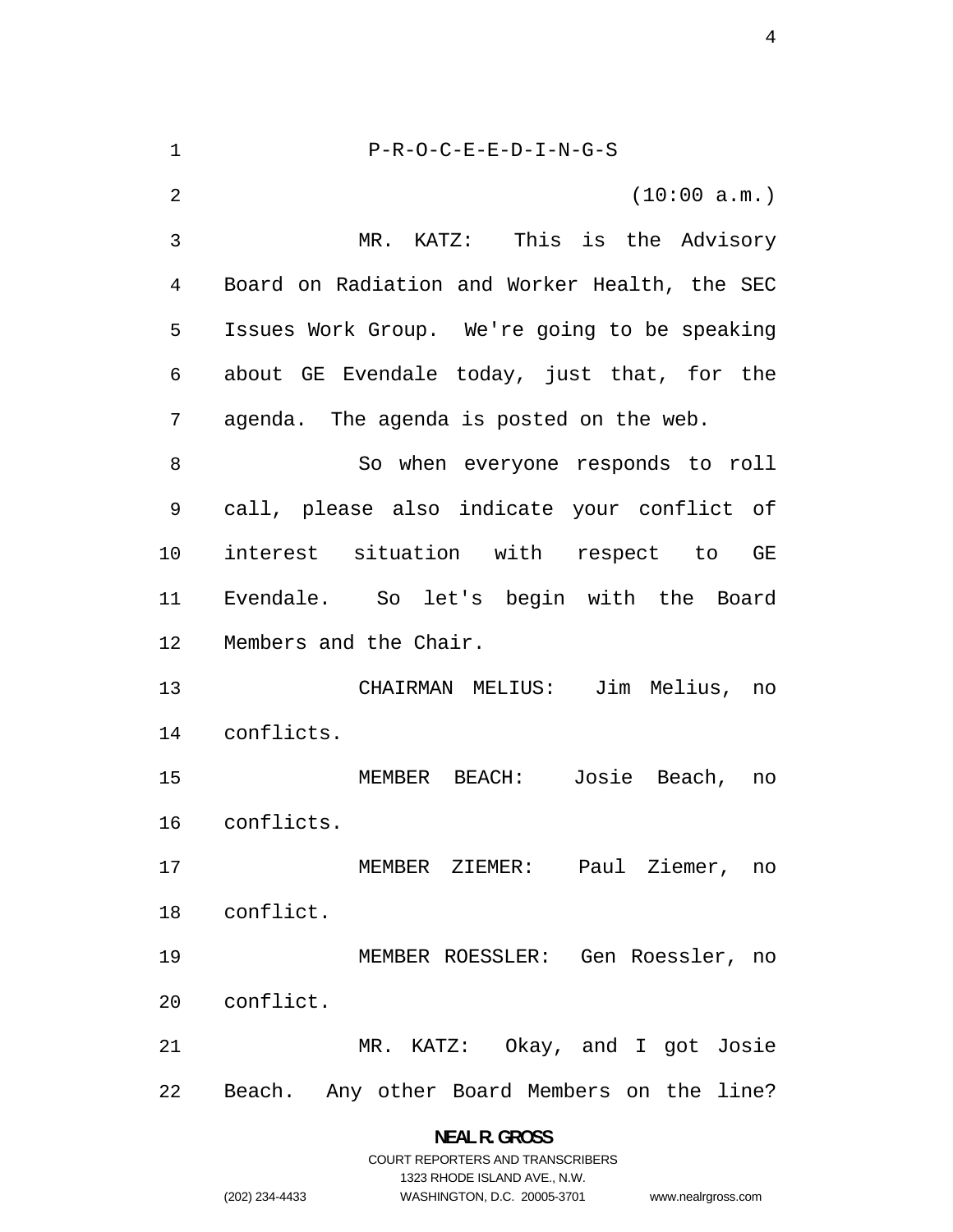Okay, NIOSH ORAU team?

MR. HINNEFELD: Stu Hinnefeld, no conflict. DR. NETON: Jim Neton, no conflict. MR. RUTHERFORD: LaVon Rutherford, no conflict. MR. DARNELL: Pete Darnell, no conflict. MR. KINMAN: This is Josh Kinman, no conflict. MR. KATZ: Before Josh, can you repeat your name, please? MR. DARNELL: Pete Darnell. 14 MR. KINMAN: Before Josh, you said? MR. KATZ: Yes. 16 MR. KINMAN: That's Pete, right? MR. KATZ: Oh, Pete Darnell. Thank you. Sorry. It was muddled in my -- how about SC&A? Do we have any members of SC&A on the line? CHAIRMAN MELIUS: I think John was going to -- Mauro was going to try to join us.

> **NEAL R. GROSS**  COURT REPORTERS AND TRANSCRIBERS

> > 1323 RHODE ISLAND AVE., N.W.

(202) 234-4433 WASHINGTON, D.C. 20005-3701 www.nealrgross.com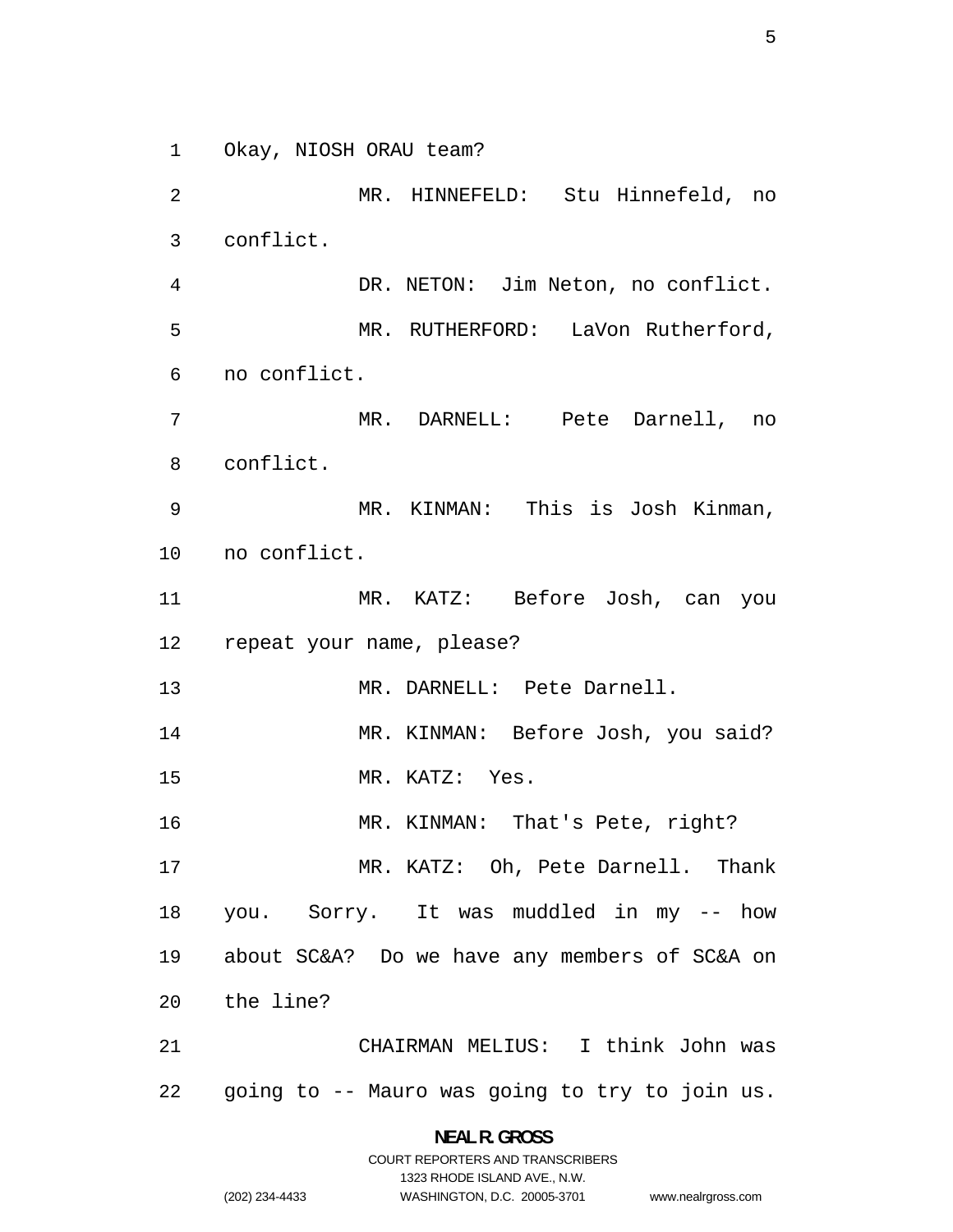I don't know.

MR. KATZ: Okay. Yes, I thought he was planning to join us. CHAIRMAN MELIUS: Yes. It's not necessary. We don't need him. MR. KATZ: I understand. I just was checking. So let's carry on. Federal officials or contractors for the feds on the line? 10 MS. LIN: Jenny Lin, HHS. MR. RAFKY: Michael Rafky, HHS. MR. KATZ: Very good, then. This is Ted Katz. I'm the Designated Federal Official of the Advisory Board, also no conflict. Do we have any members of the public on the line? 17 MS. FEENEY: Yes, Janice Feeney. 18 MR. KATZ: Yes, Janice Feeney. Welcome. 20 MS. FEENEY: Thank you. MR. KATZ: Any others? All right. So, then, let me just remind everyone on the

> **NEAL R. GROSS**  COURT REPORTERS AND TRANSCRIBERS 1323 RHODE ISLAND AVE., N.W. (202) 234-4433 WASHINGTON, D.C. 20005-3701 www.nealrgross.com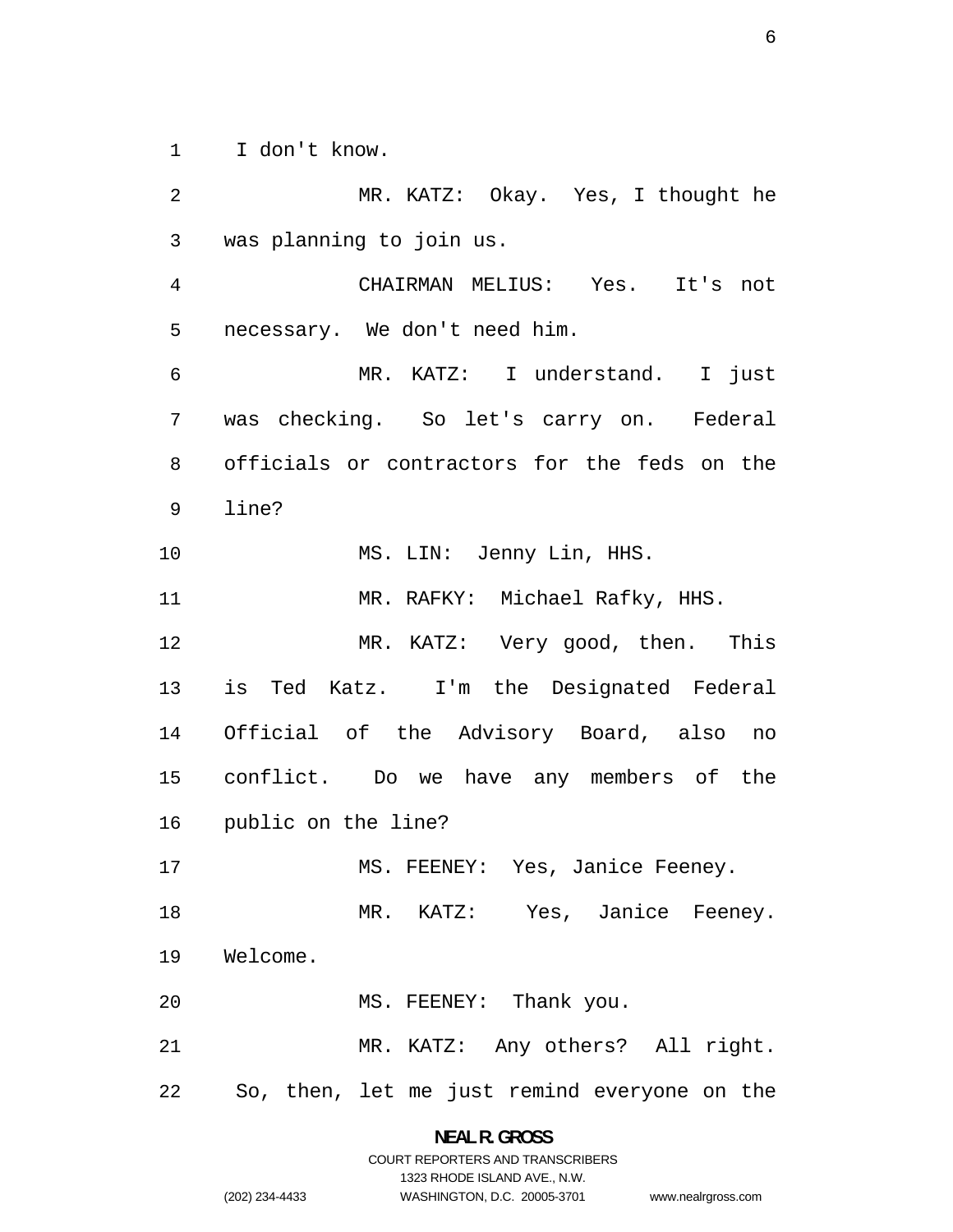line, please mute your phones. If you don't have a mute button, use \*6, and then you can come off mute only when you're addressing the group, and the agenda is yours, Jim.

DR. MAURO: Ted, this is John Mauro. Sorry to interrupt. I was a little delayed getting online, just wanted to let you know I'm online.

MR. KATZ: Good. Thank you, John. 10 DR. MAURO: Okay.

CHAIRMAN MELIUS: We'll call off the search parties. Okay, I think first we'll hear from -- I'm not sure who's speaking for DCAS, but at least a short update on how you've updated the report.

MR. HINNEFELD: I think LaVon was going to introduce the subject, and then I think Pete will probably be doing most of the details.

CHAIRMAN MELIUS: Okay.

MR. RUTHERFORD: All right. This is LaVon Rutherford. Basically, what we're

# **NEAL R. GROSS**  COURT REPORTERS AND TRANSCRIBERS 1323 RHODE ISLAND AVE., N.W. (202) 234-4433 WASHINGTON, D.C. 20005-3701 www.nealrgross.com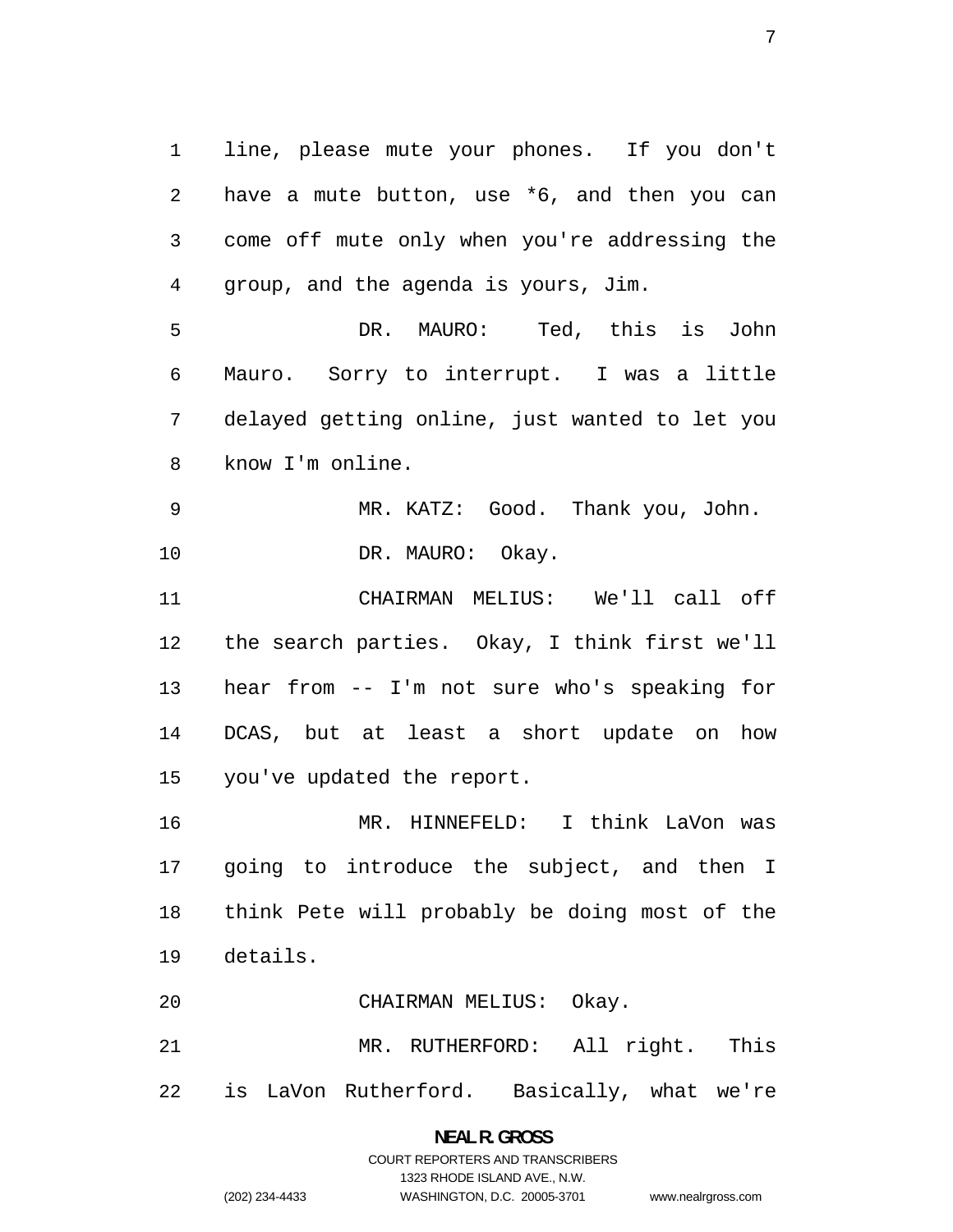going to do is just kind of summarize the changes in the report. Pete's going to go over that technically, the additional data that we've found, the information on work locations and all the information that the Board was in question in their earlier review. So I'm going to turn it over to Pete and let Pete -- I think it's probably

easiest just to use that summary of changes that we provided when we sent it over electronically, and then Pete can go into additional detail as needed.

13 MEMBER LOCKEY: Hey, Ted?

14 MR. KATZ: Yes.

MEMBER LOCKEY: Jim Lockey. I'll be able to join you intermittently today.

MR. KATZ: Okay. Very good. I don't think this is going to be a very long call, but okay, great. Thanks, Jim.

MEMBER LOCKEY: You're welcome.

MR. DARNELL: This is Pete Darnell.

I don't know what the best way to handle this

**NEAL R. GROSS**  COURT REPORTERS AND TRANSCRIBERS

1323 RHODE ISLAND AVE., N.W.

(202) 234-4433 WASHINGTON, D.C. 20005-3701 www.nealrgross.com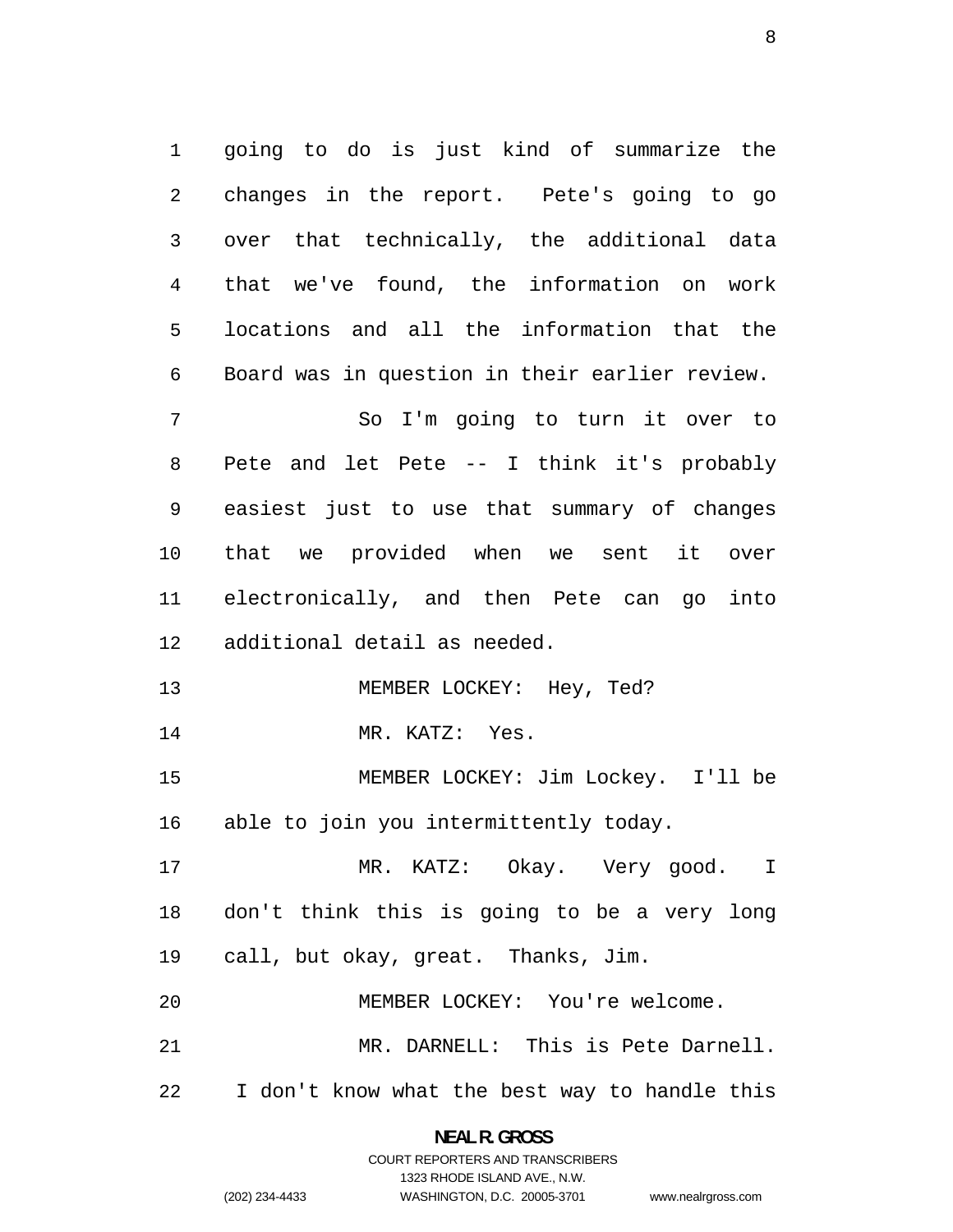is, if you want me to read the summary -- if you want me to read the summary changes or if we just want to get into questions about it, since this has already been provided.

CHAIRMAN MELIUS: I'd like you to summarize what you've done and --

MR. DARNELL: Okay.

CHAIRMAN MELIUS: -- what the changes are. You don't have to read each change to us, but a summary would be helpful.

MR. DARNELL: Since the November 2010 meeting in Santa Fe, we finished the data capture effort with General Electric Ohio posted in another 24 documents.

We posted some information regarding contracts with the Atomic Energy Commission and General Electric and went through the data that was found for internal and external dosimetry in the past few months and placed that information inside the GE Evendale report.

Specific spots where you can find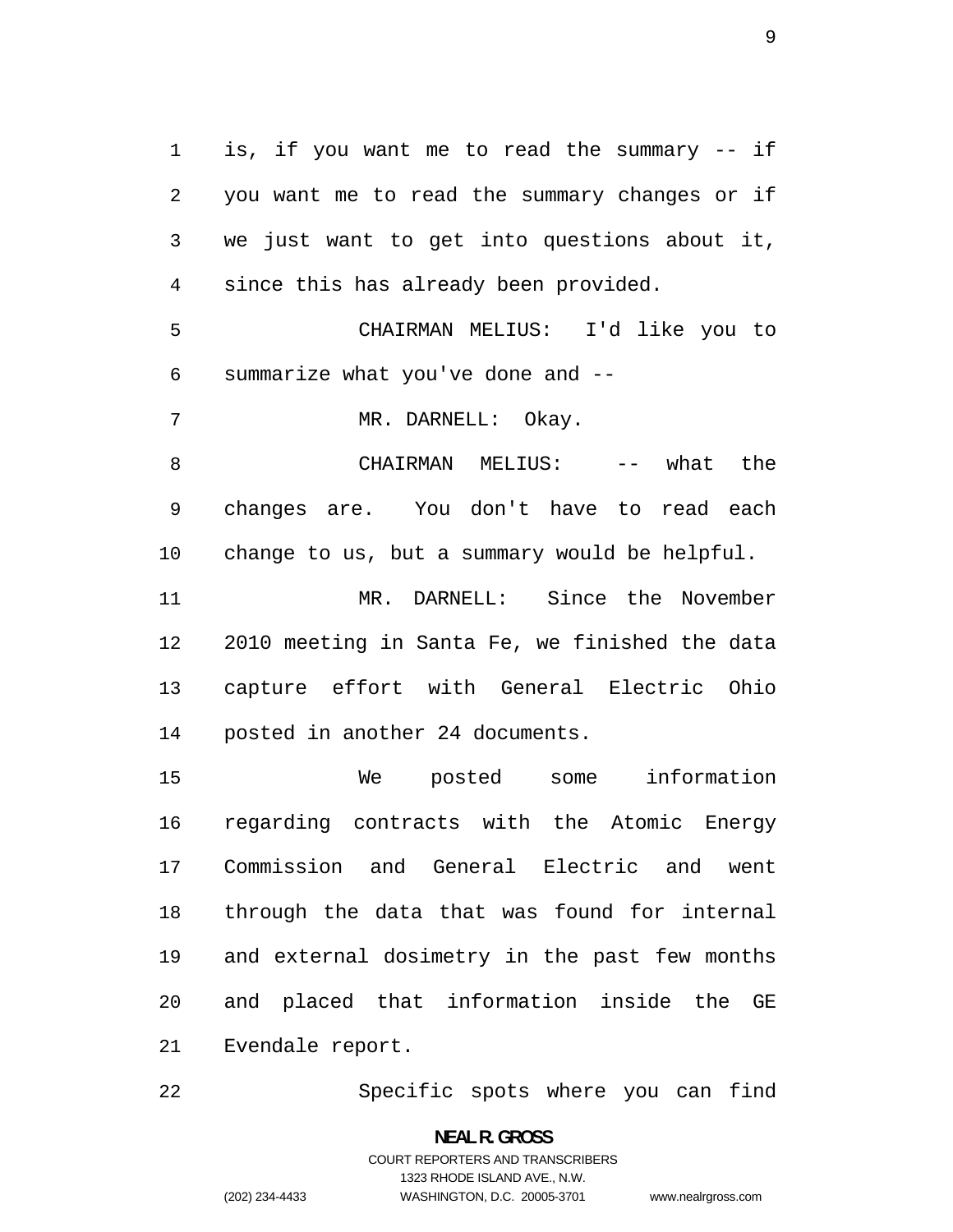that are on page three, where we talk about feasibility of dose reconstruction. We added a little more information on the operation description, had some more information added so we could clarify some exposure sources and update the site locations.

The data capture you see has a lot of external monitoring data and a little bit more information on internal monitoring data. Unfortunately, the same case has gone on where we have 20 sets of dosimetry data that are actually linked to a person and over 1,200 sets of external dosimetry data that's just dosimetry data.

We haven't done a full review on that data, because we cannot find anything pertaining to source terms on the internal data, which basically makes the data set unusable for performance of full dose reconstruction.

We did have some updates in workplace monitoring data where we found some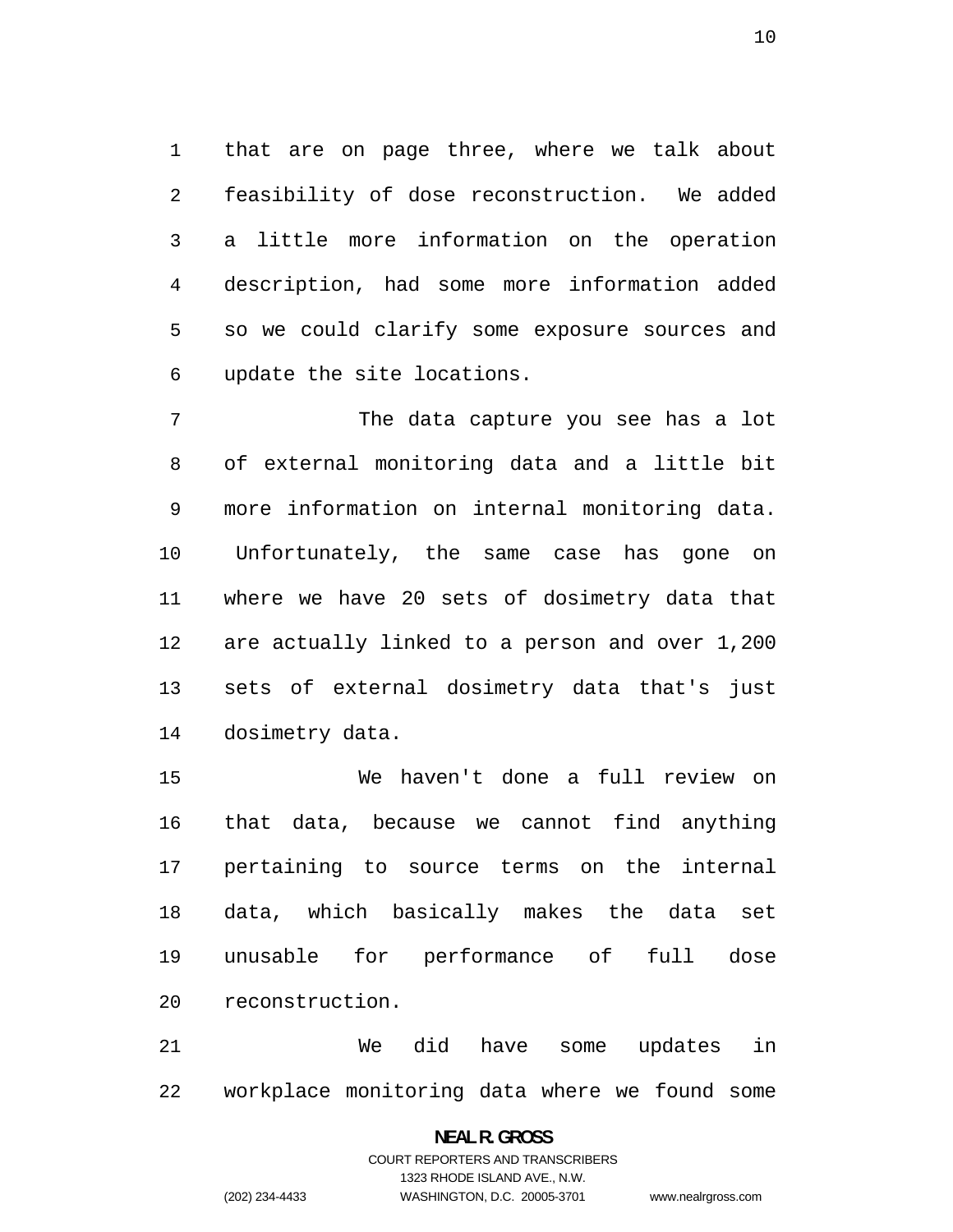contamination levels during a 1969 survey. We basically took that information, updated the feasibility sections, so basically there is no change on the Evaluation Report findings. We basically feel that the same Class that was defined in the November Board meeting, November last year Board meeting, is the same.

Just a quick update on the claim status. We have 12 claims that are over seven years old, 23 that are five to six years old, 43 that are three to four years old, 56 that are one to two years old, and 18 claims that have been submitted within the past year. This data is accurate up until April 15.

That's basically it. There's no real changes, no change in the thought of whether we can do dose reconstruction, and our recommendation is still that General Electric become an SEC.

MR. HINNEFELD: This is Stu. If I can just offer a little bit more, maybe ask Pete for some additional explanation, too, I

### **NEAL R. GROSS**  COURT REPORTERS AND TRANSCRIBERS 1323 RHODE ISLAND AVE., N.W. (202) 234-4433 WASHINGTON, D.C. 20005-3701 www.nealrgross.com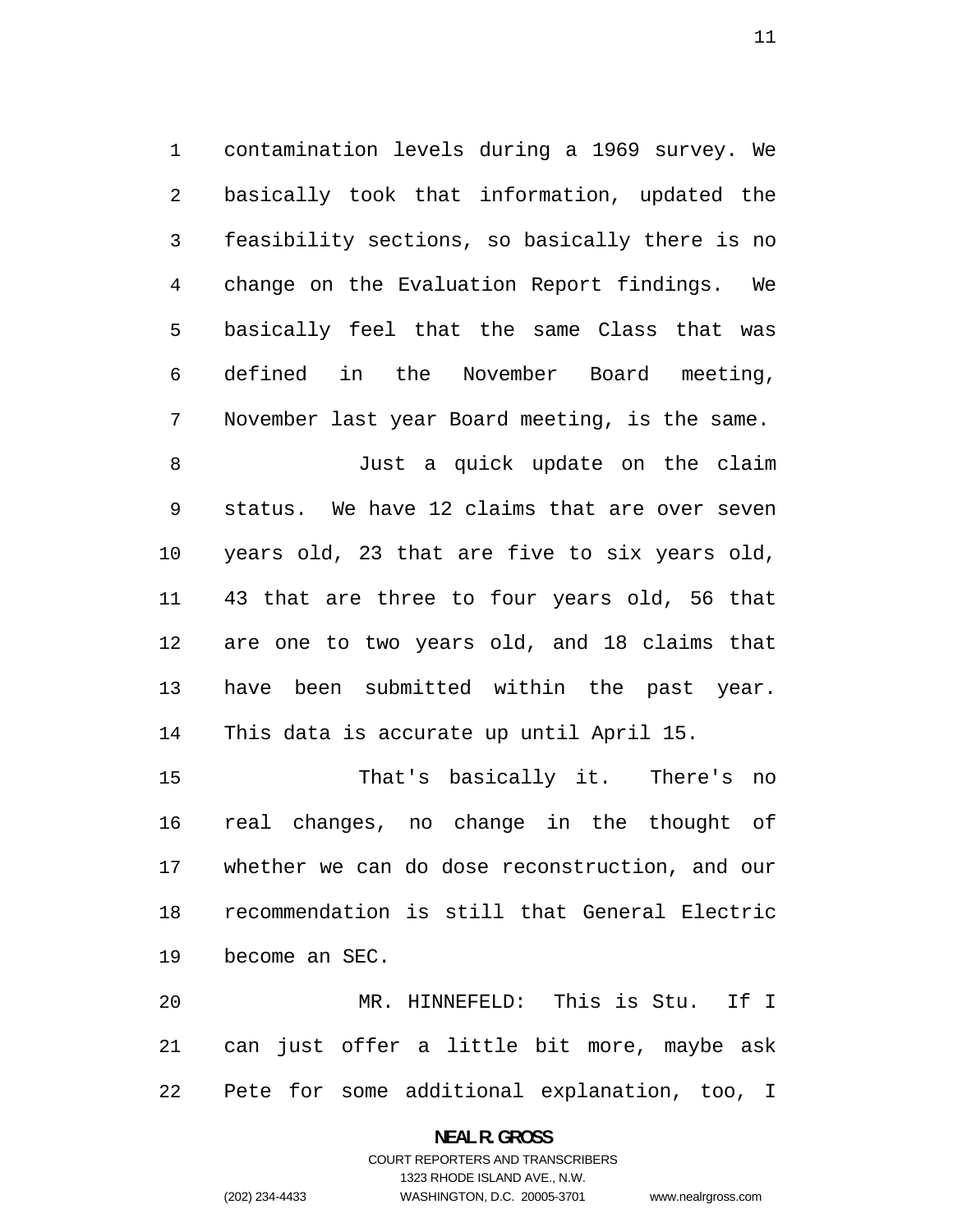think the key fact here or the key finding here is that GE provided to us all of their dosimetry records. Regardless of whether it was a claimant or not, they provided it to us for the GE Evendale plant, all the dosimetry records they had on file.

For the period of the AEC work for '60 to '69 or whichever, whatever those exact years are, that was the data we looked at. You know, that was the data that would be relevant to us, and while there is a fair amount of external radiation monitoring data, there is a real paucity of internal monitoring data. You say some 20 -- is that like 20 data points, Pete?

MR. DARNELL: We have 20 claims that we have been able to link external monitoring data to.

MR. HINNEFELD: That's internal, right, internal monitoring data?

MR. DARNELL: External.

MR. HINNEFELD: Oh, 20 claims have

# **NEAL R. GROSS**  COURT REPORTERS AND TRANSCRIBERS 1323 RHODE ISLAND AVE., N.W.

(202) 234-4433 WASHINGTON, D.C. 20005-3701 www.nealrgross.com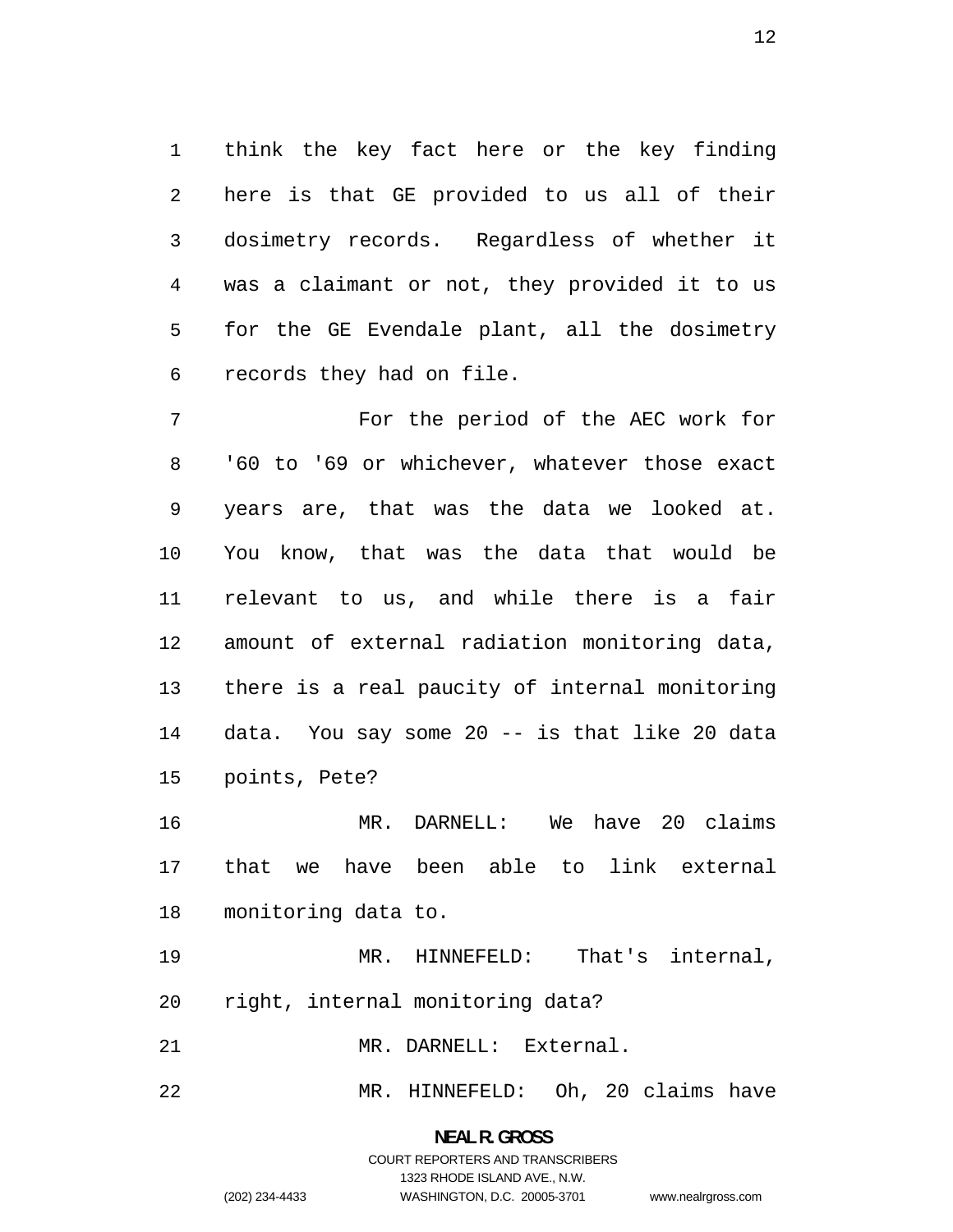external data, and we have just a handful of internal data monitoring points or what? MR. DARNELL: One claim is fully linked to internal monitoring data, and the rest of the data is just data that we can't link to a process, we can't link to a person, we can't link to anything. MR. HINNEFELD: Okay. So, in other words, we have almost no internal data is what you're saying -- 11 MR. DARNELL: Correct. MR. HINNEFELD: -- that's identified with a person. Okay. So, based on this paucity of internal data, our conclusion is that it's not feasible for us to do internal dose reconstruction, and so that's why our recommendation remains to add the Class for the entire employment period. The external data situation will be such that we will certainly use external data

if the claimant has it, and the question about

in partial dose reconstructions for claimants,

**NEAL R. GROSS**  COURT REPORTERS AND TRANSCRIBERS

1323 RHODE ISLAND AVE., N.W.

(202) 234-4433 WASHINGTON, D.C. 20005-3701 www.nealrgross.com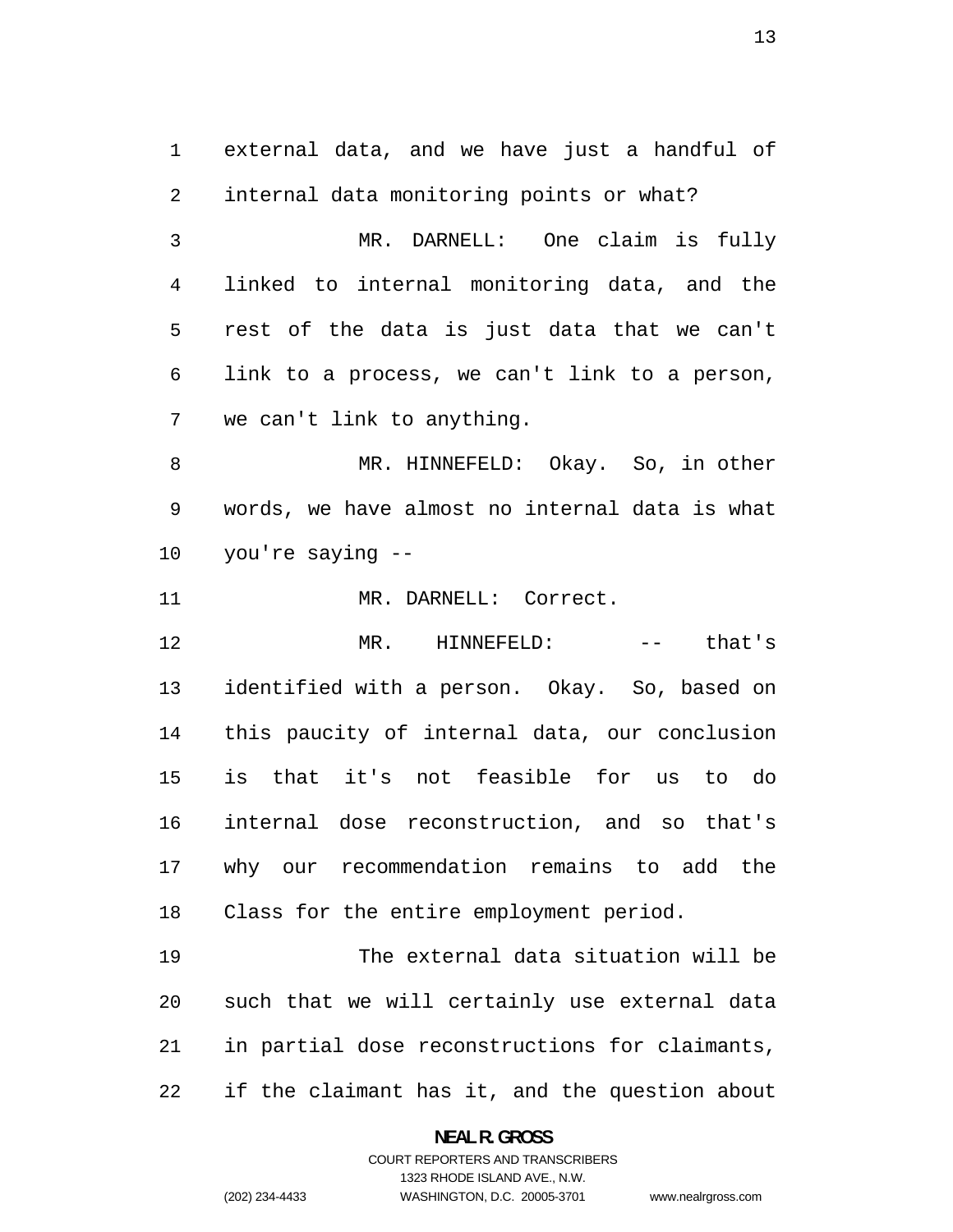whether we have sufficient external data to form a coworker model that we would then apply to claimants who do not have their own exposure record, that question is about ready. You know, we're about ready to reach a conclusion on that, but we don't have it today, but it's not really relevant to the decision on whether to add a Class or not.

MR. DARNELL: I did want to point out, Stu, that we had 4,451 external results for this period, January 1 of '61 through June 30, 1970, and less than five percent of that data are able to be linked to work locations.

14 MR. HINNEFELD: Okay, but, I mean, are most of them -- do most of them have a person's name on it, but those people just tend not to be claimants?

MR. DARNELL: They have names, but that's about all the information we get.

MR. HINNEFELD: Okay, so then that's where we are in terms of the bulk of the -- you know, how much -- there's a lot of

> **NEAL R. GROSS**  COURT REPORTERS AND TRANSCRIBERS

#### 1323 RHODE ISLAND AVE., N.W. (202) 234-4433 WASHINGTON, D.C. 20005-3701 www.nealrgross.com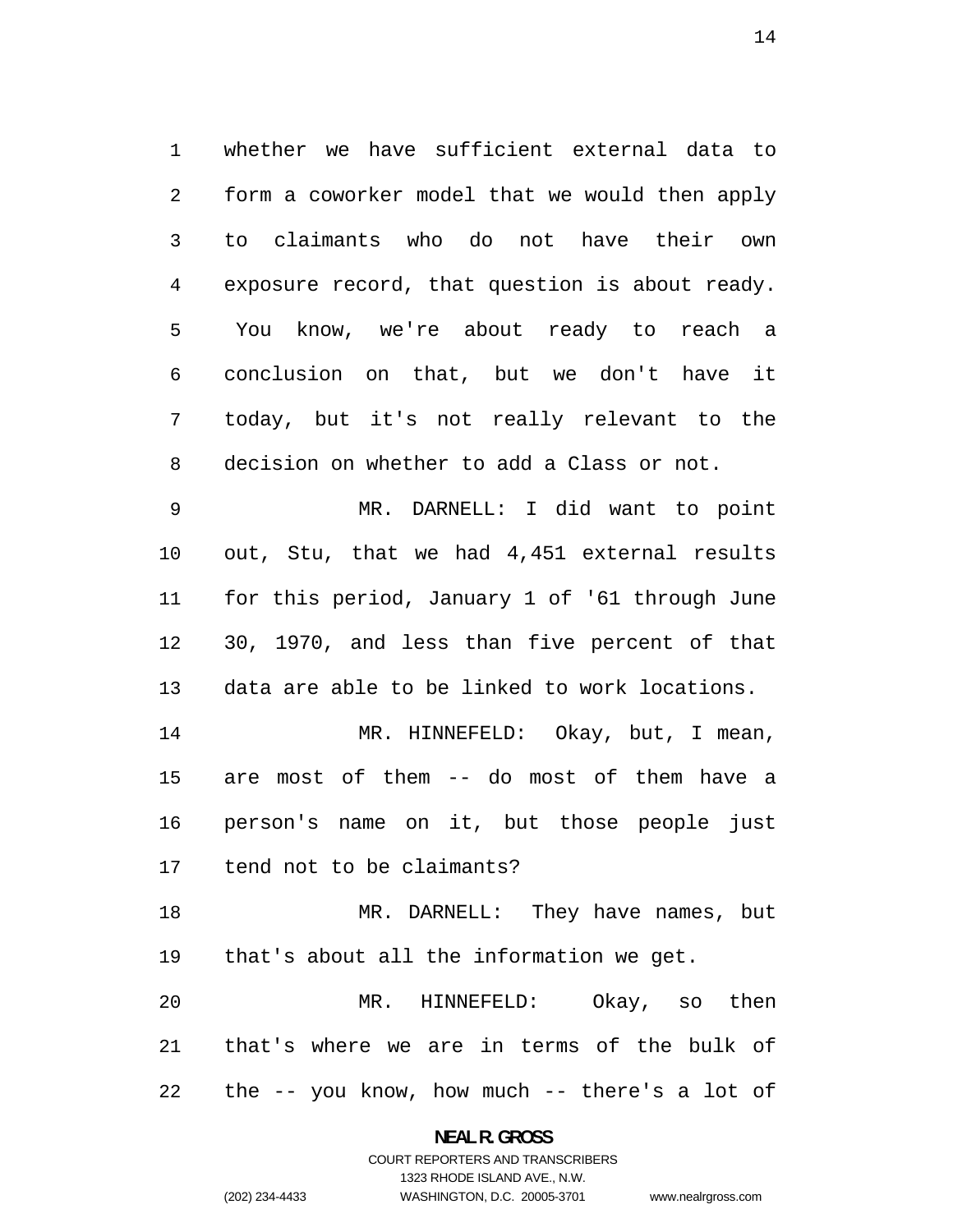external monitoring information that appears to be from people not claimants, and so that's the consideration.

That's the question we need to answer that we should have an answer on very shortly as to whether or not we think we can do a coworker study, but we, at the very least, for claimants who have external data, we will use that data in a partial dose -- data in a partial dose reconstruction.

Now, I think, Ted, the -- or, Pete, the other question has to do with the size of the Class and the Definition of the Class in terms of, because we have this monitored population, should we conclude that that should define the people who were exposed to radiation and what information -- It would be helpful to recap information that we have that would draw -- leads us to the conclusion that, just because we did not receive an exposure record for someone, that does not mean that they did not have the potential for exposure.

#### **NEAL R. GROSS**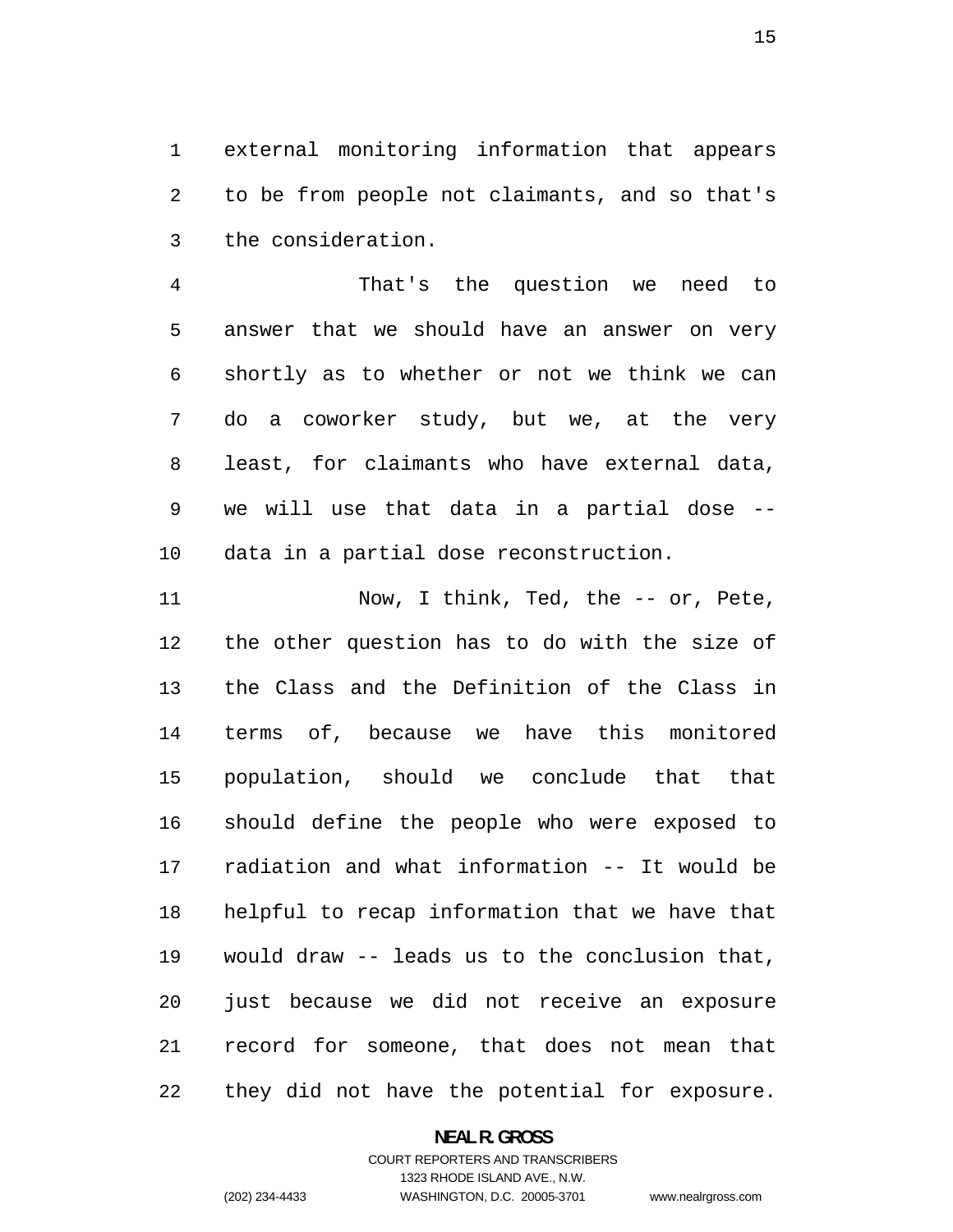Can you maybe go through that?

MR. DARNELL: Are you talking about how the site was physically set up and the personnel that had --

MR. HINNEFELD: Well, yes, however you wanted to explain the question of, why do we conclude that people who do not have exposure, that we don't have enough solid evidence to feel confident saying that just because we don't have an exposure record for this person, they still could have been exposed to radiation.

MR. DARNELL: Well, we did several interviews over the past few years with both retirees and health and safety personnel, including the Health and Safety Officer that was at the site during the AEC period, workers that were at the site during the AEC period.

Basically, what we've been told is people met for lunch in the building, several people that were not monitored working in the lofts above the areas where the radiological

**NEAL R. GROSS**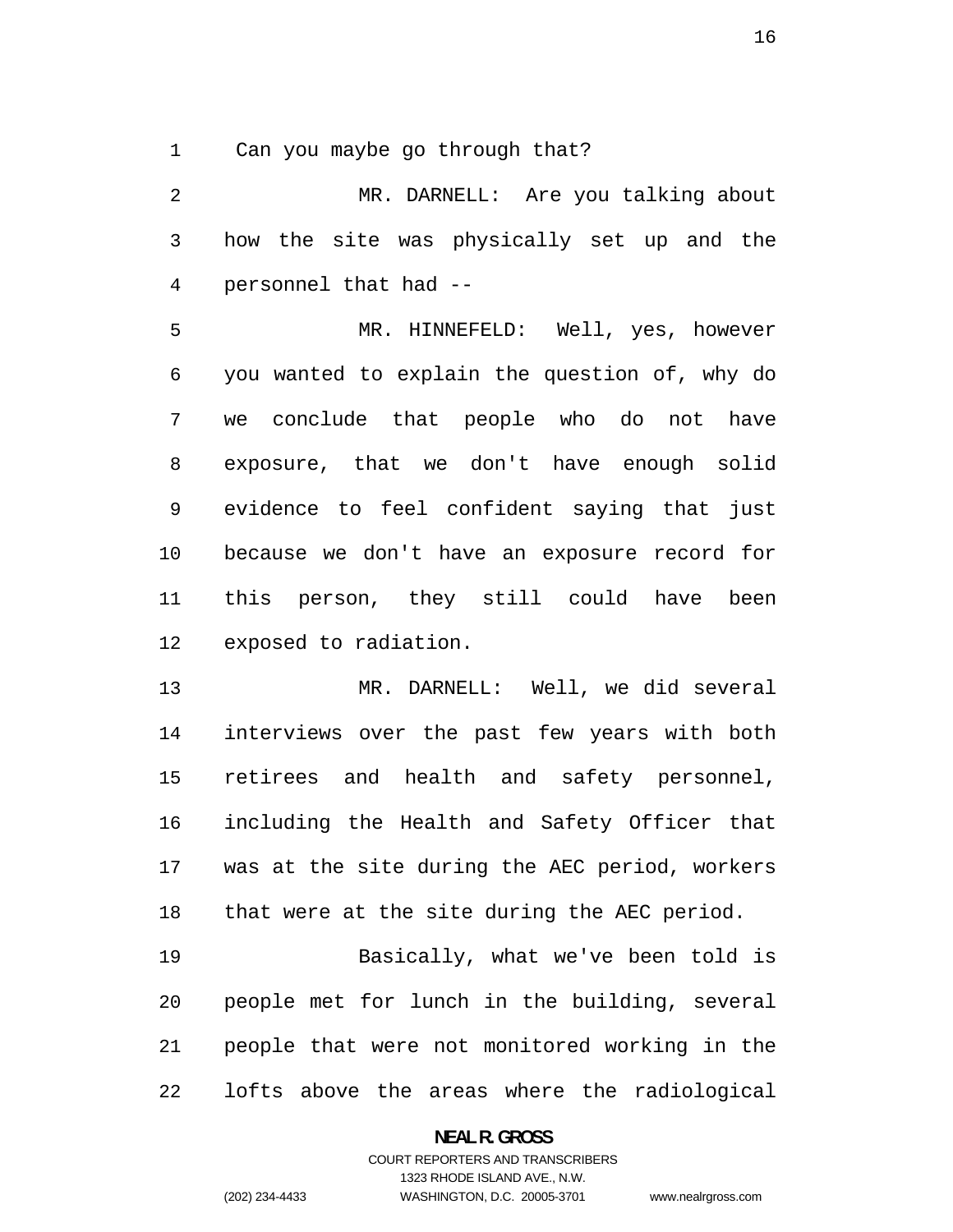work was going on. The doors were not locked, nor were they secured in any manner. People used the buildings as passageways to walk through.

There was essential site maintenance that basically anything that was used anywhere could be shipped anywhere else on the site and be used. There was not a lot of control that was going on.

MR. HINNEFELD: Okay. Thanks, Steve.

12 MR. DARNELL: Okay.

CHAIRMAN MELIUS: Okay, any Board Members have questions? If not, then I'll start.

MEMBER ZIEMER: Yes, this is Ziemer. I have a couple of general questions. I'm just trying to, for clarity, these 3,500 film badge records right now, simply because of the limited number of claimants, we don't even know if those are part of the processes that are covered, or what would lead us to

> **NEAL R. GROSS**  COURT REPORTERS AND TRANSCRIBERS

> > 1323 RHODE ISLAND AVE., N.W.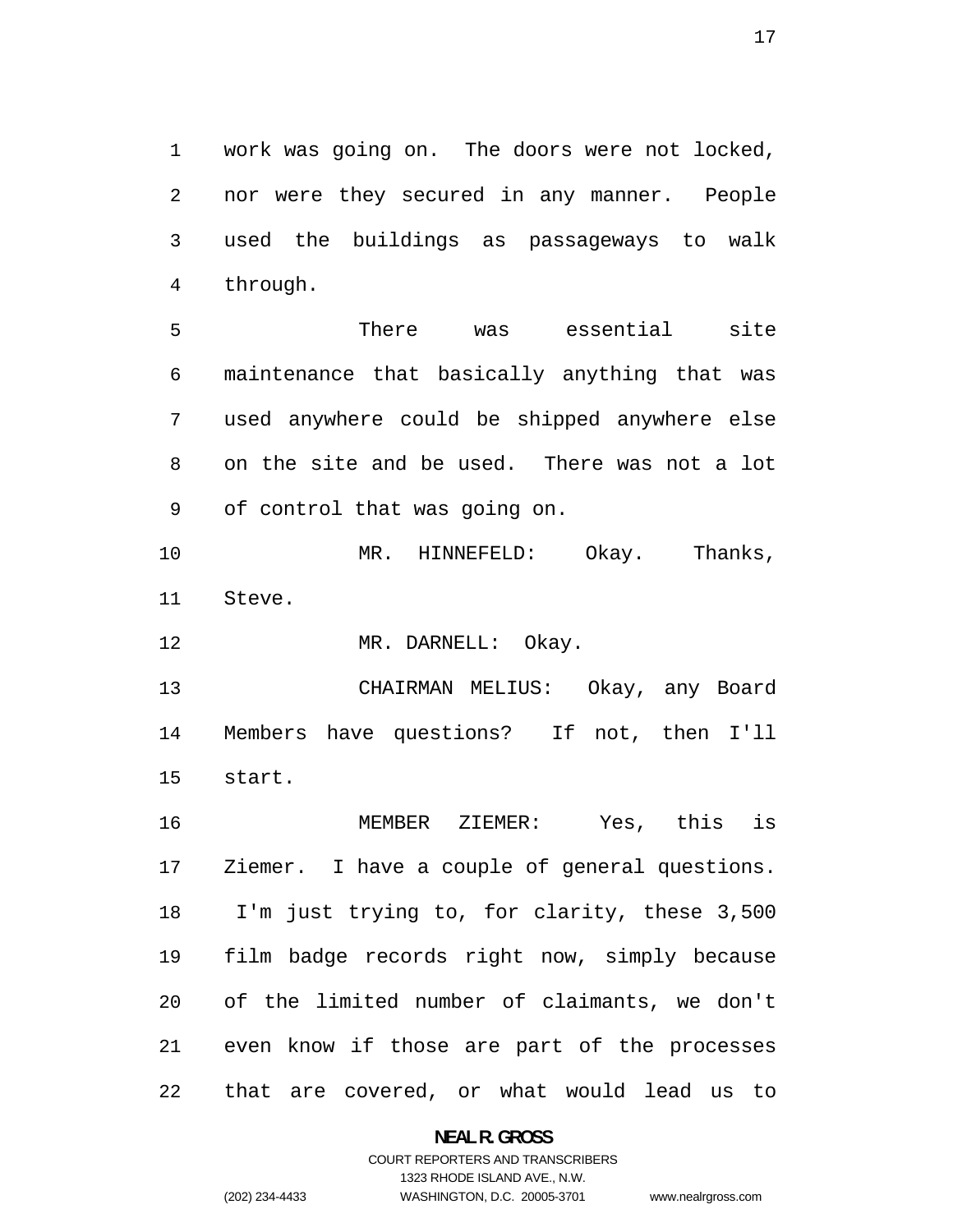conclude that those, perhaps, would not be relevant or would be relevant, either way, to a coworker model of some sort for the external?

MR. HINNEFELD: Well, I think -- I think --

MEMBER ZIEMER: Or are we just saying that because of the internal issue, that we're going to end up here with only partials for those who don't meet the SEC requirement? Is that where we're ending up? MR. HINNEFELD: Yes, that's the firm position we have today is that, because of the lack of internal data, there will be a Class because of the inability to reconstruct internal dose.

17 MEMBER ZIEMER: Right.

MR. HINNEFELD: The question about the utility of the external data for a coworker study for partial dose -- to do partials is a decision that we expect to arrive at a conclusion on pretty soon, and, as

#### **NEAL R. GROSS**

#### COURT REPORTERS AND TRANSCRIBERS 1323 RHODE ISLAND AVE., N.W. (202) 234-4433 WASHINGTON, D.C. 20005-3701 www.nealrgross.com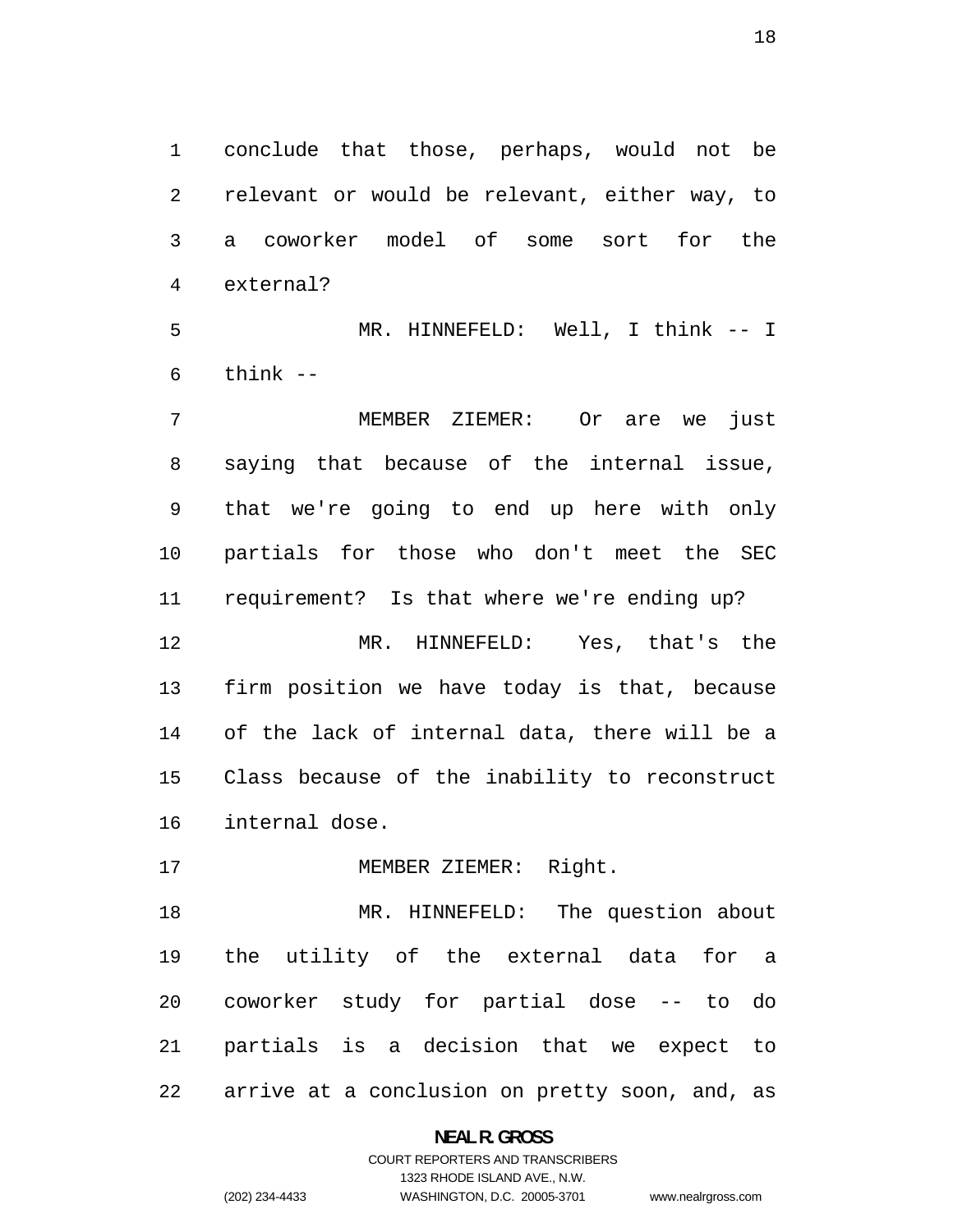you say, if there were other -- if there was other radiological work going on during this period not in that area, that those data may pertain to -- and we can't tell which is which -- so that would disqualify a lot of it. MR. RUTHERFORD: Stu, and I'd like to add a significant -- this is LaVon again.

A significant portion of that data has no location tie to it, and that is our biggest trouble right now with whether we can do an external coworker model or not.

12 MR. HINNEFELD: Okay.

CHAIRMAN MELIUS: Paul, you had another question?

MEMBER ZIEMER: No, I think that clears that up. I just wanted to -- I thought that was the case based on what I read. I 18 just wanted to hear that verbally confirmed.

CHAIRMAN MELIUS: Yes, I have questions about -- it's on page 14 of the revised report. It's a list of the GE Ohio workers supporting the site's various nuclear

**NEAL R. GROSS**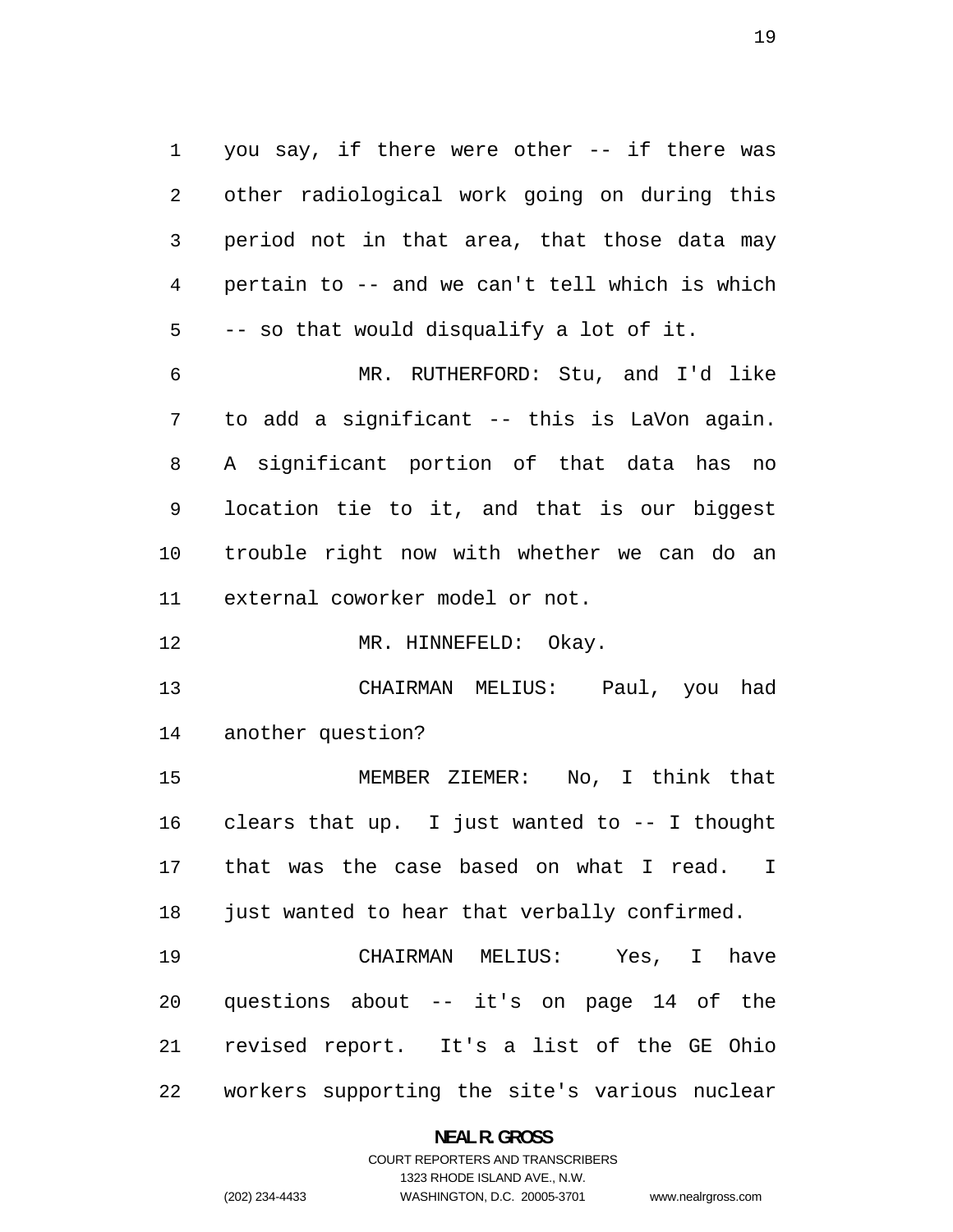research and development operations. It's a reference called POPSEE, P-O-P-S-E-E.

Can someone enlighten me on that? I looked at it on the O: drive, and it's a list of names and addresses without really much other identification to the list, so I was trying to understand where it came from.

MR. DARNELL: That list is -- this is Pete Darnell. That list is an internal list that GE as a company is keeping at the Evendale site of anybody who worked on a nuclear project at any time at SEC -- excuse me -- the AEC period or the non-AEC period.

It has no other data to go with it, so we don't know if the list is full, if it's complete or not. We don't know if that -- if any of them tie to the AEC period or don't. There's just no other data to go forward. It's just a list of names and addresses, and that's it.

CHAIRMAN MELIUS: Yes, but you have other data you could match up with it, the

> **NEAL R. GROSS**  COURT REPORTERS AND TRANSCRIBERS 1323 RHODE ISLAND AVE., N.W. (202) 234-4433 WASHINGTON, D.C. 20005-3701 www.nealrgross.com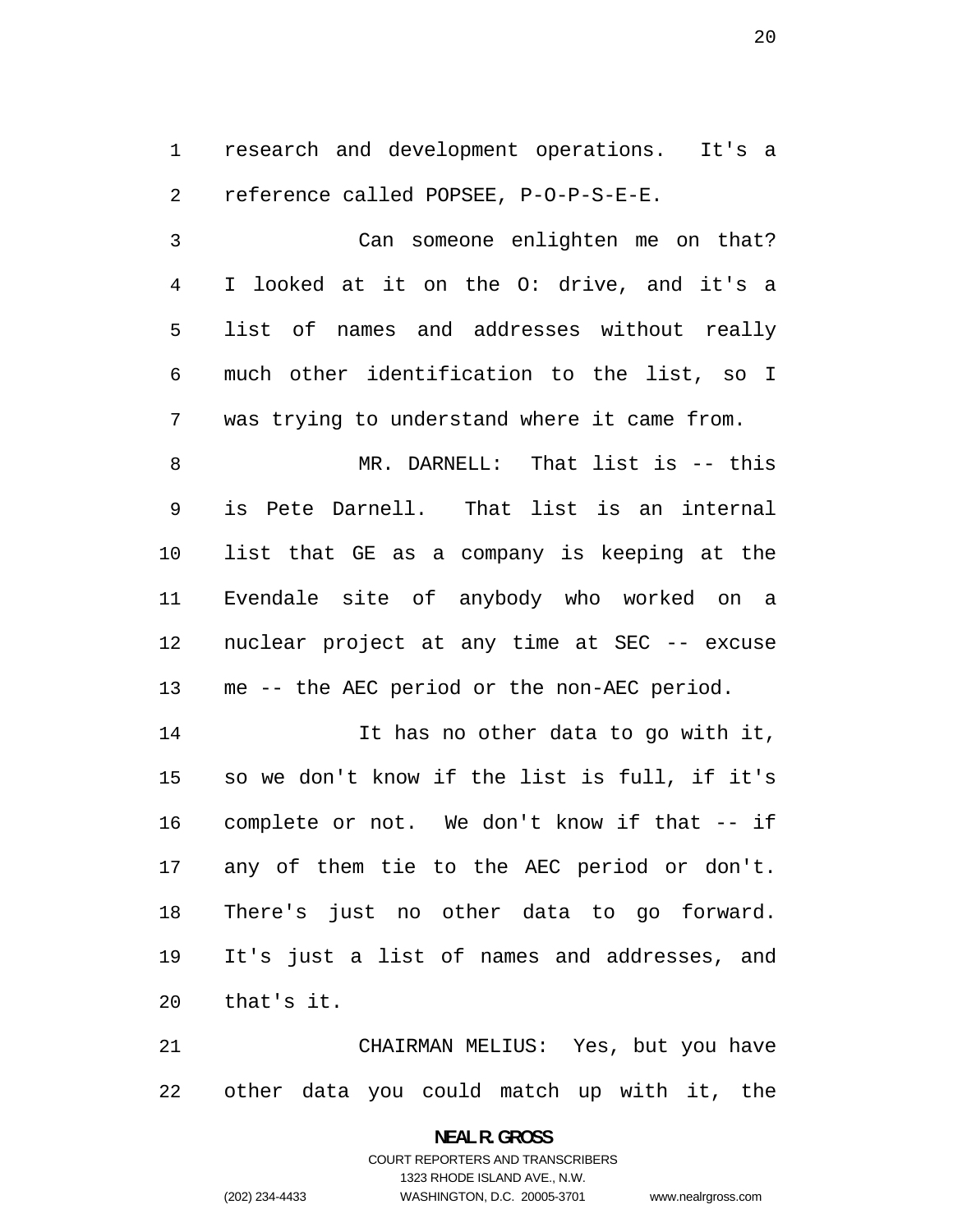external dosimetry data, which I assume at least has dates on it and so forth, as well as your claims data.

MR. DARNELL: That's true, but there's really nothing we could use it for other than to say, yes, this particular nuclear worker was on this other list. It doesn't do anything for us as far as being able to tell what the workforce population was, because we don't know anything about its accuracy or why it was actually done.

CHAIRMAN MELIUS: Well, I thought it actually matched up fairly well with some other estimate that's in here about the number of workers that were involved in these operations.

MR. DARNELL: Actually, I don't have more information on that. I didn't look at that part of it. Once I found out that the list was not -- had a possibility of not being completely accurate, it just became a list of names.

#### **NEAL R. GROSS**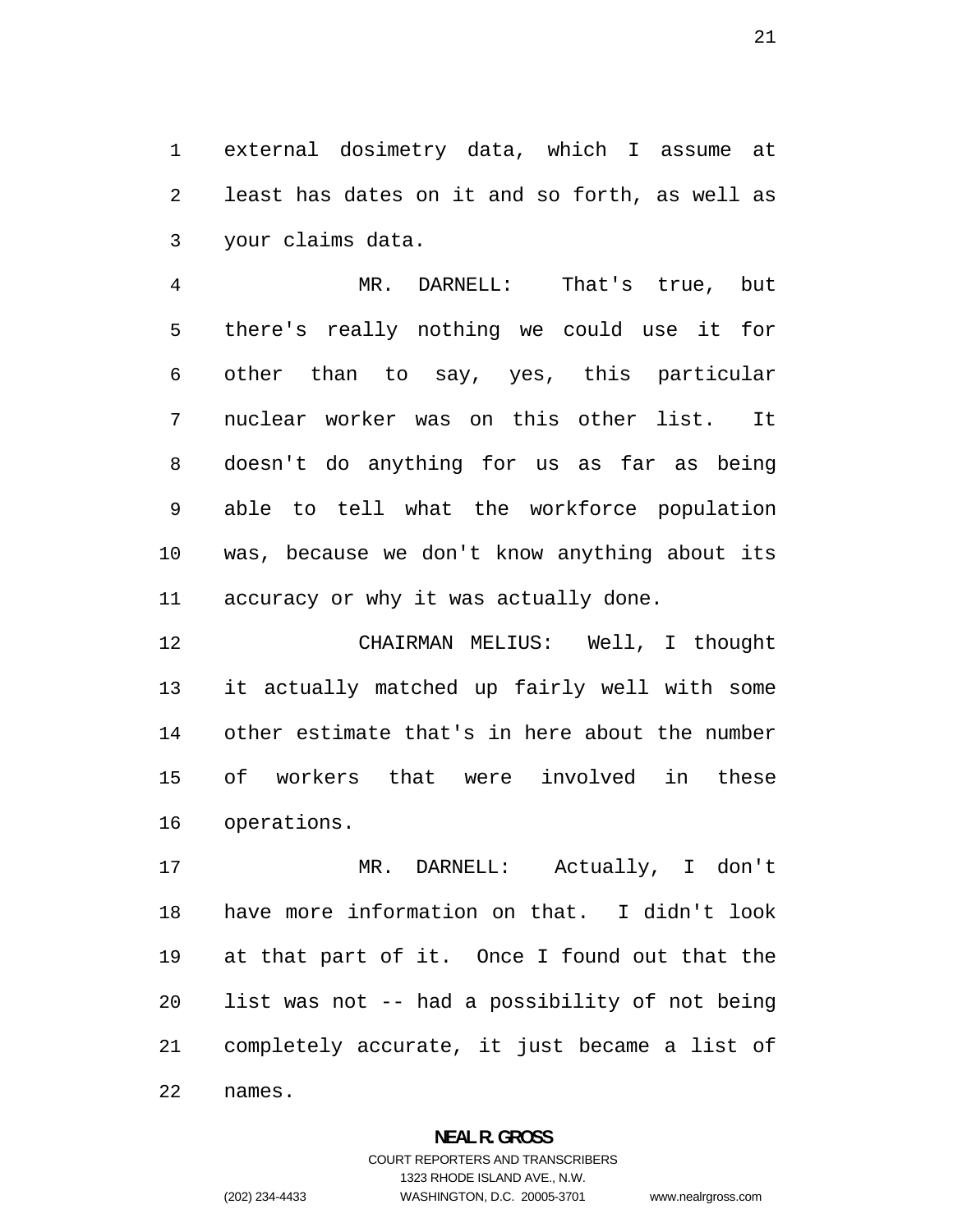MR. RUTHERFORD: Dr. Melius, I'd like to add that, even if the list does contain the workforce, the 300, 350, whatever, workforce of workers that worked in that area, I think the difficulty in addition to that is the fact that the access control issues. We've already identified that there were a number of workers or people that worked in the area that were not part of that workforce, secretarial forces and stuff that were on the mezzanine up above. Maintenance workers may or may not be included in that.

We're not sure, and we're also not totally sure about the other activities, as we mentioned, that may have been going on on the site that might have not been covered activities and how they fit into this whole scheme of exposure.

CHAIRMAN MELIUS: I don't understand why the latter is an issue.

MR. RUTHERFORD: Why that's an

issue?

# **NEAL R. GROSS**  COURT REPORTERS AND TRANSCRIBERS 1323 RHODE ISLAND AVE., N.W.

(202) 234-4433 WASHINGTON, D.C. 20005-3701 www.nealrgross.com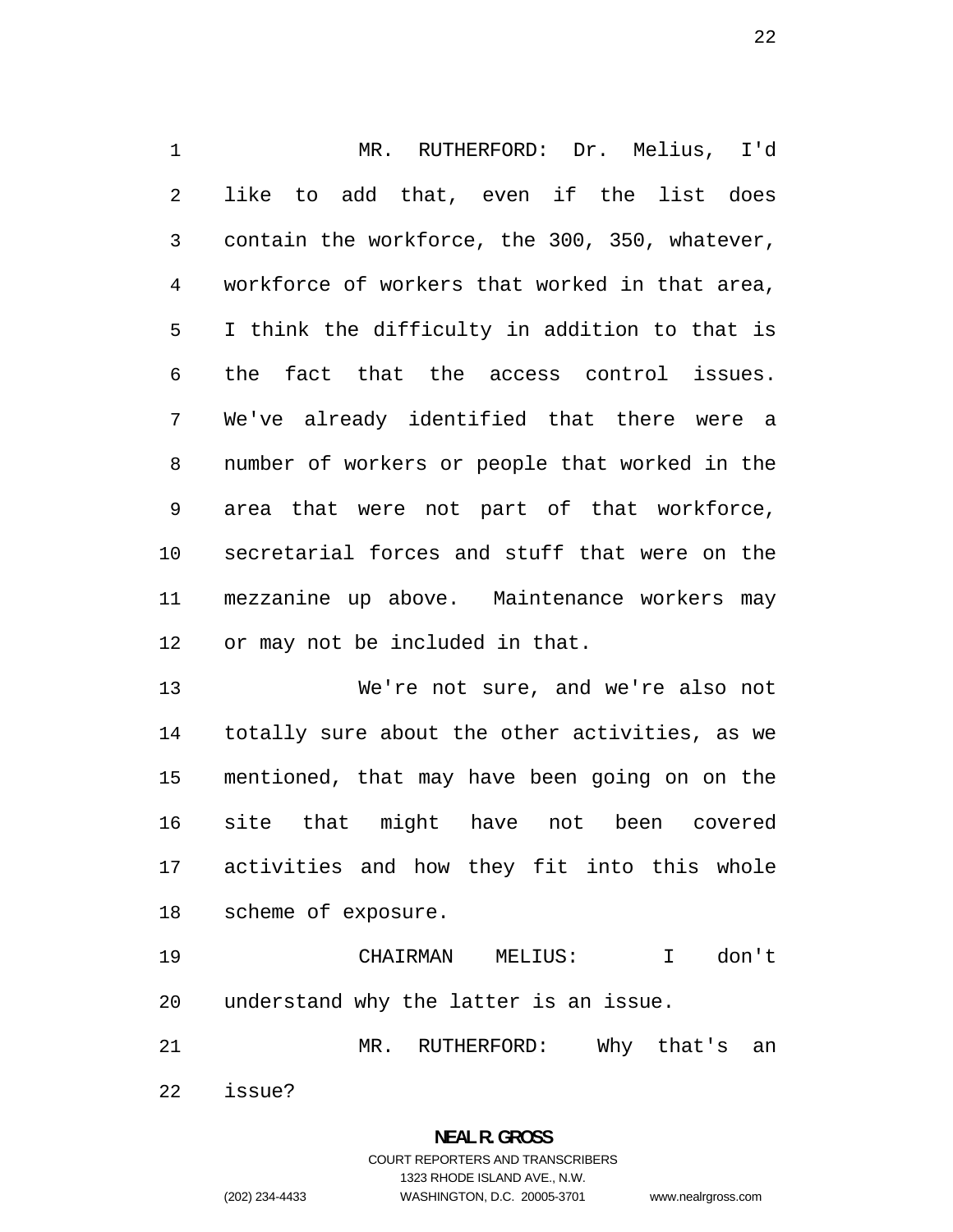#### CHAIRMAN MELIUS: Yes.

MR. RUTHERFORD: Well, I think it's an issue in that if we knew for sure that all the work that occurred on the site was part of Air Force Project 61 or whatever and we had an 6 idea of the  $-$  we've got a  $-$  we've got a little more information on the processes that occurred there, but we don't know if those were the only processes that occurred onsite, meaning there could have been other radiological operations; we don't know. And our concern with some of the data that we have is because we don't have any locations or indications of what the data was in support of. I'm not sure we have a complete picture. MR. DARNELL: Actually, just to add a little bit more to that, from data that we

have at Fernald, we do know that there was other radiological and nuclear work going on that had to do with the aircraft engine, the nuclear aircraft engine, with thorium lights that they were working on.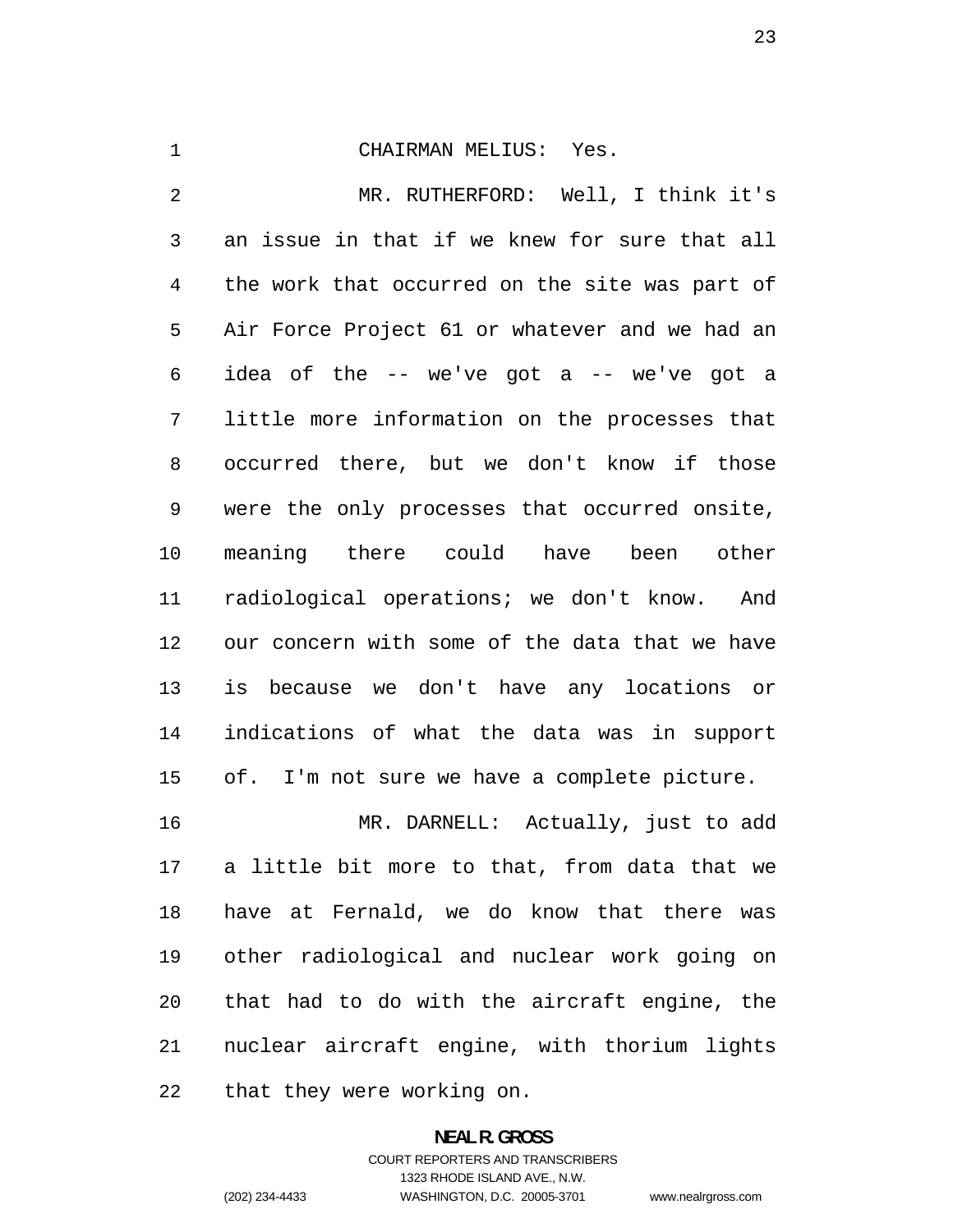There were different radiological aspects to some of the engines that they were working on. All of that work was going on at the same time as the covered period, as well as outside the boundaries of the covered period.

CHAIRMAN MELIUS: That's not what your -- the report doesn't talk about that at all.

MR. DARNELL: That's not --

CHAIRMAN MELIUS: I got the impression from your report that you had the Air Force period, and then it switched over to an AEC operation. It seemed like it was like the Air Force ended, so what are these other operations?

MR. DARNELL: Just operations that we had records on from Fernald data. It wasn't really germane to what was going on with the Air Force plant work, so we didn't think about including that data in this. We just know that there was other nuclear

> **NEAL R. GROSS**  COURT REPORTERS AND TRANSCRIBERS 1323 RHODE ISLAND AVE., N.W. (202) 234-4433 WASHINGTON, D.C. 20005-3701 www.nealrgross.com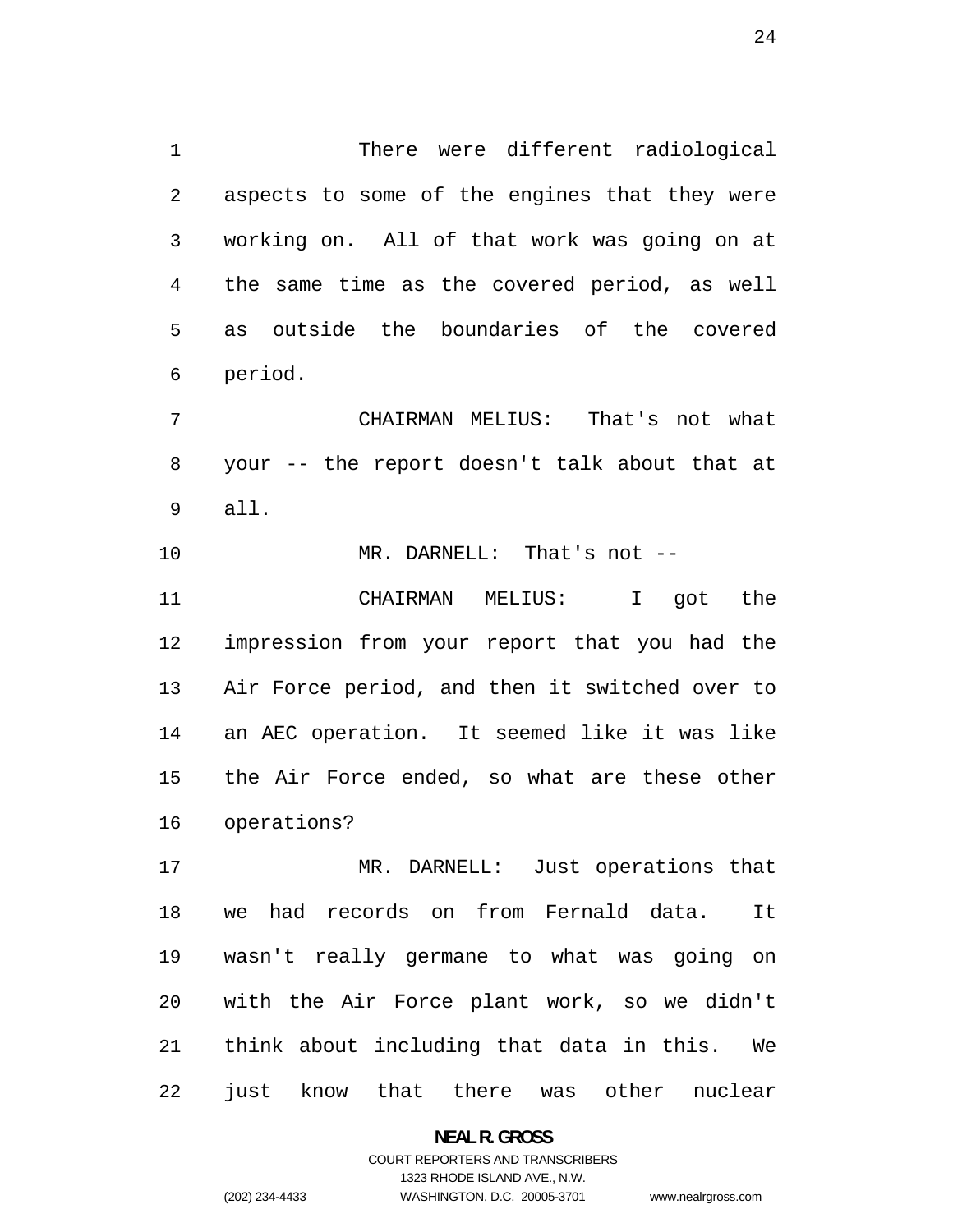workforce on the site, hence the list, and we can't vouch for the accuracy of that list or nuclear workers just on the Air Force plane.

MR. HINNEFELD: This is Stu. I want to talk about this POPSEE list for a little bit here now. We have -- we found this list. It was dated 1987. It was some sort of list that GE generated, but we don't know for what purpose or from what situation.

I think a key element here is that they -- if, in fact, they, you know, generated a list of people assigned to nuclear projects, our view is that there were people who were likely exposed who would not have been assigned to that project in the classic sense.

In other words, the people who were assigned full-time as the people doing the covered, the AEC-covered work in these buildings may have made it on the list, but there were other people that it sounds to us as if there was potential for a number of other people to also spend significant time in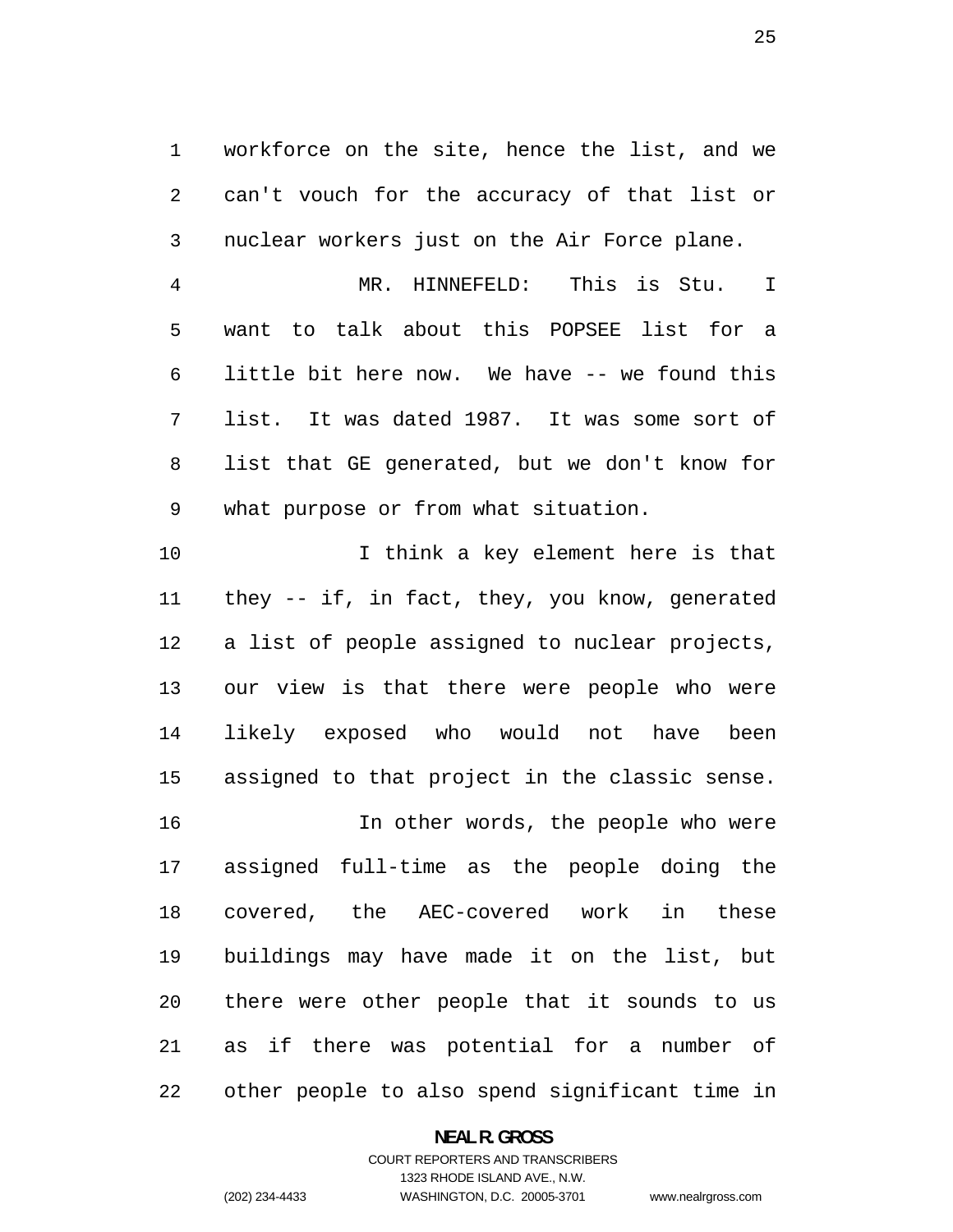the building and would not be on the list.

So we didn't feel like the list was complete or it could be even -- even if it had been prepared appropriately and would have been complete based on the premise that it was prepared under -- that we surmised it was prepared under -- it doesn't seem like it would have included all the people with potential for exposure.

So that's why we felt like the list could not help us, could not be the definitive, essentially the delineation of the people in the Class, and if it doesn't -- if it's not useful for that purpose, as the definitive delineation of people, of the members of the Class, then we don't feel like we necessarily have a use for it.

CHAIRMAN MELIUS: Yes, but, Stu, I don't think you've really sort of evaluated the list. I guess that's my question, and along with that is that when I went and looked at the summaries of your outreach meetings and

**NEAL R. GROSS**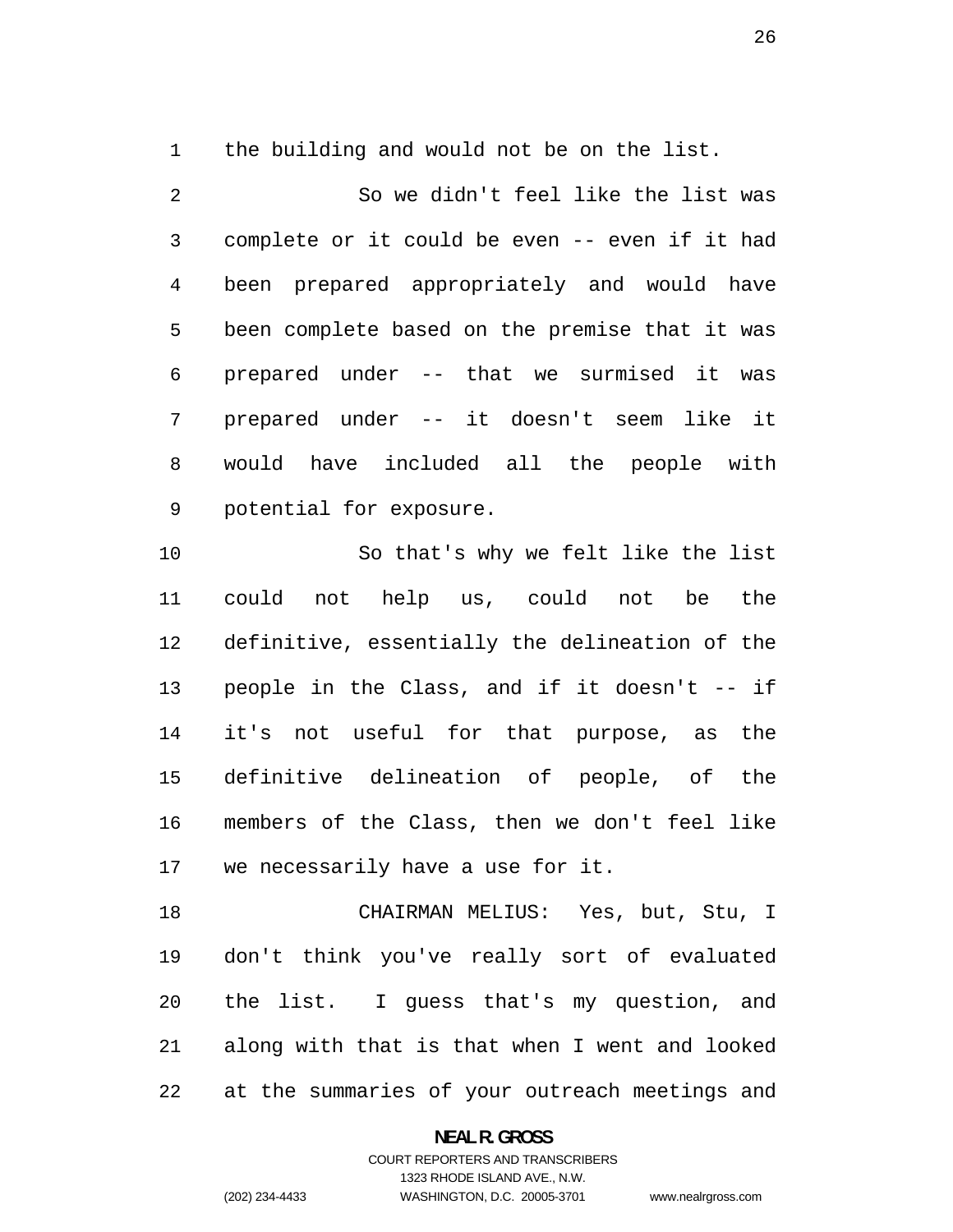so forth, it was --

| $\overline{2}$ | They weren't that convincing or                |
|----------------|------------------------------------------------|
| 3              | detailed in terms of how other people, non-    |
| 4              | radiation workers, let's call them, might have |
| 5              | been exposed. I quess I don't -- I thought     |
| 6              | they were all very sort of general comments,   |
| 7              | and I just am trying to get just a better      |
| 8              | handle on here you have a list of 500, which   |
| 9              | seems to --                                    |
| 10             | I'd at least like to know, you                 |
| 11             | know, what era that's from and who they're     |
| 12             | referring to. If that's just people from the   |
| 13             | Air Force period, it's one thing, but if it    |
| 14             | overlaps to a significant extent into the AEC  |
| 15             | period, then I think it means something else,  |
| 16             | and then, you know, how does that match up     |
| 17             | in terms of external<br>with<br>who you have   |
| 18             | monitoring records, as well as<br>what         |

have filed?

MR. HINNEFELD: Okay.

CHAIRMAN MELIUS: I'm just trying

information you have from the claimants that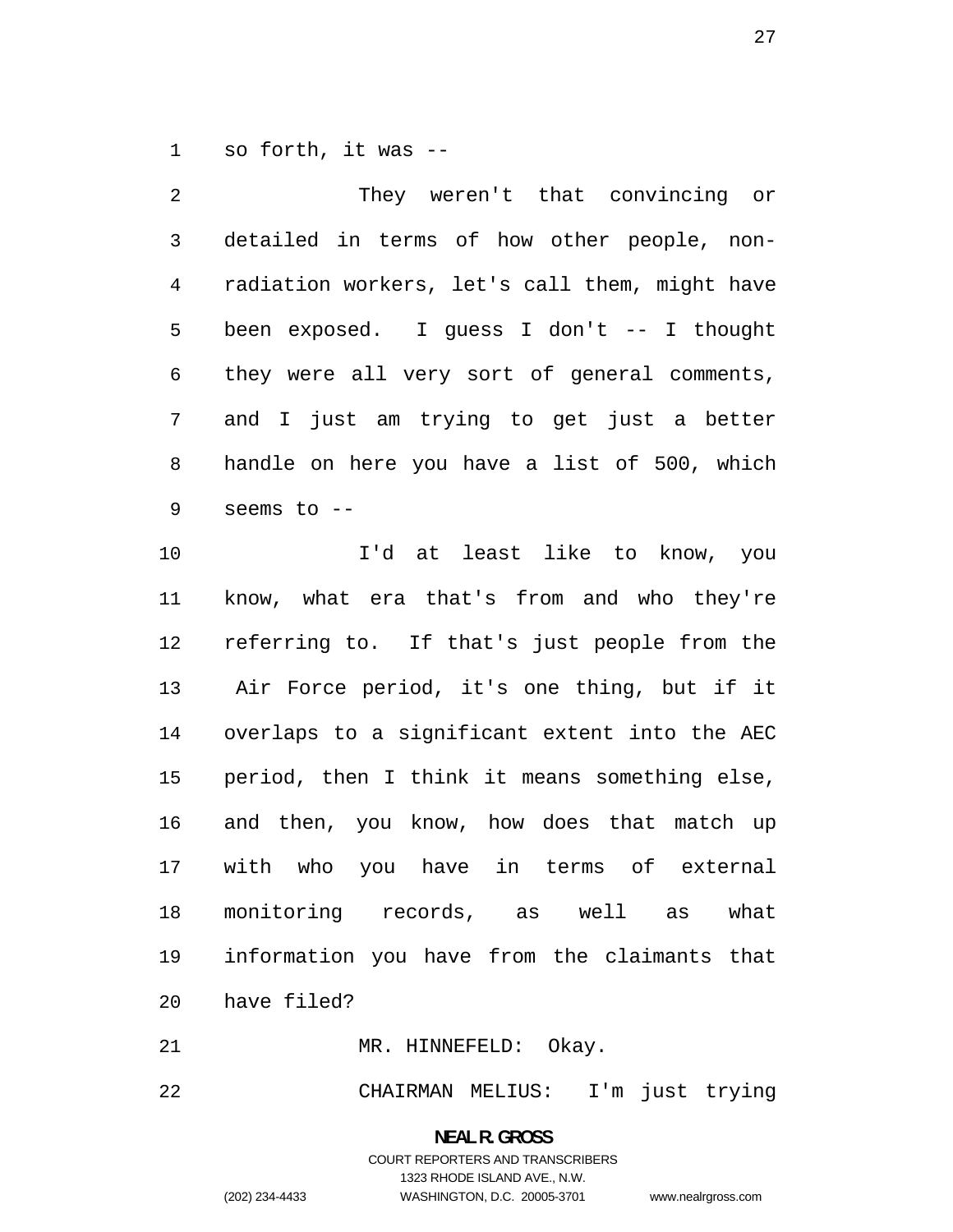to understand what the sort of specificity and sensitivity of these lists are, because I think your proposed Class Definition extends the group that's -- essentially, the Class gets extended from a relatively small part of a facility to everybody who ever worked at the facility for this time period, which is -- I'm trying to understand the justification for that, and it seems to me that you can work at it both from, well, we can't always prove that somebody wasn't in, wasn't exposed, but we can say that at every facility.

13 I mean, you know, we can go to, you know, any of the bigger sites and say, well, Classes ought to cover everybody there, because, well, we don't know. Maybe there was some slip-up in the controls and access and so forth. They're not guaranteed. We don't know everybody.

20 You know, maybe something somebody wasn't recorded or whatever. I mean, as -- I'm just trying to understand sort of

#### **NEAL R. GROSS**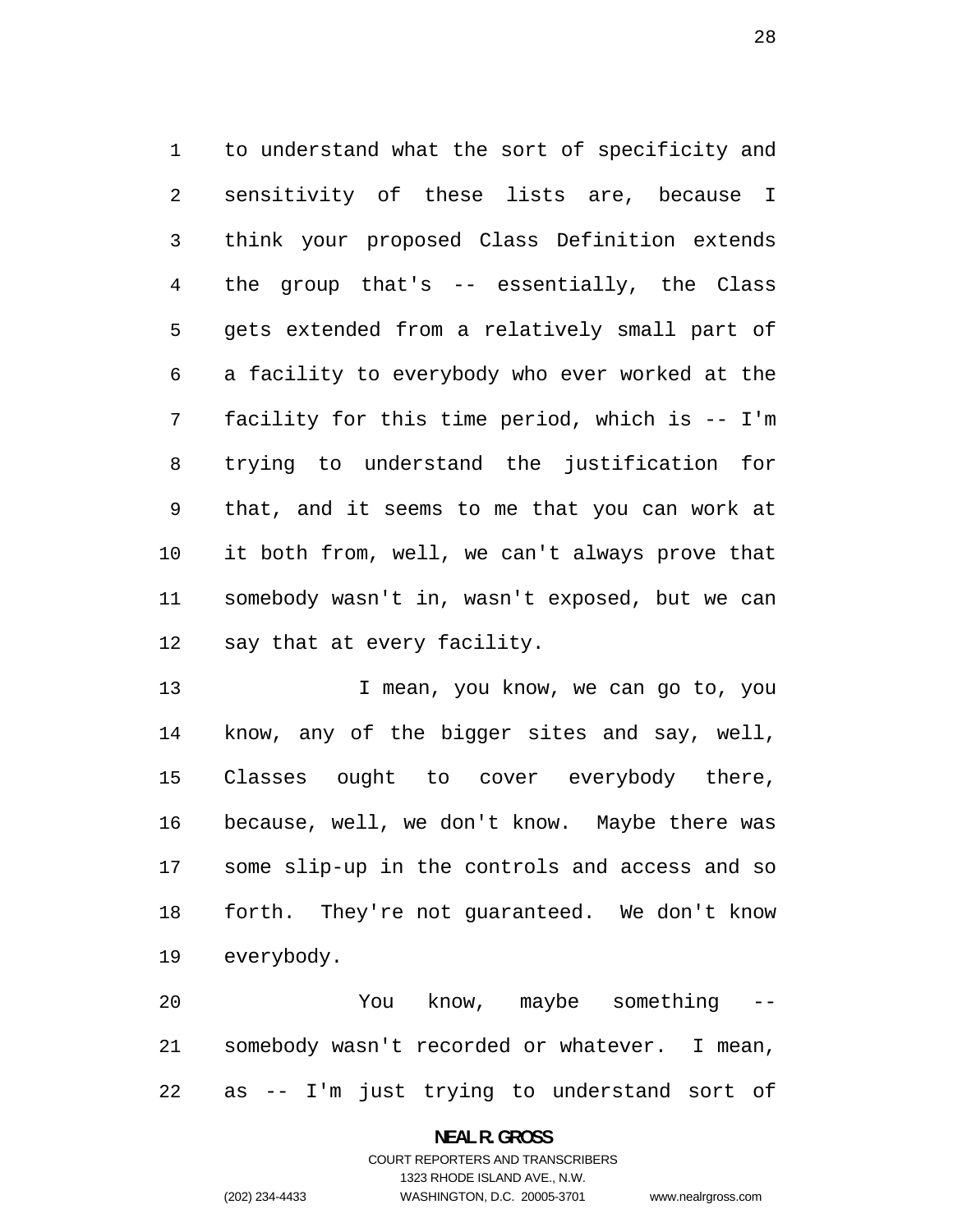how this list and how good these lists are in terms of defining who actually worked in these operations.

MR. HINNEFELD: Okay, I understand. CHAIRMAN MELIUS: Yes.

MEMBER BEACH: This is Josie. Jim, I have a question, too, about the residual time period. I know the cutoff is 1970, but I see the buildings weren't D&Ded until much later, and I'm just curious to what went on in those facilities prior to decontamination.

MR. HINNEFELD: Well, this is Stu. I mean, this is -- this is a DOE facility. This is not an AWE facility, so the designation is a DOE facility, and the residual period coverage in the law pertains only to AWE facilities.

18 MEMBER BEACH: Oh, okay.

MR. RUTHERFORD: You know, this is LaVon Rutherford. I've got one other thing, and, unfortunately, I'm going to have to leave, but I want to point out that, of that

> **NEAL R. GROSS**  COURT REPORTERS AND TRANSCRIBERS 1323 RHODE ISLAND AVE., N.W.

(202) 234-4433 WASHINGTON, D.C. 20005-3701 www.nealrgross.com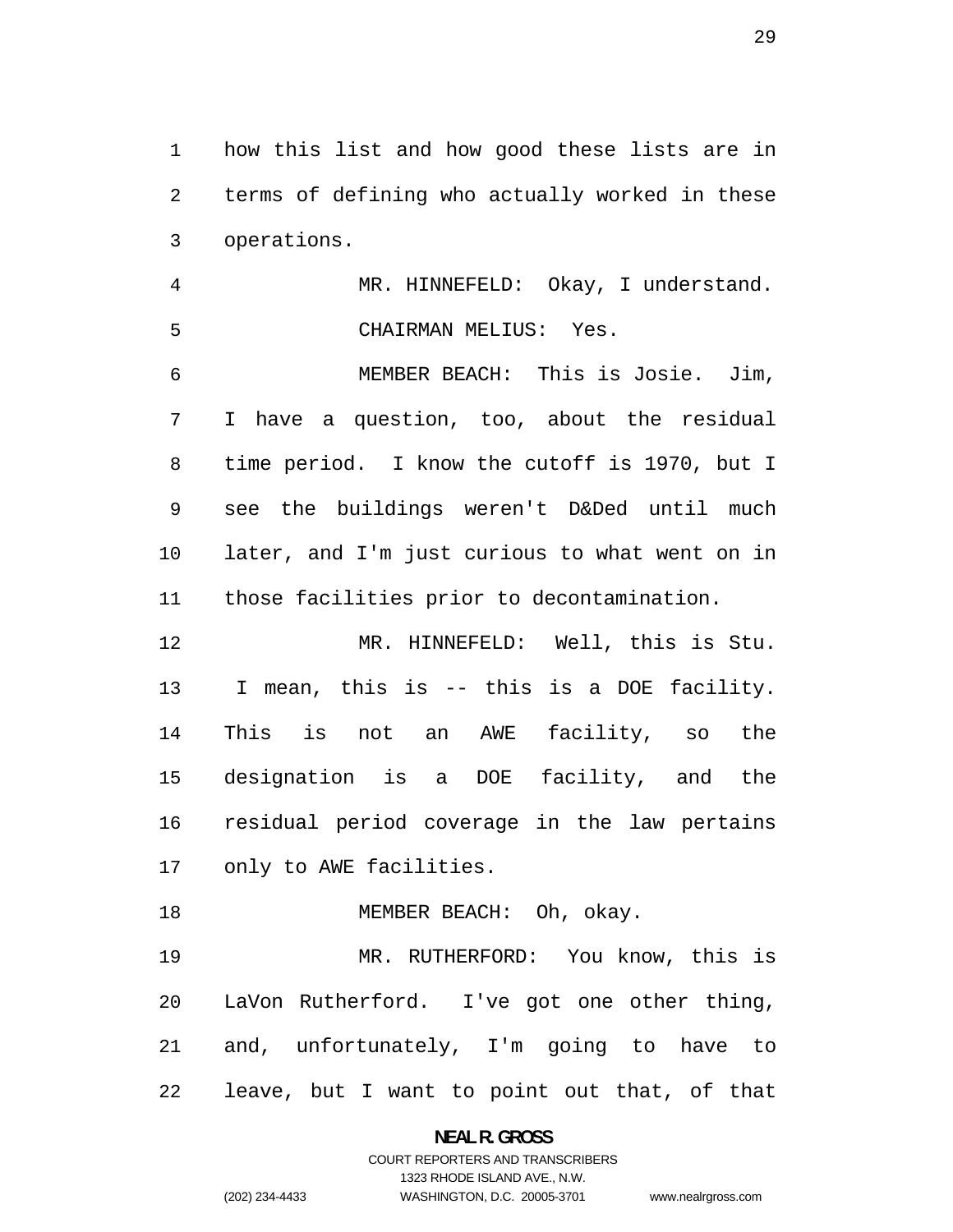list, you know, and I haven't gone through that list myself personally, but I know very few names on that list are part of our claim pool.

The additional question you've got are what are you going to do with the rest of the claims that DOL has already accepted and sent to the site, and are we going to -- what exposure are we going to give them?

We've already indicated that we don't have good knowledge of access controls. We don't feel that the monitoring that we have is a full list of the people that were potentially exposed, so we have to give exposure to those individuals that would be off that list, and what kind of exposure would we give them?

So I just want to point that out that if you make the argument that you limit the Class to those people on that list, that covers very few of our existing claims, and we have no dose reconstruction model to support

> **NEAL R. GROSS**  COURT REPORTERS AND TRANSCRIBERS 1323 RHODE ISLAND AVE., N.W.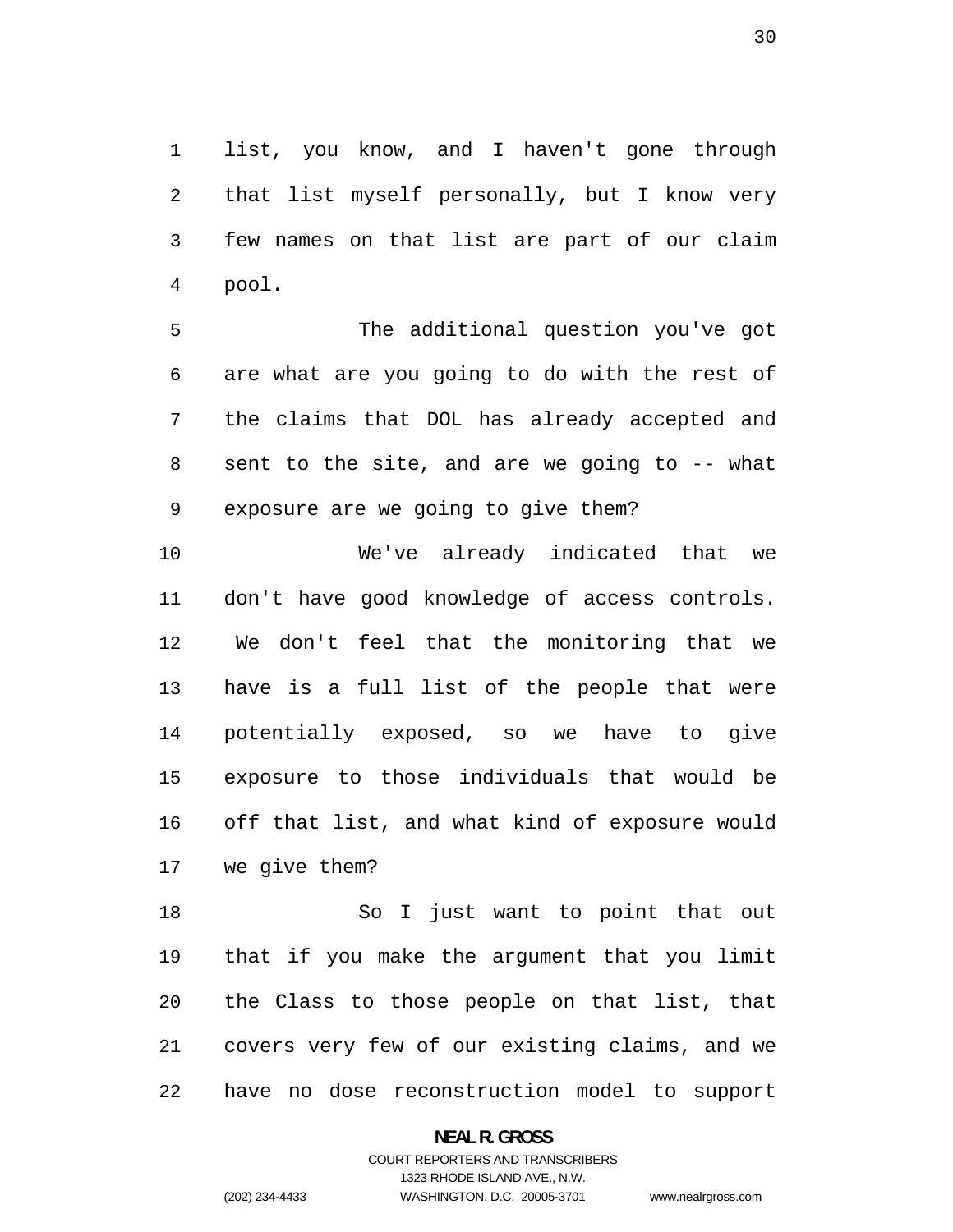the rest of those claims.

| $\overline{2}$ | CHAIRMAN MELIUS: Well, but                     |
|----------------|------------------------------------------------|
| 3              | couldn't that also be an argument that those   |
| $\overline{4}$ | people in your existing claims may not have    |
| 5              | been -- had much exposure, may not have been   |
| 6              | in that area?                                  |
| 7              | MR. RUTHERFORD: I think that is,               |
| 8              | but I think that is an issue that we have      |
| 9              | dealt with on a number of sites that we know   |
| 10             | that we make Classes because, you know, there  |
| 11             | is the potential that workers that could have  |
| 12             | been in and out of areas: we can't define that |
| 13             | list of workers, but we've made that list,     |
| 14             | that Class, based on that fact.                |
| 15             | CHAIRMAN MELIUS: Yes, but I go                 |
| 16             | back to the discussion we had at the Board     |

when you first presented this as the issue. I mean, to some extent, yes, there's got to be a probability that somebody would have a significant exposure through that.

We don't do it. We don't take the entire site, right, unless there's, you know,

### **NEAL R. GROSS**  COURT REPORTERS AND TRANSCRIBERS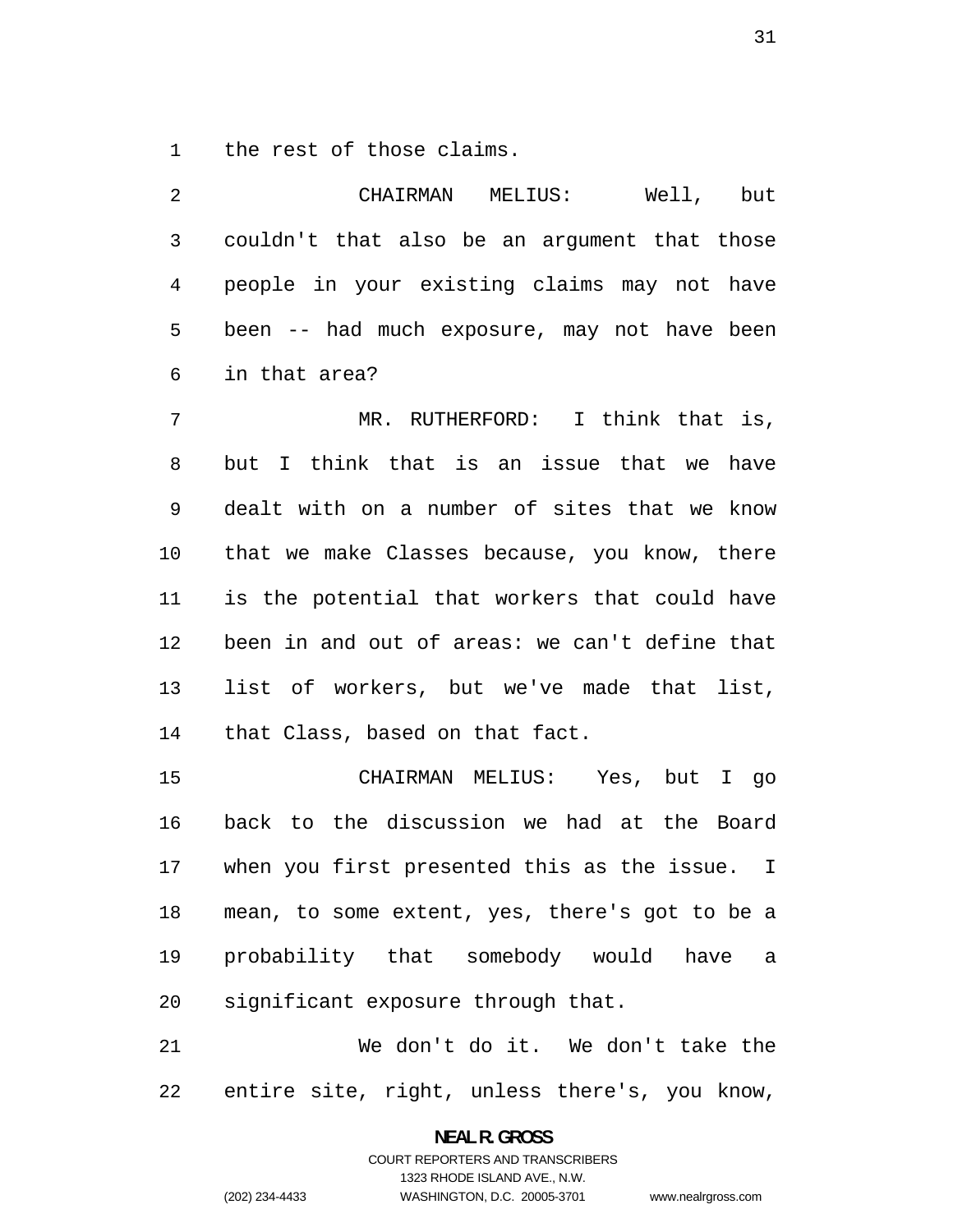some justification or something widespread or whatever, I mean, that it's -- there's some specificity to it, because we think that, you know, people, there is some probability that people had significant exposures or worked in those areas for some significant amount of time.

The question is where do you draw the line. It's not an easy thing to answer, but -

DR. NETON: Dr. Melius, this is Jim Neton. In most of those other instances we have the ability to build coworker models. Then we can assign dose to those people who were not monitored as appropriate based on what we feel their probability of exposure was, but in this particular case we have no ability to develop a coworker model. That's usually --

| 20 | CHAIRMAN MELIUS: Well --       |  |  |  |
|----|--------------------------------|--|--|--|
| 21 | DR. NETON: -- the cut point on |  |  |  |

these, in these decisions.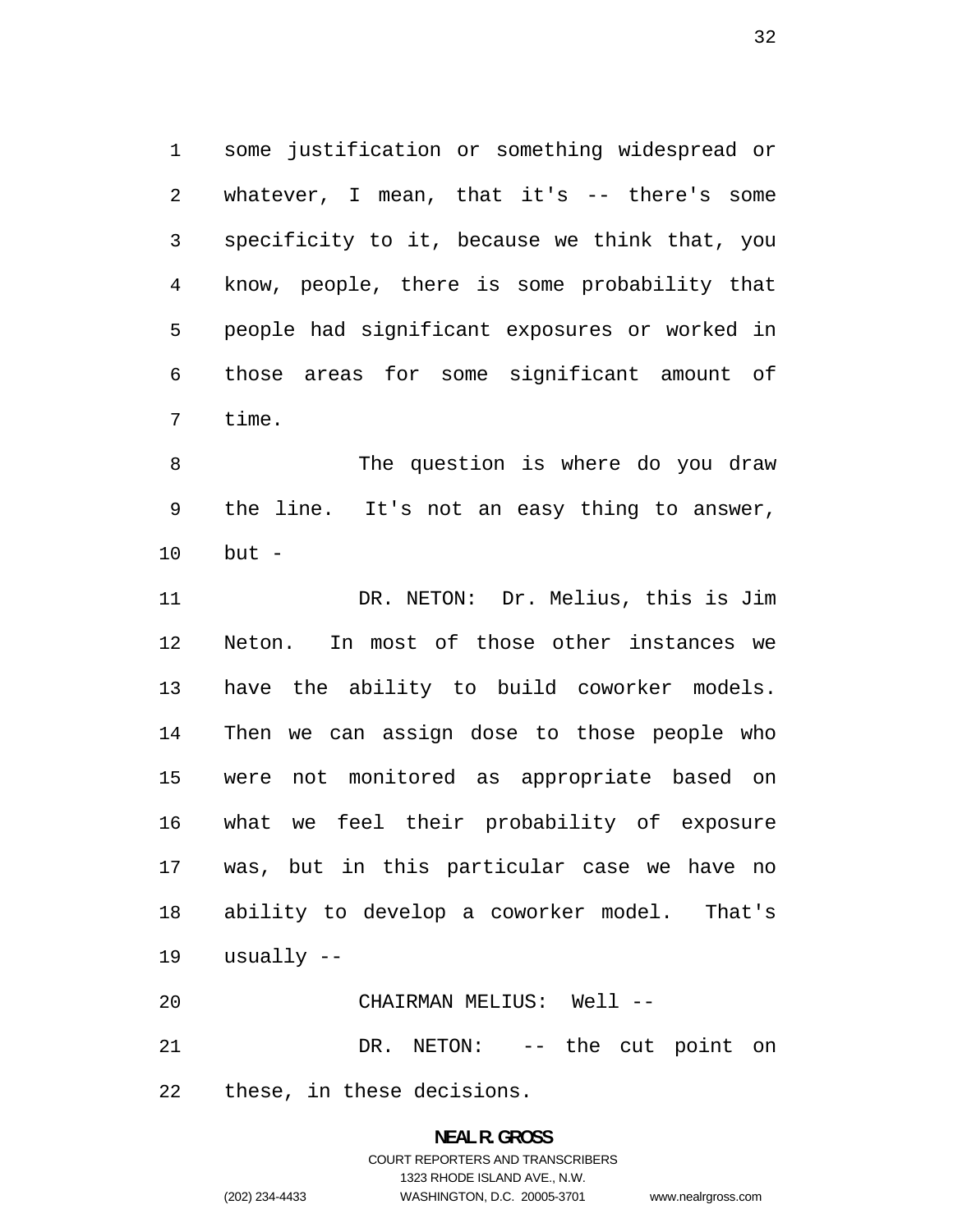CHAIRMAN MELIUS: I guess I don't quite get that argument, Jim.

DR. NETON: Well, I mean, you're saying that, you know, we don't know who went into what areas because of access controls, but we always -- if people were monitored or not monitored, we typically would develop a coworker model to cover, to bound their exposures.

So we don't have to know about access controls anymore. We just have to know the probability that they were in there, and we can give them either a 50 percent or environmental dose, but we don't have any ability to develop a coworker model in this case.

CHAIRMAN MELIUS: Well, you're talking about doing it for -- you're talking about for internal exposure, not external, correct?

DR. NETON: Right. Well, in either instance, but usually it's the internal is the

> **NEAL R. GROSS**  COURT REPORTERS AND TRANSCRIBERS 1323 RHODE ISLAND AVE., N.W. (202) 234-4433 WASHINGTON, D.C. 20005-3701 www.nealrgross.com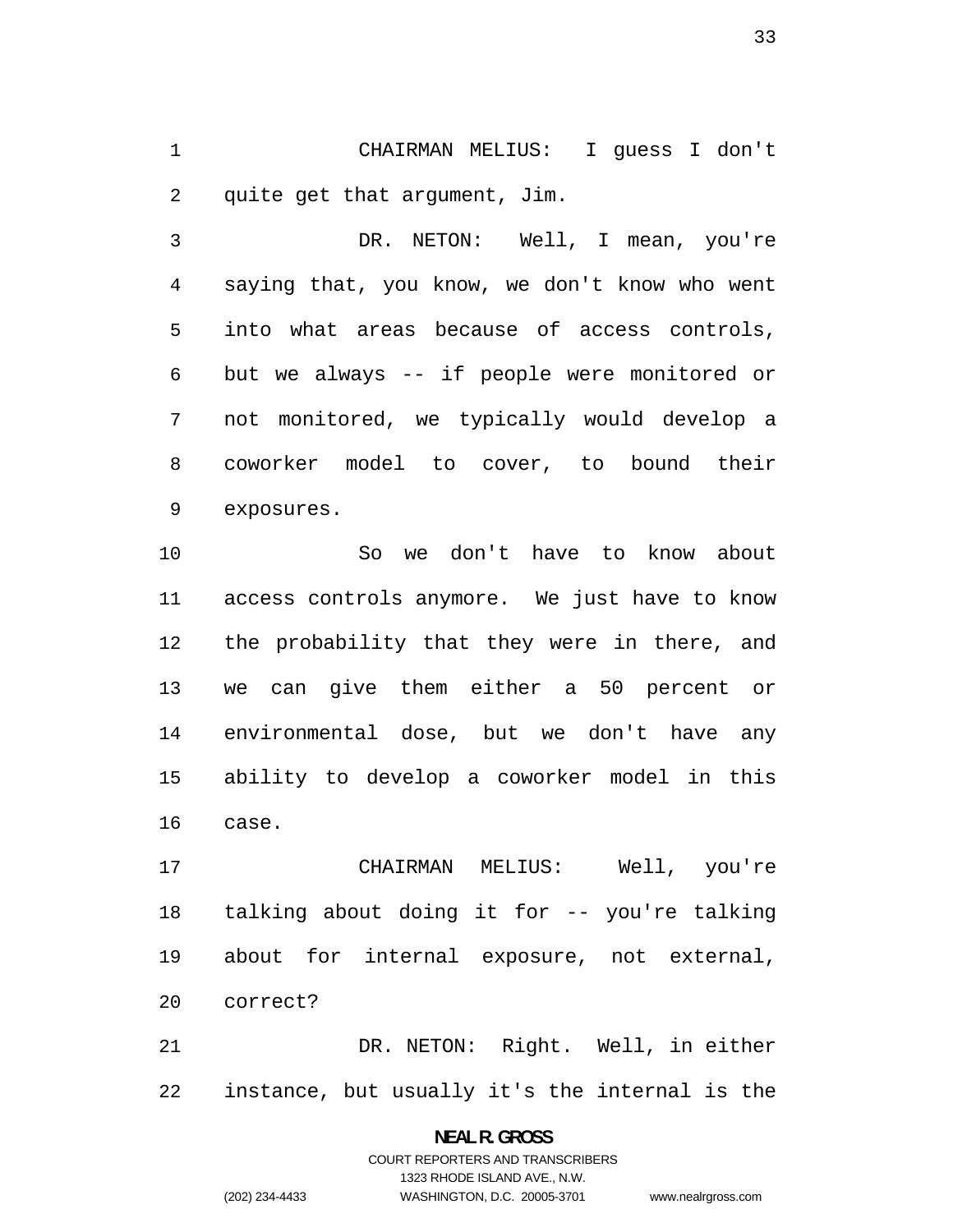one that's the limiting factor.

CHAIRMAN MELIUS: Okay. Well, you've got external. Well, you just told us you were going to try to do an external one. DR. NETON: Maybe but we don't know anything about the internal coworker models. CHAIRMAN MELIUS: Well, I'm just trying to understand your argument, Jim. That's all. 10 DR. NETON: I understand. MEMBER LOCKEY: Jim, Jim Lockey. In this case, if you can't document that there was limited access to the building and you don't know who was in the other building, it's not an ideal situation, I agree. 16 16 I mean, the cohort would be huge, but the flip side of it, I think we have expanded eligibility in other sites where there was a much smaller cohort, where we had relatively good information but expanded it to everybody who was at the plant site, because it couldn't be proven that one person walked

**NEAL R. GROSS**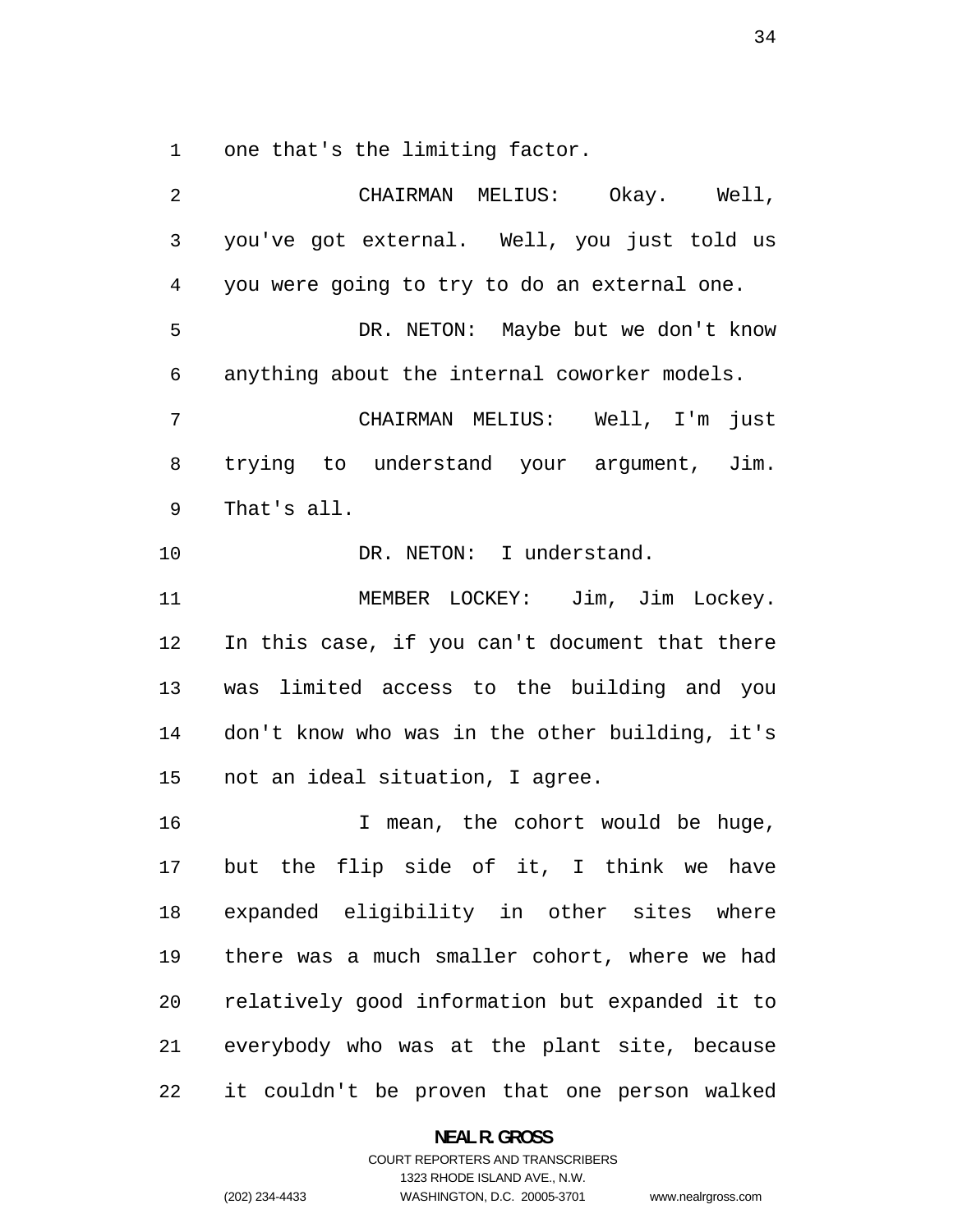in for a weekend or didn't walk through the building.

It is -- it's expanding this, but if you don't know who had access to the building and you don't have a list limiting that these were the people worked there, and it's just solely the people worked there, it's a problem. There's no question it's a problem, but the way we've dealt with that before was to grant an SEC and expand the cohort size.

MR. HINNEFELD: This is Stu. I think -- I'm trying to remember. I think an analog might be -- oh, shoot, the plant in Simi Valley, Area IV, Santa Susana. That's it, Santa Susana Field Liability.

17 17 If I'm not mistaken, there is a monitored population there, which essentially provides you a list of people that at least were considered exposed enough to be monitored, but the Class was not limited to the monitored people there. That was an all-

**NEAL R. GROSS**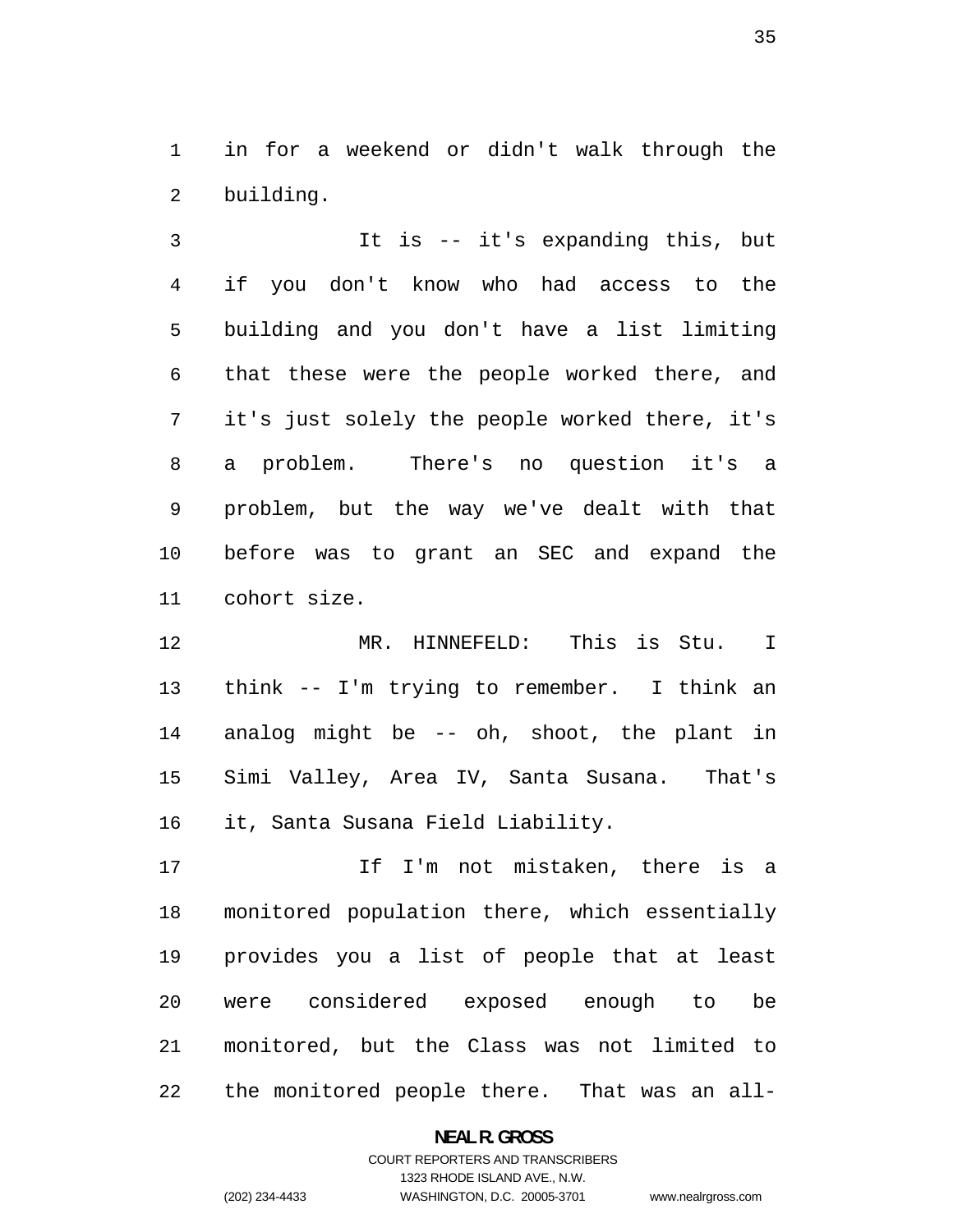employees Class. I mean, the list of monitored people essentially provides you much the same as this other list, which appears to be the invitation list for a reunion in 1987.

CHAIRMAN MELIUS: Yes, part of this Santa Susana one, though, was that there were these -- so the historical, as I recall it, there were different facilities there. Remember, that was the problem. There was a problem there partly how the DOE and DOL had defined the different facilities over time, and people moved from one facility to another.

MR. HINNEFELD: Well, that was actually a problem outside of our control. That was a problem with the DOL and the employment verification. Within the part of the facility within our control, once people had been verified as having worked in the covered facility, I think then we still had the question.

You know, we still had -- we have a monitored population that we have the names of

> **NEAL R. GROSS**  COURT REPORTERS AND TRANSCRIBERS 1323 RHODE ISLAND AVE., N.W. (202) 234-4433 WASHINGTON, D.C. 20005-3701 www.nealrgross.com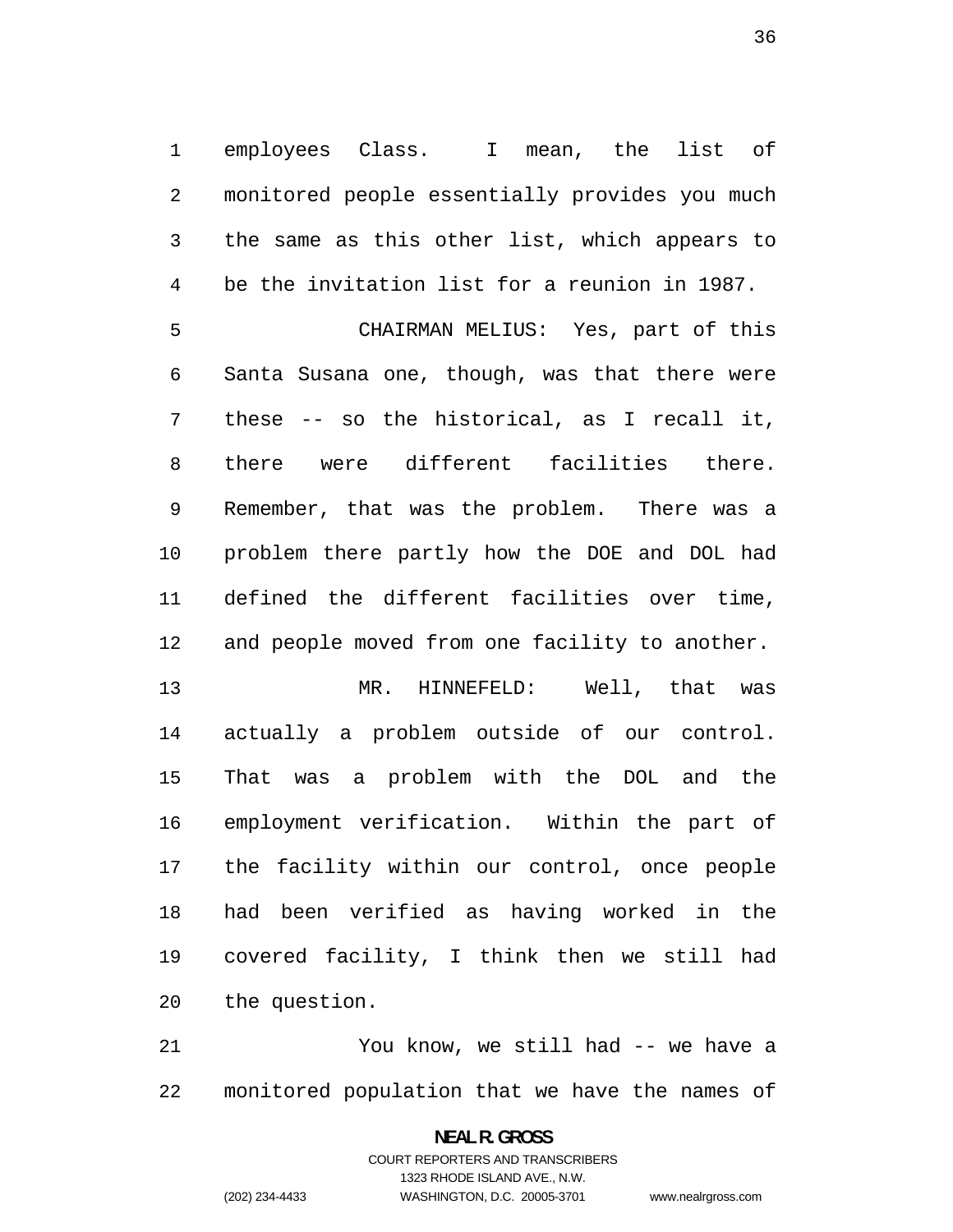the people monitored, but we have an unmonitored population, and because of lack of a rigorous access control, the Class included all employees.

MEMBER ZIEMER: This is Ziemer. Let me ask a related question, and we sort of looked at this before, and I think I know the answer, but is there any way that we can put some burden on a claimant to at least claim that they spent some time in the building?

11 11 Is it completely upon the Department of Labor to establish it, or could a person make a claim and say, "I worked in some," or, "I had access to -- I spent some time in a specified area?" See, one of the problems with the fact that someone can stroll through there, it sort of doesn't meet the 250-day burden in and of itself.

The fact that they could stroll through occasionally, unless they were there on a regular basis for some reason, is there no way that we can ask a claimant to verify

## **NEAL R. GROSS**  COURT REPORTERS AND TRANSCRIBERS 1323 RHODE ISLAND AVE., N.W. (202) 234-4433 WASHINGTON, D.C. 20005-3701 www.nealrgross.com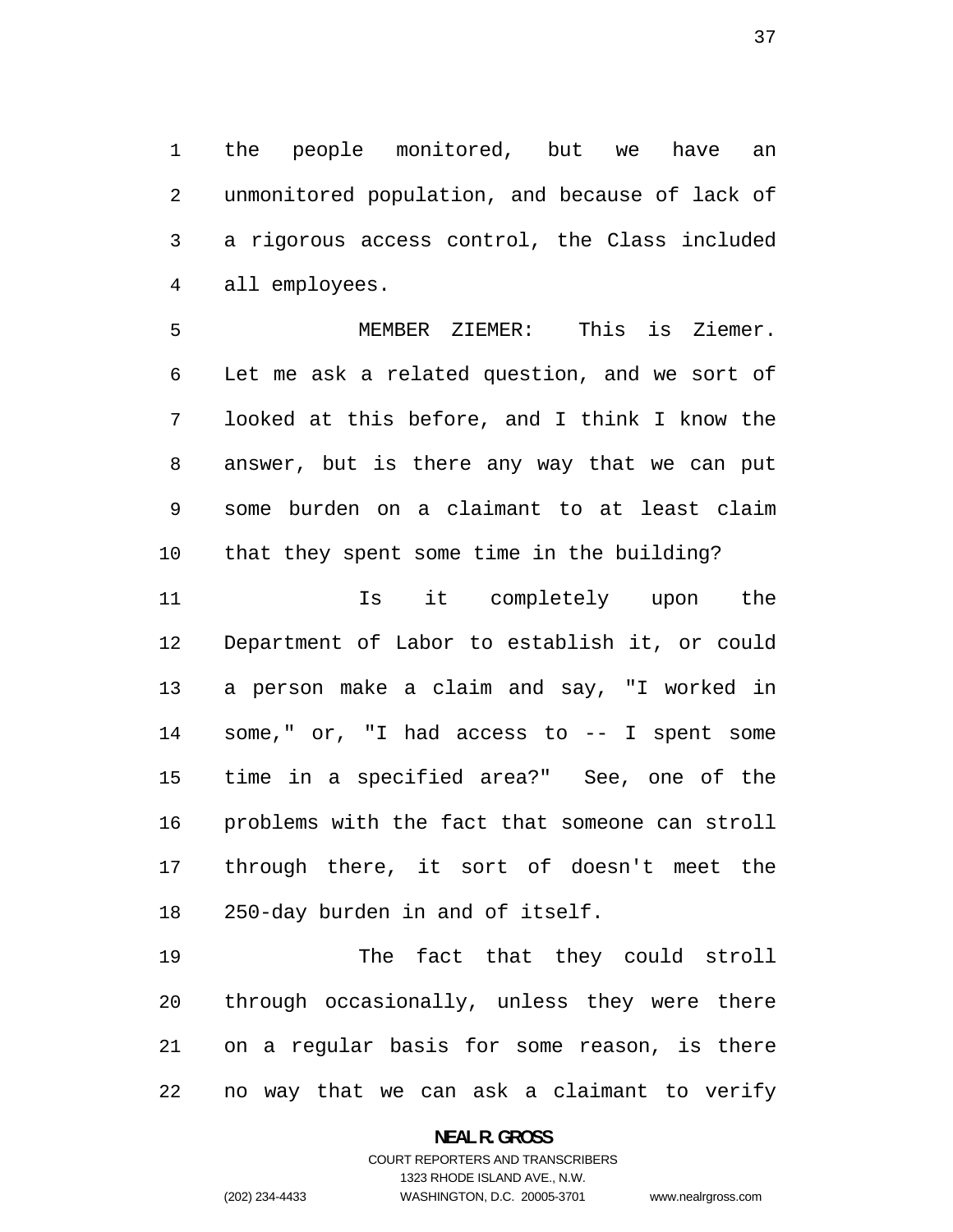that they had spent some time in a specified area for a specified period of time so that not everybody -- there's certainly got to be people on that site that never went into those areas.

MR. DARNELL: Dr. Neton, this is Pete Darnell. Part of the DOL process for establishing a claim is that you have to provide the statement of where you worked, what you did, and what parts of the plant that you were in.

It's all done under penalty of perjury requirements that DOL has, so that question is basically asked but not with the extreme specificity that you're looking for, "Did you work in Building C and D?" It's asked if you worked at the facility and according to the definition of the facility that DOL has.

MR. HINNEFELD: Well, this is Stu. From our recourse here in terms of a Class, as far as I can tell, our ability to do

> **NEAL R. GROSS**  COURT REPORTERS AND TRANSCRIBERS 1323 RHODE ISLAND AVE., N.W. (202) 234-4433 WASHINGTON, D.C. 20005-3701 www.nealrgross.com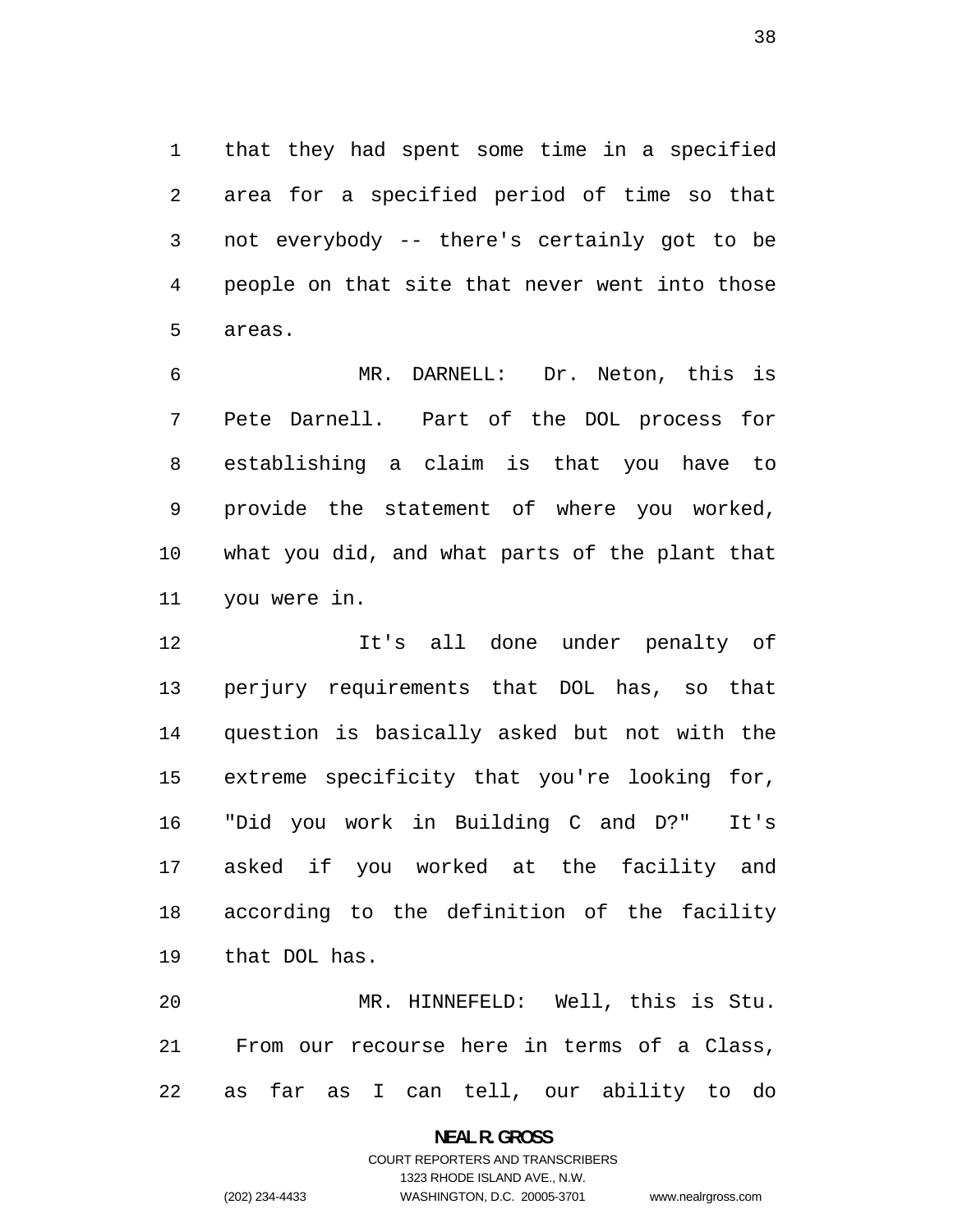something like that has to be essentially couched in terms of a Class Definition, because from the time there's a Class Definition, the administration of that Class, as I understand it, it's the Department of Labor's responsibility.

In recent years, when we have defined -- tried -- we sent proposed Class Definitions to the Department of Labor. When we have done that in recent years and have said -- and have limited by a facility when we are unaware of any record that would put people in that facility, the Department of Labor has replied that they don't feel they can administer that Class. So what they're essentially telling us is, "Gosh, don't do that."

MEMBER ZIEMER: Well, I recognize that. I'm just wondering, since they asked the question, anyway, "Tell me where you worked," as a starting point it's GE, but suppose the Class were defined in terms of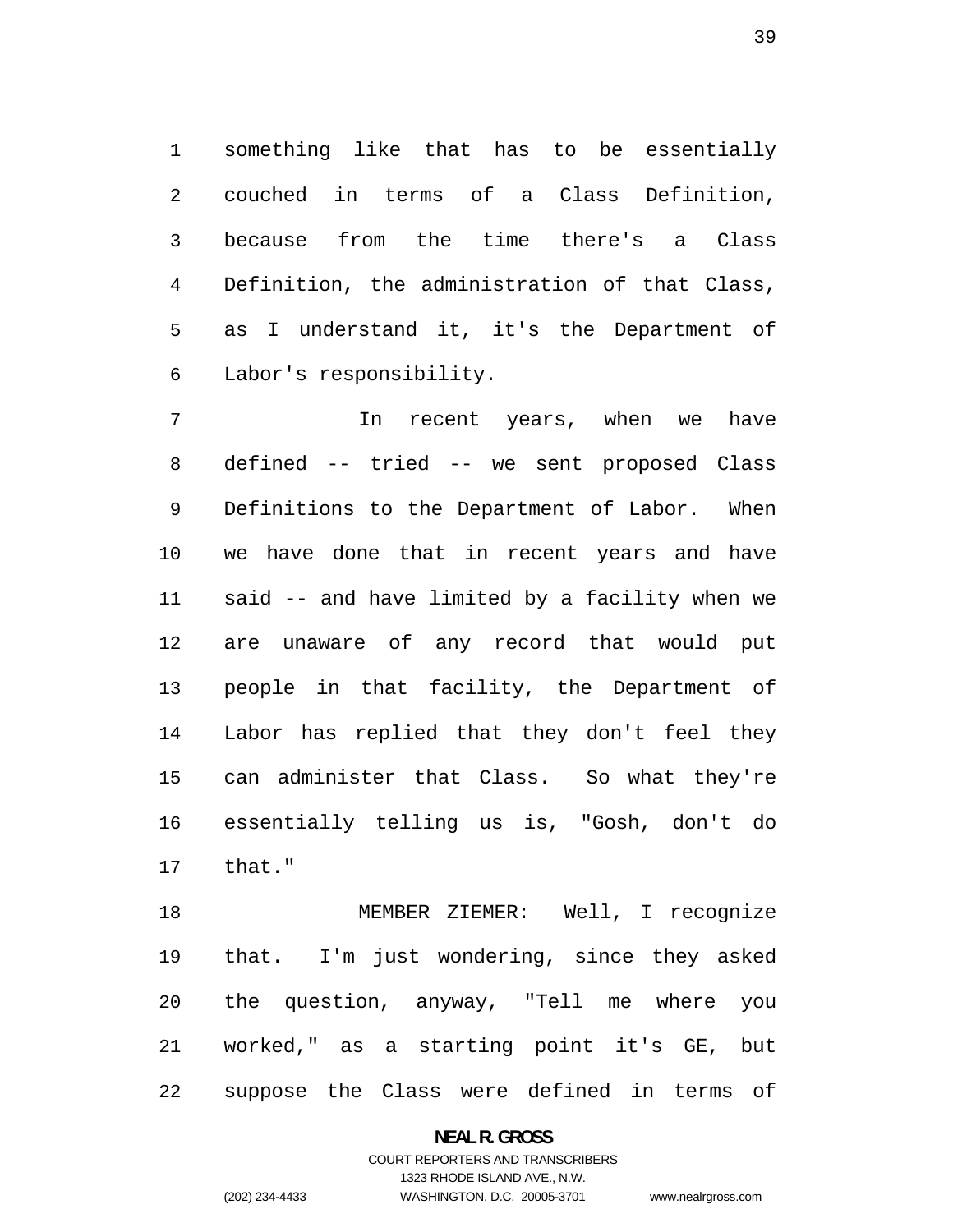spending time in a particular building or buildings, and that you --

MR. HINNEFELD: We ask.

MEMBER ZIEMER: I know, and that Labor would be willing to accept a person's assertion that they did. They don't have to approve it. They're essentially asserting that they had access to a particular building and perhaps --

See, if someone had access and walked through there one day during their work life, that's, in my mind, that's not fair. They ought to have been there on a regular basis.

It's sort of like the 250-day criteria, in a sense. The fact that somebody strolled in through one building one day to deliver an envelope or something, I realize there is some --

It's very difficult, but why not accept the worker's assertion that, "Yes, I spent considerable time in this facility," you

> **NEAL R. GROSS**  COURT REPORTERS AND TRANSCRIBERS 1323 RHODE ISLAND AVE., N.W.

www.nealrgross.com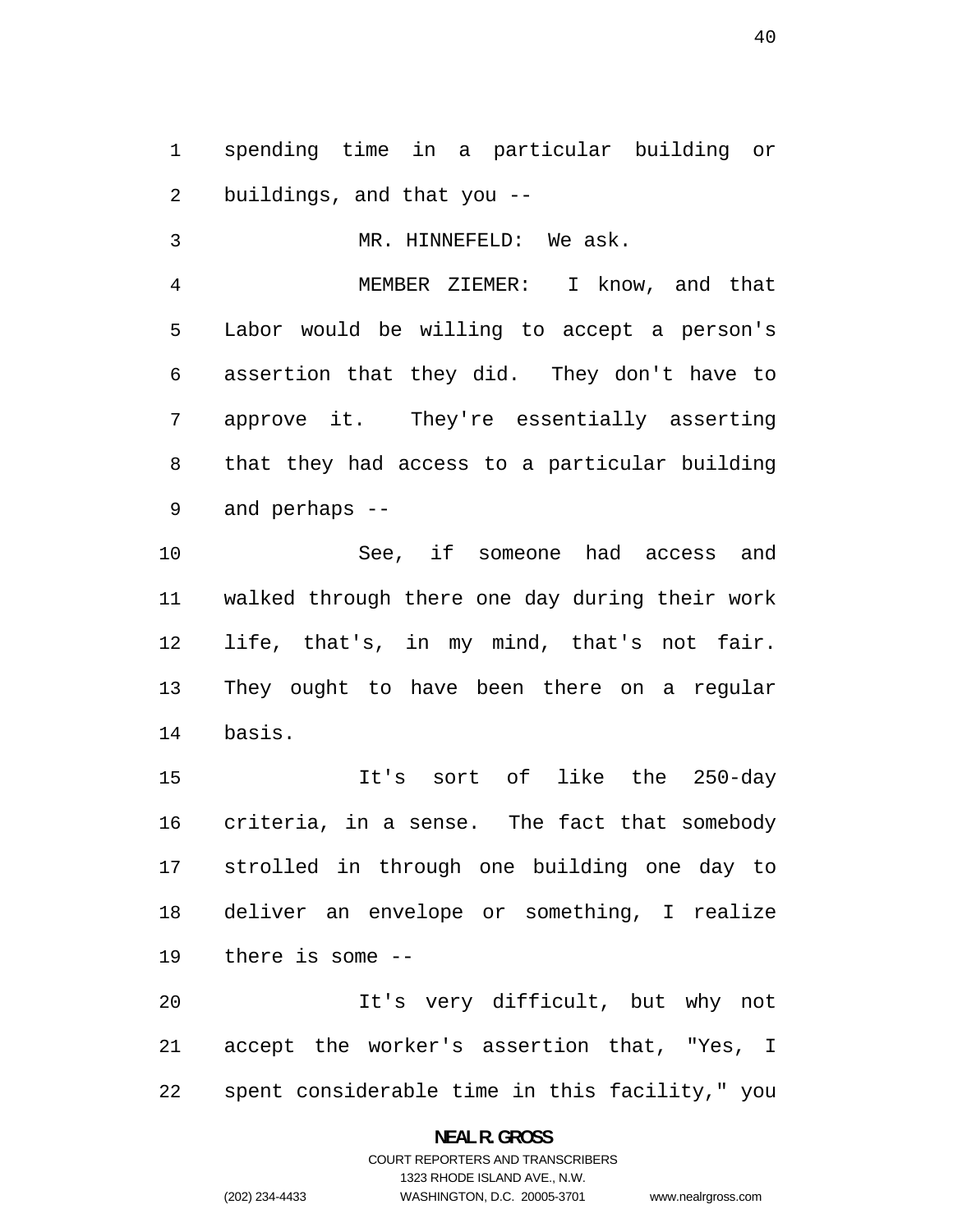know, whether it was on coffee breaks or whatever it was?

I know it's difficult, but it seems to me there's got to be some way to say just because you were on this site, regardless of where you worked, you're going to be compensated. That doesn't seem fair to those who are entitled to compensation.

MS. LIN: Dr. Ziemer, this is Jenny. I hear your concern, but, I mean, if we're going to go down this sort of burden on the claimant, not only that this is a DOL administerability issue, you also have to consider that a big part of our claimant populations are survivors who might not even have that sort of information.

MR. HINNEFELD: This is Stu. When we -- years ago, we wrote a Class Definitions that specified facilities, and to administer those at that time, the Department of Labor required the claimants to provide evidence that they had spent 250 days in that facility.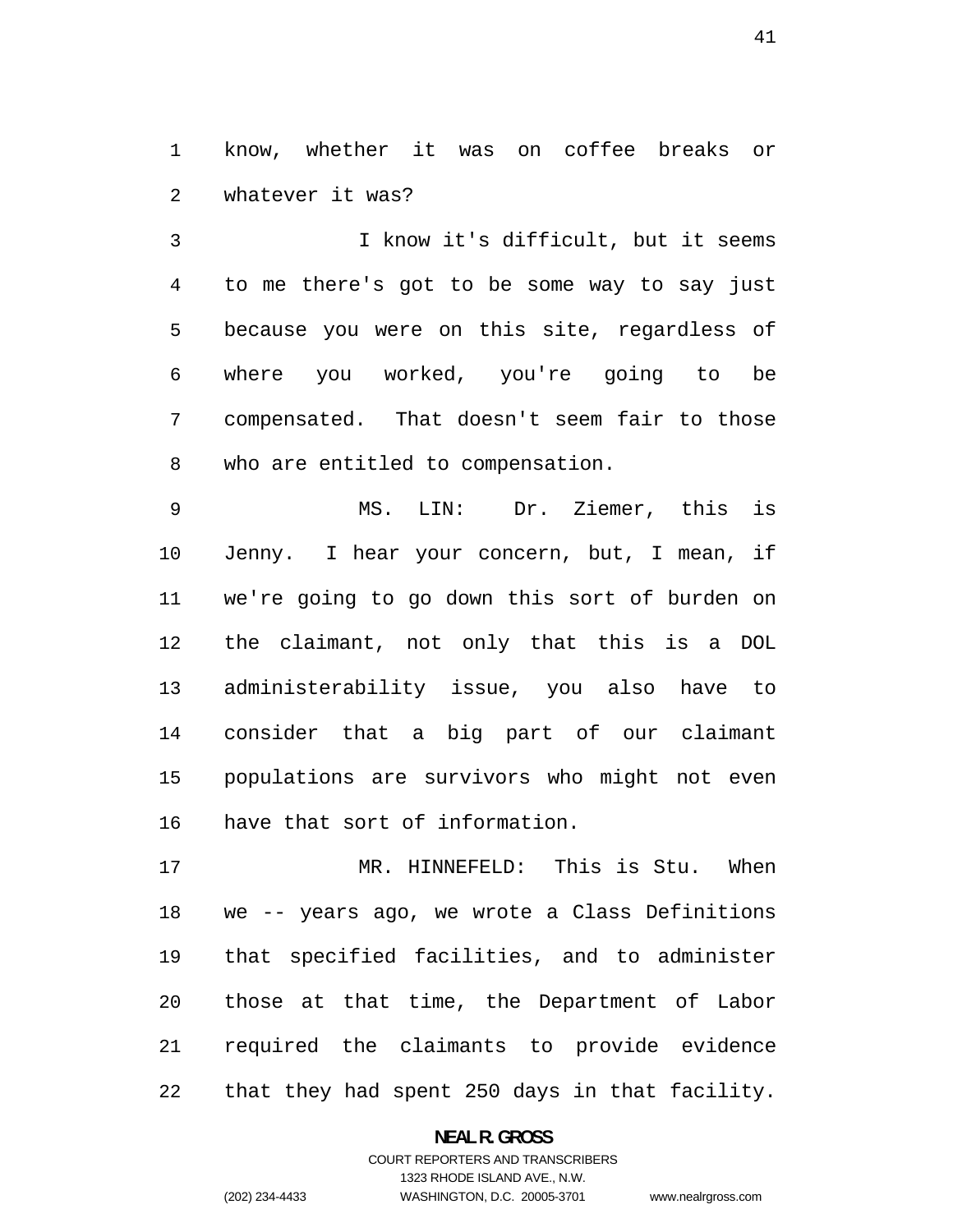They didn't take their word for it. They said, "You have to provide," although they would accept affidavits from a coworker, but it was -- they didn't accept the claimant's assertion, and it placed then the burden to show 250 days on the claimant.

As part of the reason why we've been so amenable to trying to write Classes that the Department of Labor tells us they can readily administer is that it's, again, equitable in this case to place the burden of providing evidence of 250 days, you know, being located in a particular building for 250 days, and because there are not a lot of good ways to do that unless you happen to know coworkers who are alive and can attest to the fact.

18 To me, you know, that's sort of why we've been more prone to try to write Classes that the Department of Labor tells us they can administer, rather than to say, "Well, we're going to restrict it to these facilities,

> **NEAL R. GROSS**  COURT REPORTERS AND TRANSCRIBERS 1323 RHODE ISLAND AVE., N.W. (202) 234-4433 WASHINGTON, D.C. 20005-3701 www.nealrgross.com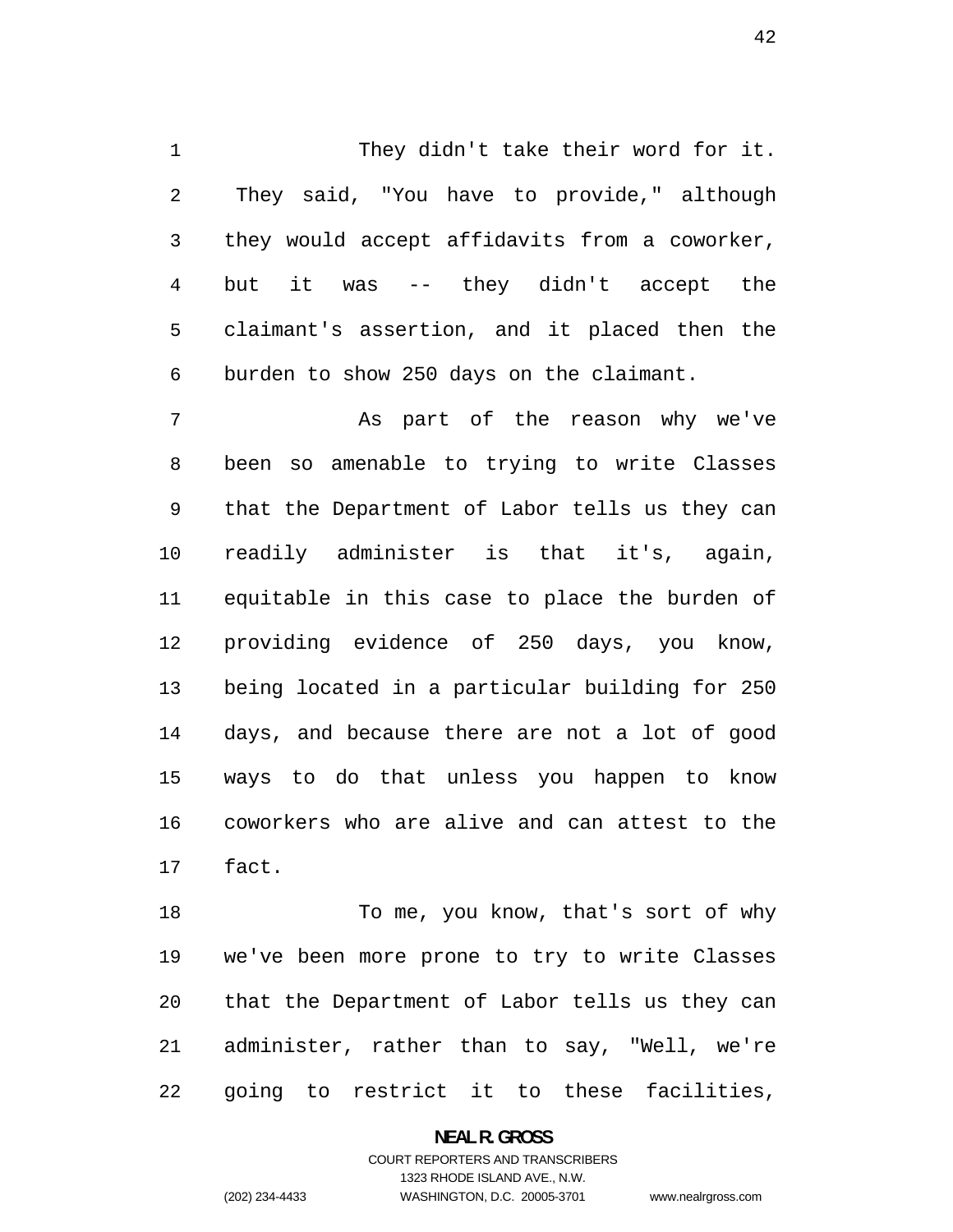because these were the covered facilities," when, in essence, the Department of Labor has already determined that to the best of their ability these people worked in this facility, because they're claimants. They allowed the claim.

MEMBER ZIEMER: Well, yes, I'm looking for a way, and, see, I don't look at it as putting the burden on the claimant. It would if they had to provide proofs in affidavits. I would say what about making the case that if to the best of their knowledge 13 they worked there, you just accept that.

That, at a minimum, can't be any worse that paying off everybody, number one. Number two, if it is a survivor, all the survivor cases that we've seen, I think almost every one where we have someone testifying, they have heard -- they don't know the details, but they have heard that the claimant worked with radiation.

They seem to know that, and I would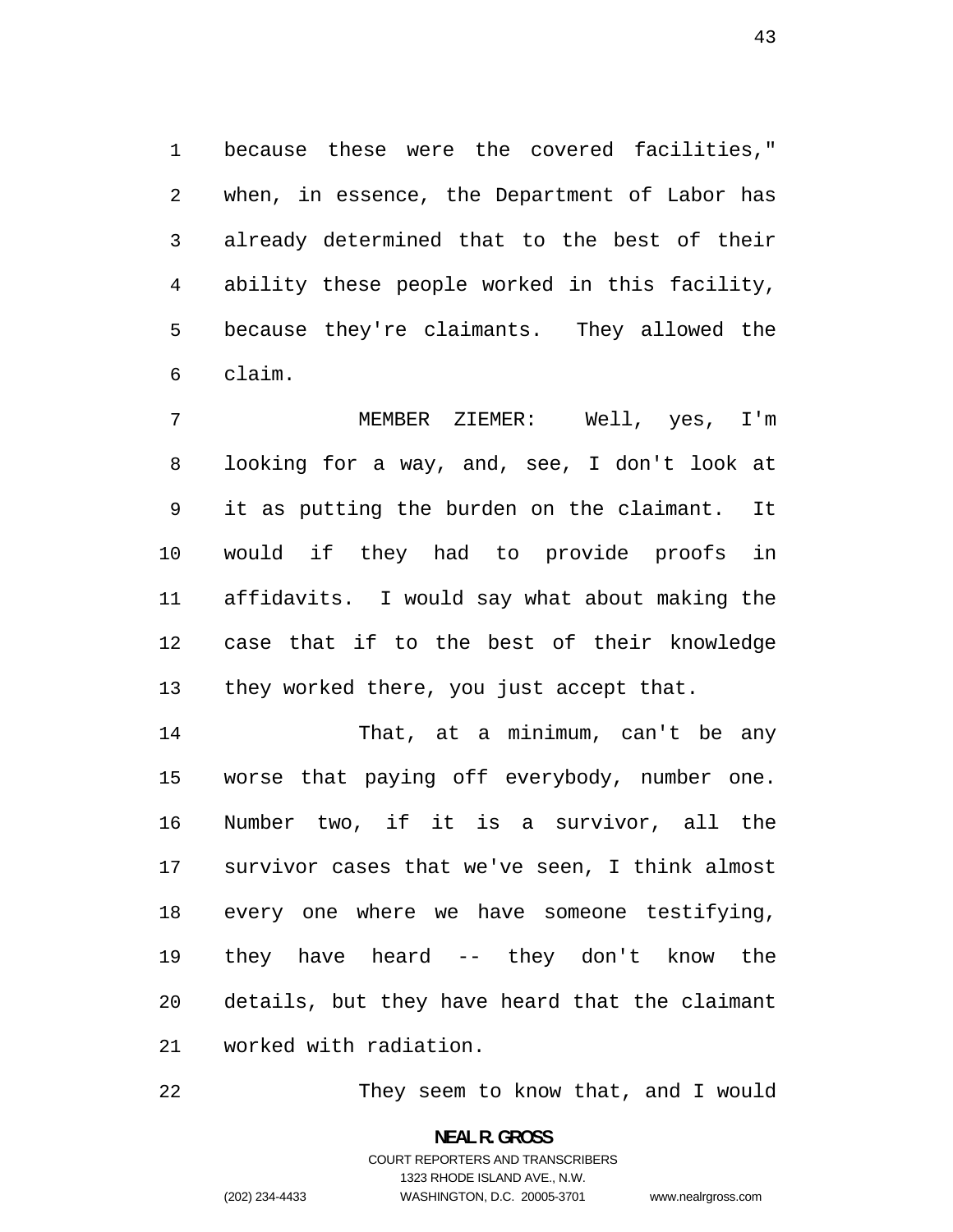say in this case if it's a survivor, you say, "Okay, we'll take their word for it that they believe that the parent or the" -- well, not the parent but the claimant worked in the radiological area. I'm just trying to think of a way to make this a little more equitable. MR. HINNEFELD: We can approach -- I mean, if you want us to do this, we can approach DOL with that question. MEMBER ZIEMER: Yes, I'm not saying 12 MR. HINNEFELD: Now --MEMBER ZIEMER: -- I want you to do it. I'm just -- you know, I'd like us to think about whether there's some way to do this that's both fair and fair both ways, fair to claimants as well as those who should not be in the pool. CHAIRMAN MELIUS: The -- sort of some corollary questions to that, though, issue. One is the -- do we know whether the

personnel records indicate where people

**NEAL R. GROSS** 

#### COURT REPORTERS AND TRANSCRIBERS 1323 RHODE ISLAND AVE., N.W. (202) 234-4433 WASHINGTON, D.C. 20005-3701 www.nealrgross.com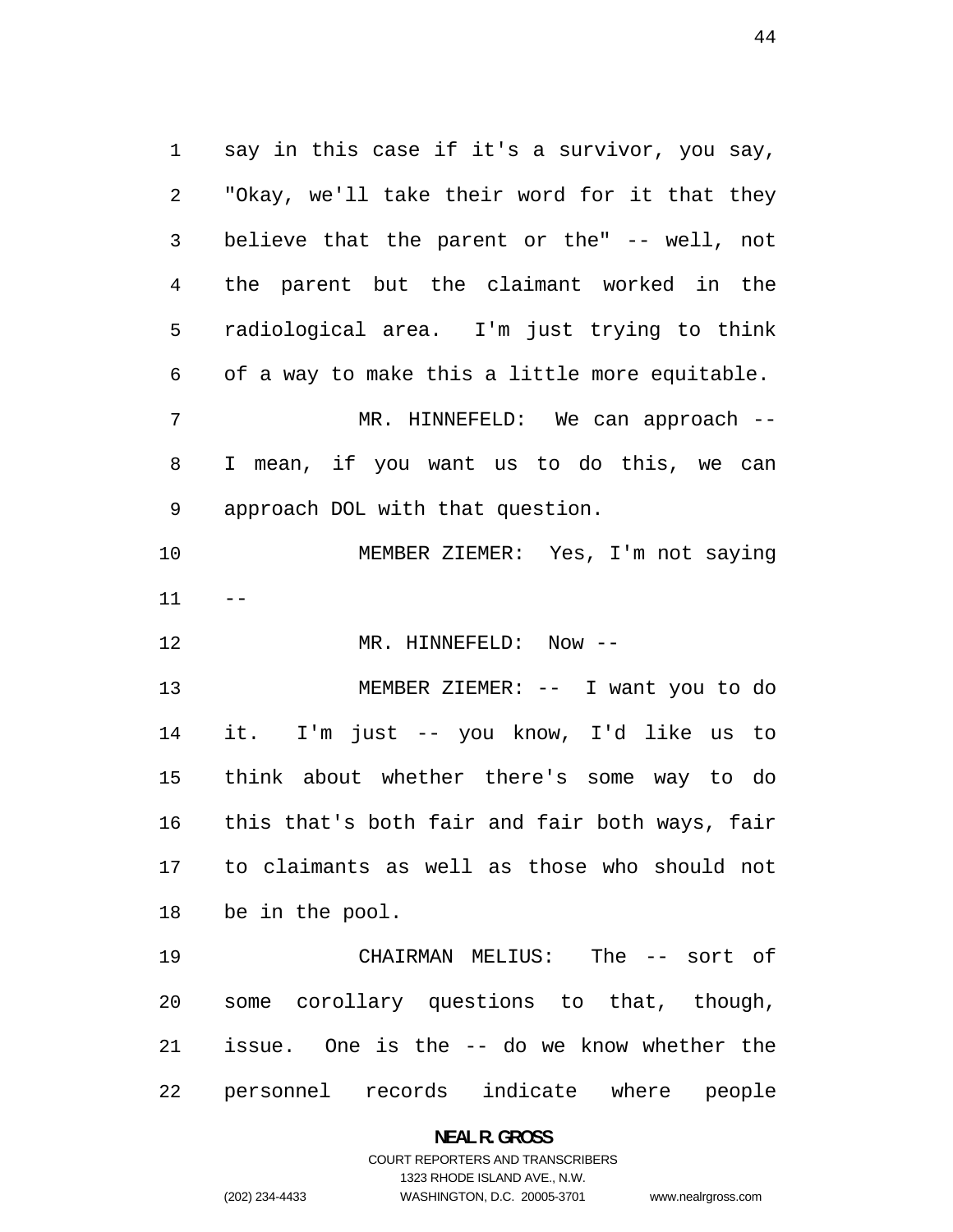worked?

2 I mean, that's the other -- I mean, the real reason that DOL or one of the major reasons why DOL wants -- has problems with a building-specific SEC Class is that often the personnel records don't, you know, indicate where a person worked, and we know at the DOE sites, even when they do sometimes there's a list that you have large numbers of workers that roam around the facility and do work in different facilities.

12 12 I quess my basic question is do we even know -- you know, is there anything in the personnel records that would indicate that people worked in these areas. I mean --

MR. DARNELL: We've asked that -- this is Pete Darnell. We have asked that question and asked for that type of data from GE, and they do not have anything that ties people to specific facilities.

CHAIRMAN MELIUS: Okay. Then my question goes back to, then, how did they

> **NEAL R. GROSS**  COURT REPORTERS AND TRANSCRIBERS 1323 RHODE ISLAND AVE., N.W. (202) 234-4433 WASHINGTON, D.C. 20005-3701 www.nealrgross.com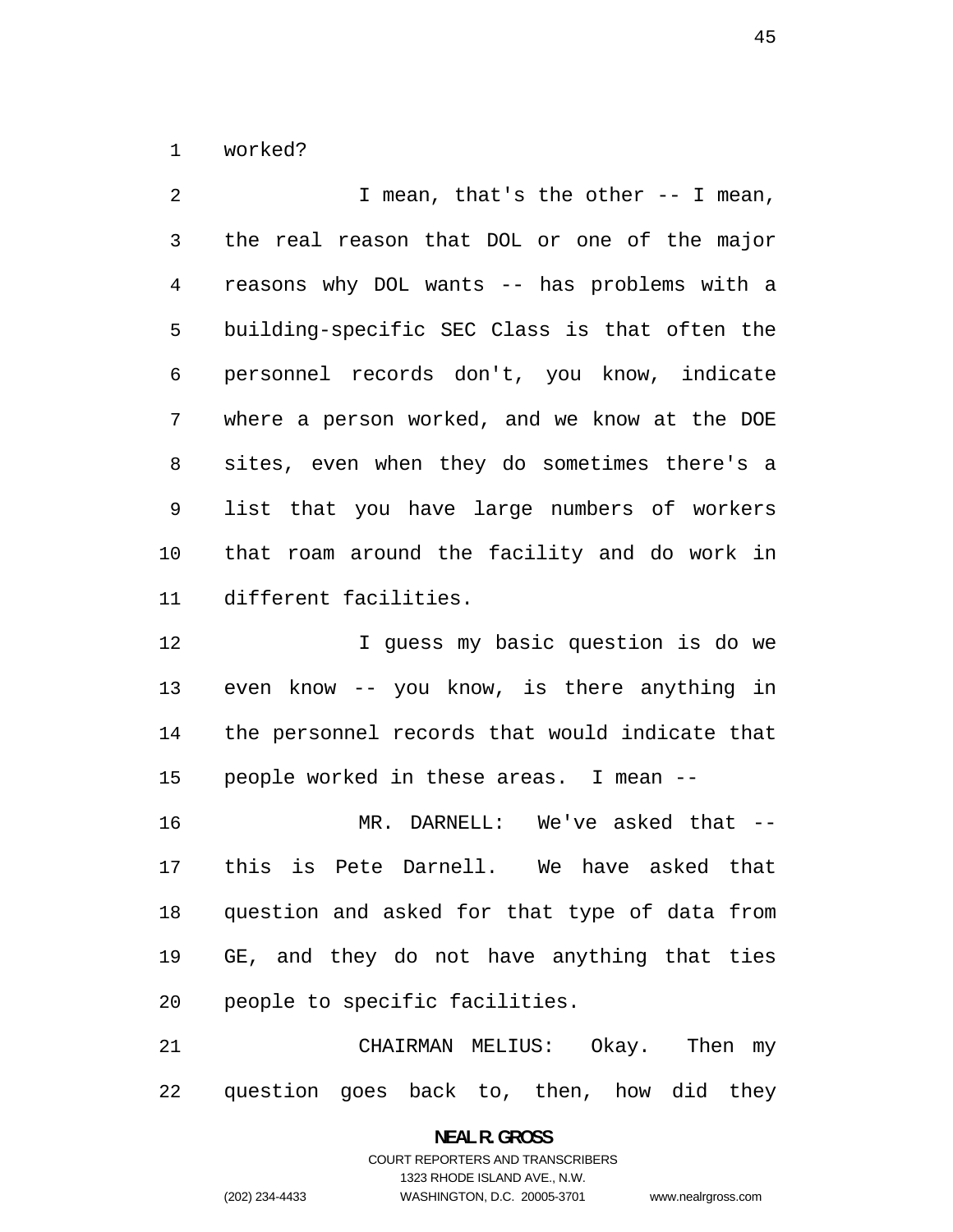develop the list of 500 people, the POPSEE list?

MR. DARNELL: We have no information on it, Dr. Melius. I'm sorry. There's no further data on it other than, "Here's the list."

CHAIRMAN MELIUS: But where did you get it from?

MR. DARNELL: It was from one of the data captures.

CHAIRMAN MELIUS: And have you asked General Electric or anybody or any of your informants about that, the people you've interviewed?

MR. DARNELL: In the last couple of interviews, yes. The first couple of interviews, no. We did ask the Health and Safety Manager about it. He didn't know anything about the list at all.

CHAIRMAN MELIUS: Stu just said something about it being pulled for a reunion or something. That's why I'm --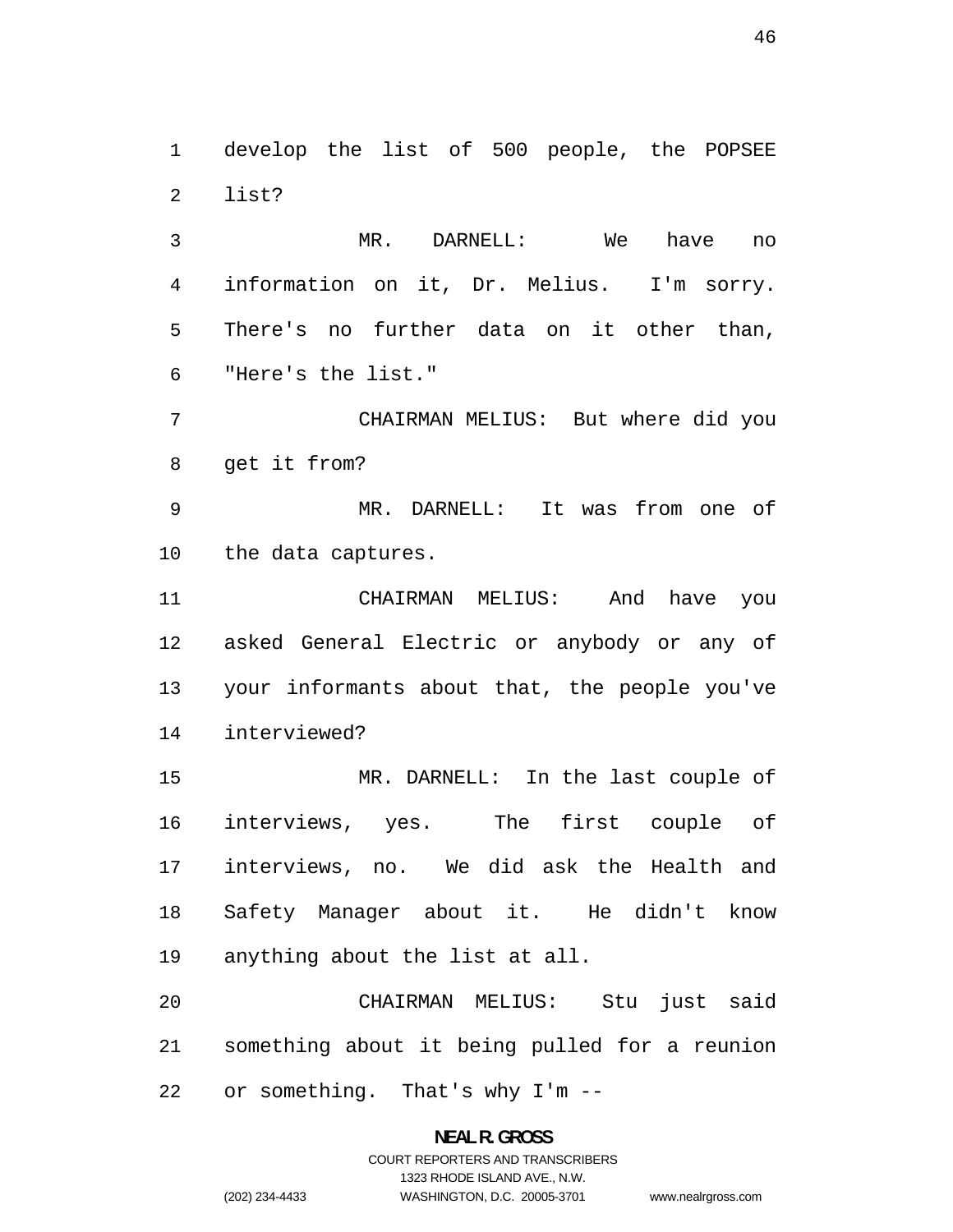MR. HINNEFELD: I pulled it up in the Site Research Database, and the file on the Site Research Database starts with our capture form, our data capture form, and the data capture person wrote as a reviewer description, "POPSEE master list of former ANPO, NMPO, SPPS, NSP, ESP, AEP workers."

So those initials apparently pertain to a number of areas of the project, work project. That's the -- that was our data capture person's handwritten description. As to why that person wrote that, I don't know.

Then there's the list of names, and then the last couple pages is an announcement for a reunion in 1987, POPSEE, and it never spells out what POPSEE means, but it's a 1987 POPSEE reunion. It was held on August 20, 1987, and it gives the place, and then it gives the menu --

CHAIRMAN MELIUS: Okay.

MR. HINNEFELD: -- who to send your

check to.

# **NEAL R. GROSS**  COURT REPORTERS AND TRANSCRIBERS 1323 RHODE ISLAND AVE., N.W. (202) 234-4433 WASHINGTON, D.C. 20005-3701 www.nealrgross.com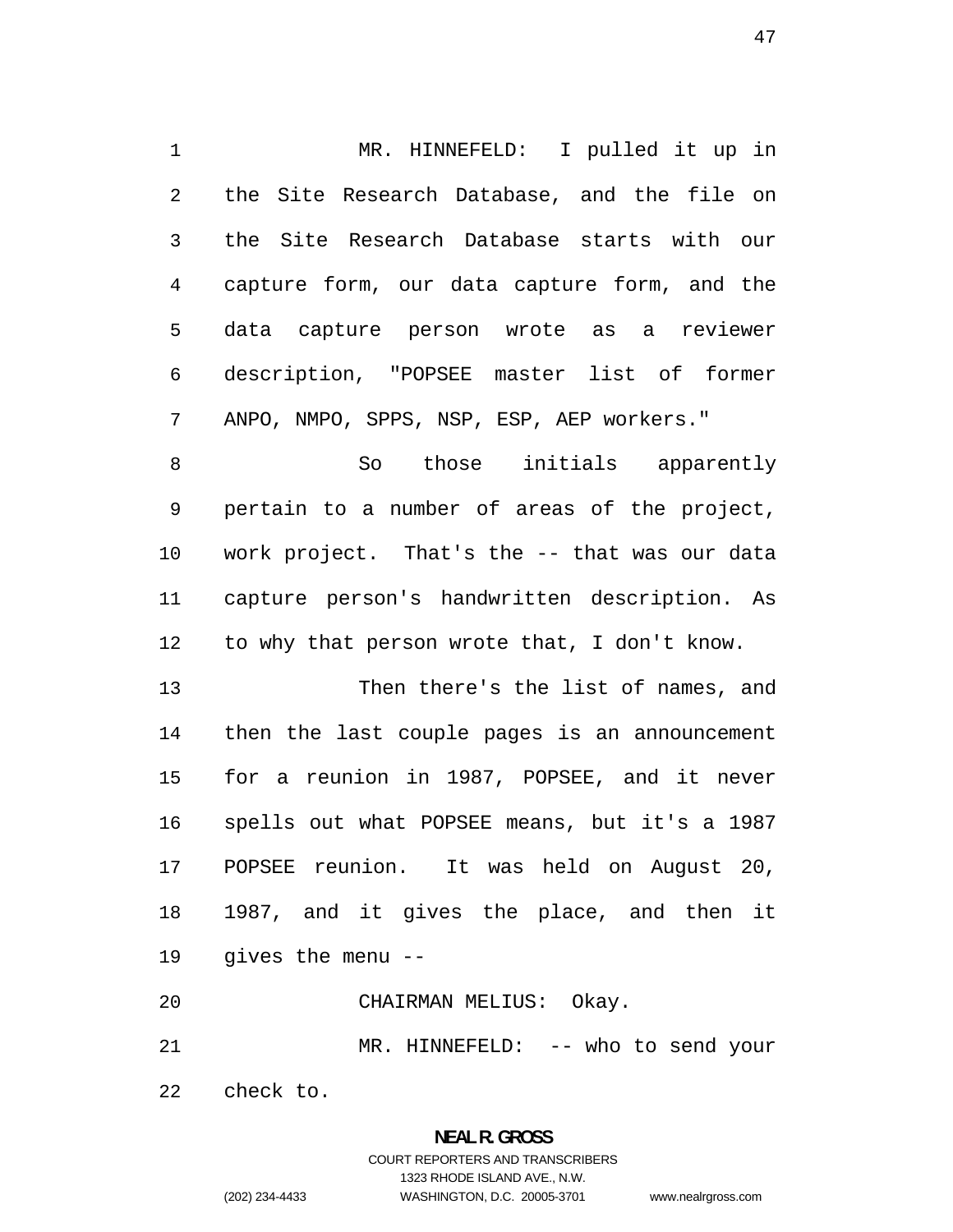CHAIRMAN MELIUS: I only looked at the first three pages and gave up. Did they - - that's okay. When I had tried to open up the external monitoring file on my computer, my crack CDC computer froze up three times, so I gave up on that, too.

MR. HINNEFELD: So that's why I concluded that the last page or two of the file is the announcement of the reunion.

CHAIRMAN MELIUS: Okay. Thanks, Stu. Is there any way we can walk back and figure out what ESP and those initials are, what they relate to?

MR. HINNEFELD: Well, ANPO is Aircraft Nuclear Propulsion Office, I believe. MR. DARNELL: It's Airdraft Nuclear Project Office, Nuclear Materials Project Office, and I have no idea on the rest of them. The person that did this data capture was a longtime Fernald employee, also, and he had a lot of knowledge of different projects that went on at GE, so he knows what these

> **NEAL R. GROSS**  COURT REPORTERS AND TRANSCRIBERS 1323 RHODE ISLAND AVE., N.W. (202) 234-4433 WASHINGTON, D.C. 20005-3701 www.nealrgross.com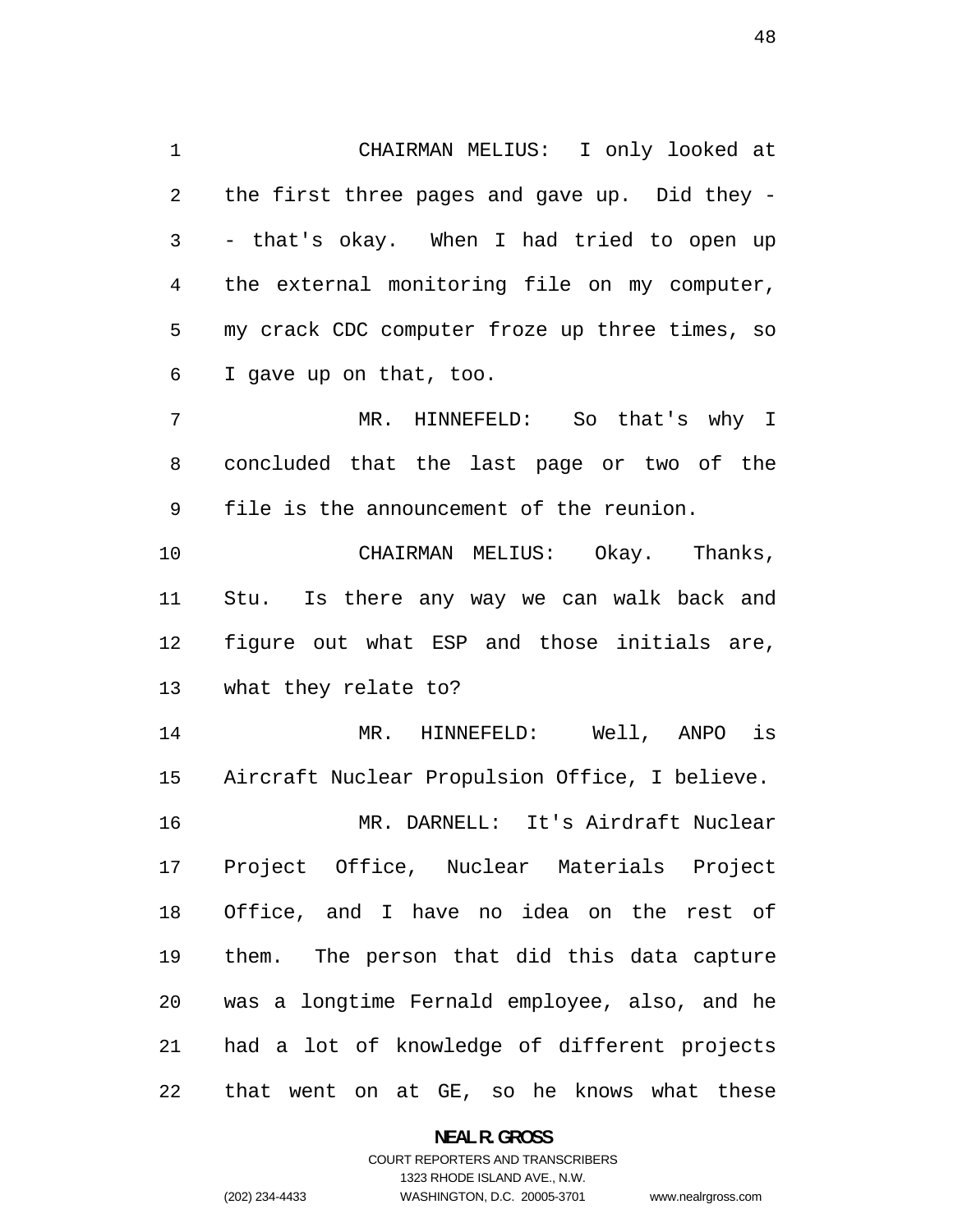mean, or he knew what some of these meant but not what all of them meant.

CHAIRMAN MELIUS: So, maybe someone could talk to him again or something.

MR. DARNELL: Okay, I'd be glad to. CHAIRMAN MELIUS: I mean, it would just seem to me that if you have a list, it would be nice to -- you know, if we're going to say that it's not useful, we ought to have a basis for that, and some of that ought to be based on some of the other information you have.

You've got the external monitoring with names. You've got -- you know, all of those projects may have been, you know, pre-this time period or something. That list may have nothing to do with this time period. I don't -- I guess that's a possibility from what you've said, but it would be nice to know that, to be able to say that.

MEMBER LOCKEY: Jim?

CHAIRMAN MELIUS: Yes.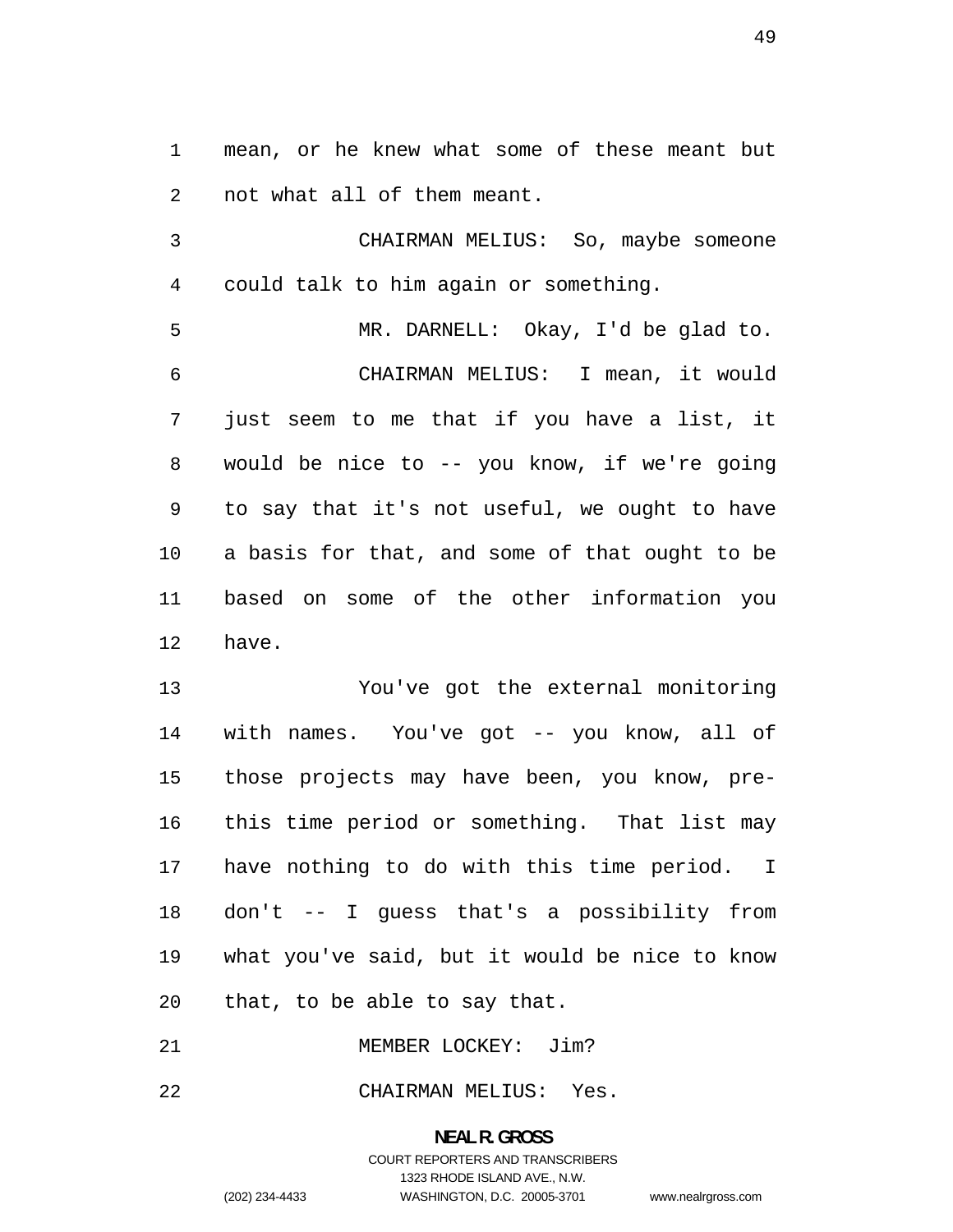MEMBER LOCKEY: I think you raise a good point. Has anybody tried to contact some people on that list? CHAIRMAN MELIUS: Or even match them up with the list of claimants? MR. HINNEFELD: The Radiation Safety Manager, who we have interviewed twice, is on the list. 9 MEMBER LOCKEY: Okay. CHAIRMAN MELIUS: Okay. MEMBER LOCKEY: And what did he say about the list? MR. HINNEFELD: He didn't -- isn't that the one you said he didn't know about the list? MR. DARNELL: That's correct. He didn't know about the list. There are a couple of the people that were interviewed on this list, also. MEMBER LOCKEY: Were they aware of the reunion, or were they asked about the reunion, or was that before the list was

> **NEAL R. GROSS**  COURT REPORTERS AND TRANSCRIBERS 1323 RHODE ISLAND AVE., N.W. (202) 234-4433 WASHINGTON, D.C. 20005-3701 www.nealrgross.com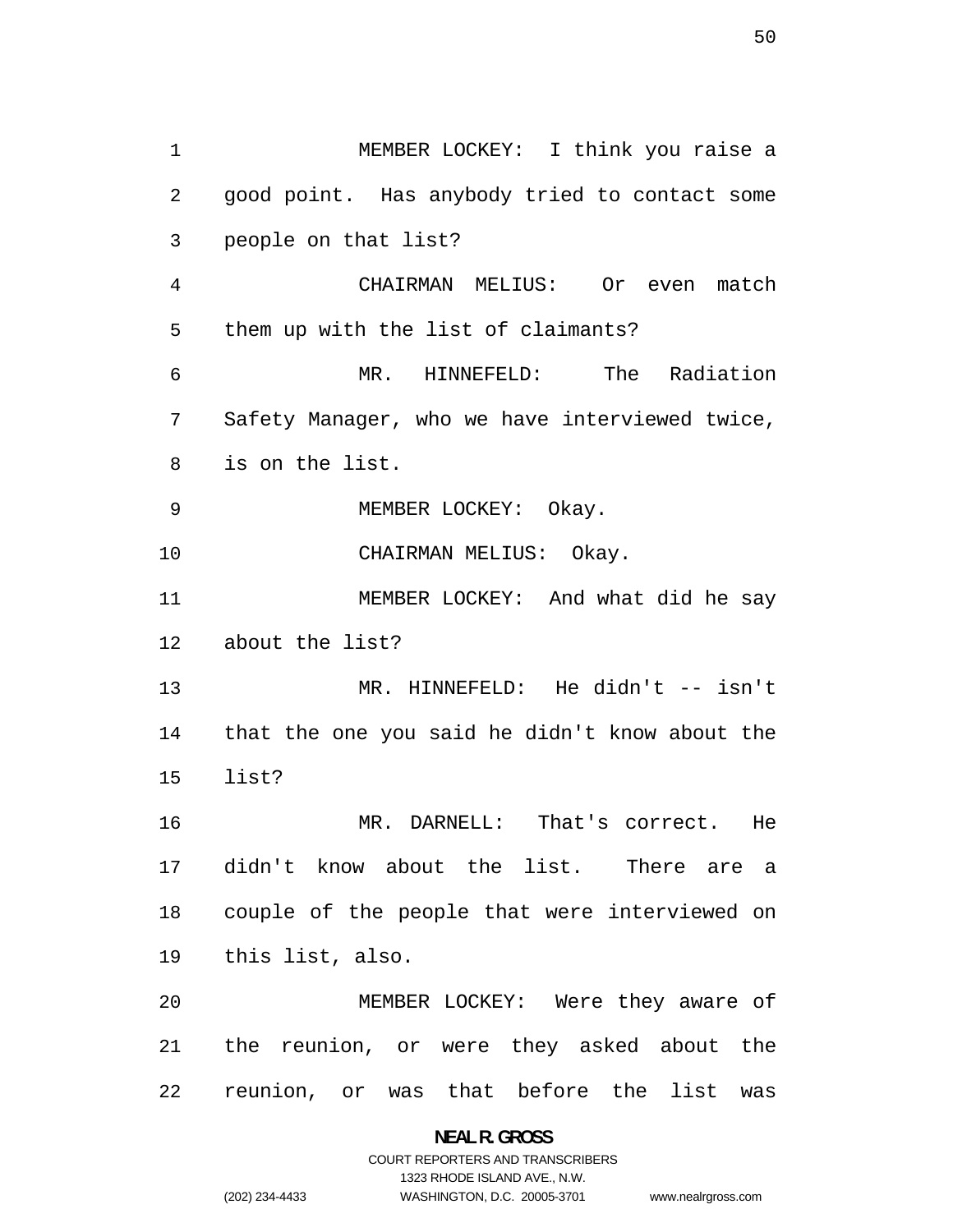known?

MR. DARNELL: That was before the list was known for most of the workers, and I didn't ask if people attended the reunion. MEMBER LOCKEY: You know, Jim has a good point. I think going back to the list again and searching out some people that are still living, just a phone call, "Do you remember going to a reunion? Do you remember anything about the reunion? Where was it held? You know, was there" -- it would be very -- it may be very useful. MR. DARNELL: The one thing that we need to realize is who did this reunion. If you can get to that last page, the GE -- the

Ohio 747, that park is right across the street from the UAW office. This was a union meeting.

MR. HINNEFELD: Now, wait a minute. Wait a minute, Pete. Don't go -- don't start down there unless you know for sure, because that park is available for all sorts of GE

**NEAL R. GROSS**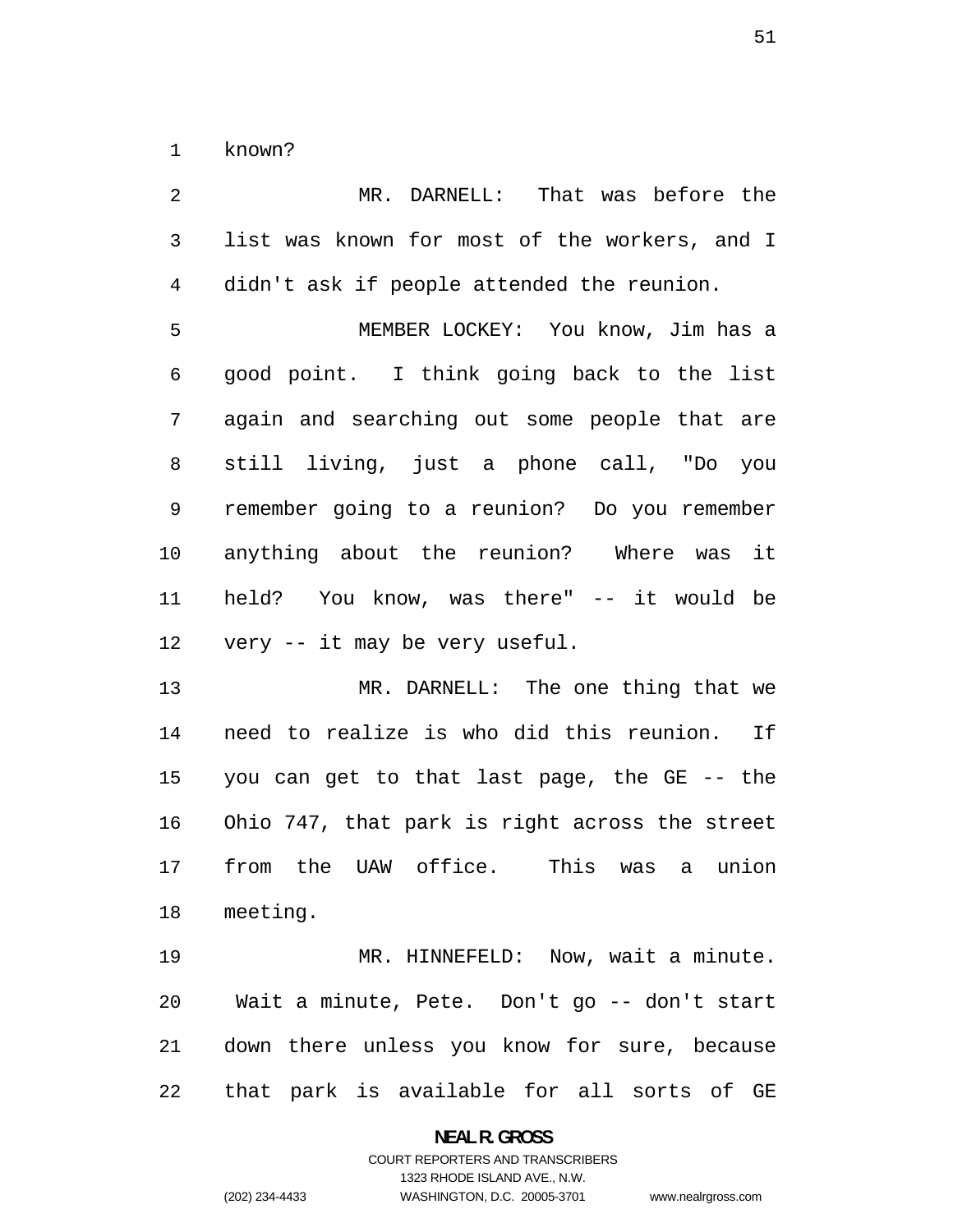functions.

MR. DARNELL: Okay. MR. HINNEFELD: I know that. I've been to GE. I've been as a guest. I've been invited to GE functions up there. MR. DARNELL: Right, I am making the assumption that it was part of the union, because it's right -- MR. HINNEFELD: Don't start down there, because that park is available to all sorts -- for all sorts of GE functions. MR. DARNELL: You're right. Sorry about that. MEMBER BEACH: So, Pete, this is Josie. Was there more than one POPSEE list? Because I notice on page 14 that Jim indicated there was a POPSEE list 1987, and then on page nine -- MR. HINNEFELD: That's the one we're looking at. MEMBER BEACH: On page nine you have a POPSEE sketches, 1991. Are those two

> **NEAL R. GROSS**  COURT REPORTERS AND TRANSCRIBERS 1323 RHODE ISLAND AVE., N.W. (202) 234-4433 WASHINGTON, D.C. 20005-3701 www.nealrgross.com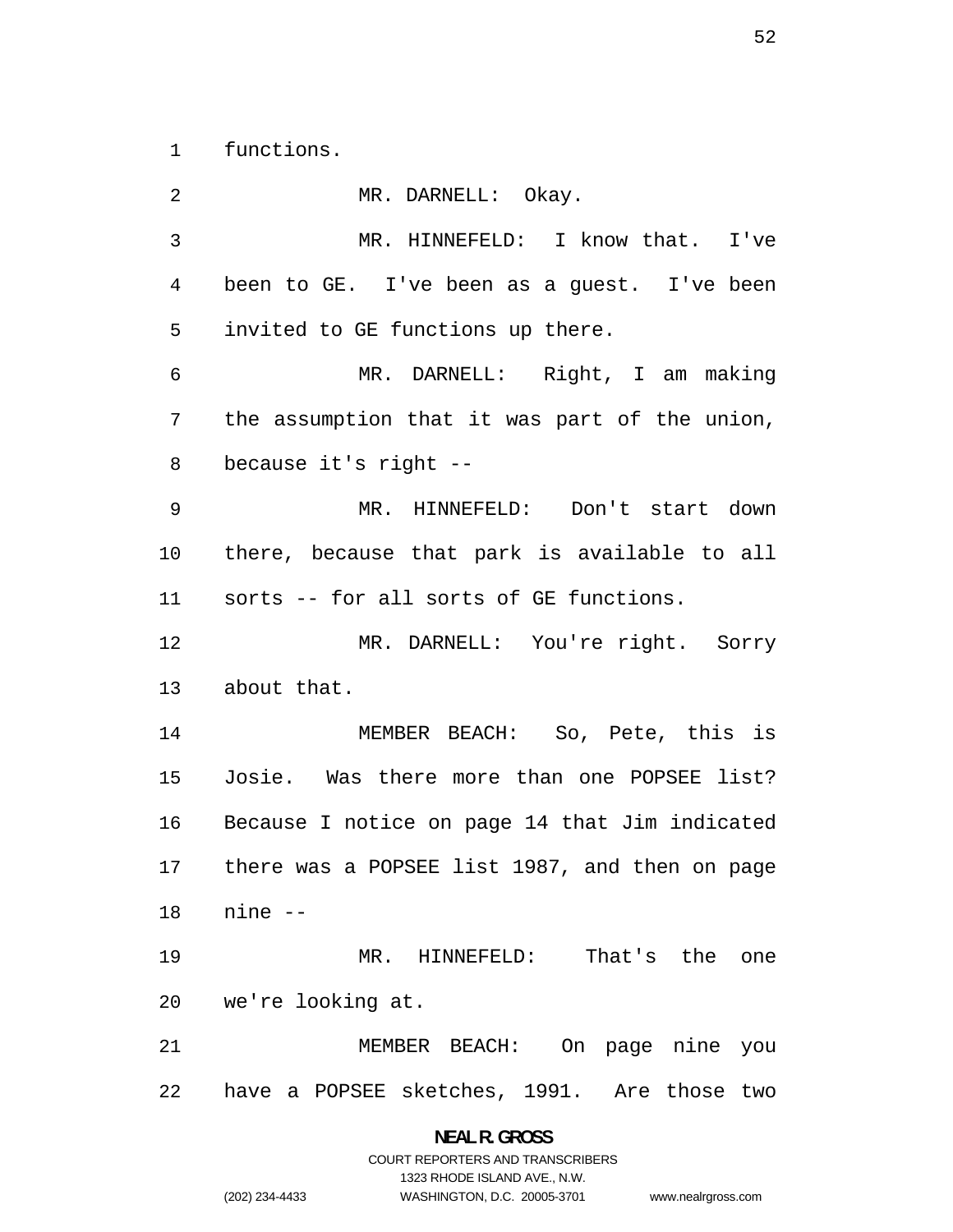different lists?

MR. DARNELL: As far as I know, there's only one POPSEE list. I hadn't seen a second one.

MEMBER BEACH: Well, on your first bullet on page nine it talks about a POPSEE sketches, 1991.

MR. DARNELL: I'm looking through that right now. You know, I'm sorry, I completely missed that. I have no idea what they're talking about.

MEMBER BEACH: Okay. Well, I was just curious. I would hate to have a list being used if we don't know what, you know, what the origin of the list is, because, you know, if it was a list for a reunion of some sorts and whoever was making out the list knew that certain people were already deceased and they didn't make it on the list, it just -- I would be --

CHAIRMAN MELIUS: No, you're right. It could be -- how it was generated could be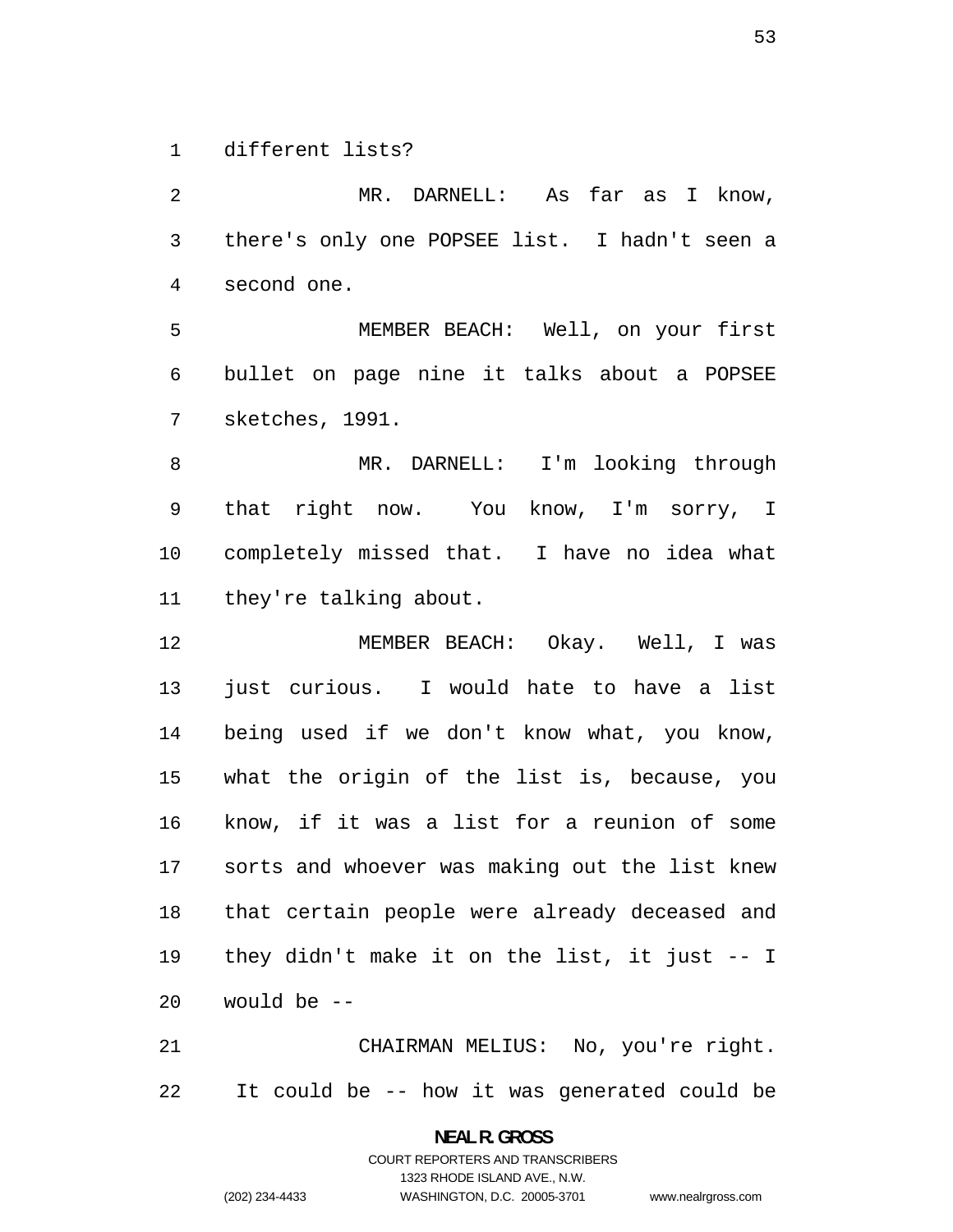important. I would just also add I doubt that the Health and Safety Manager would be a union -- be part of UAW, so I don't think it was UAW that would have put together the list. They may have been involved in the reunion in some way, but I think it would come from within the facility.

MEMBER LOCKEY: So, Jim, it wouldn't hurt. It wouldn't hurt asking UAW about it, right?

CHAIRMAN MELIUS: Yes. No, exactly, no, it would, and the other thing that might be helpful is in the dose reconstruction interviews you've done, it's just -- has there been anybody that you talked to that, you know, didn't work directly in the operations but did spend a significant amount of time in the building?

MR. HINNEFELD: Well, we'd have to look.

CHAIRMAN MELIUS: Yes. Just look,

because --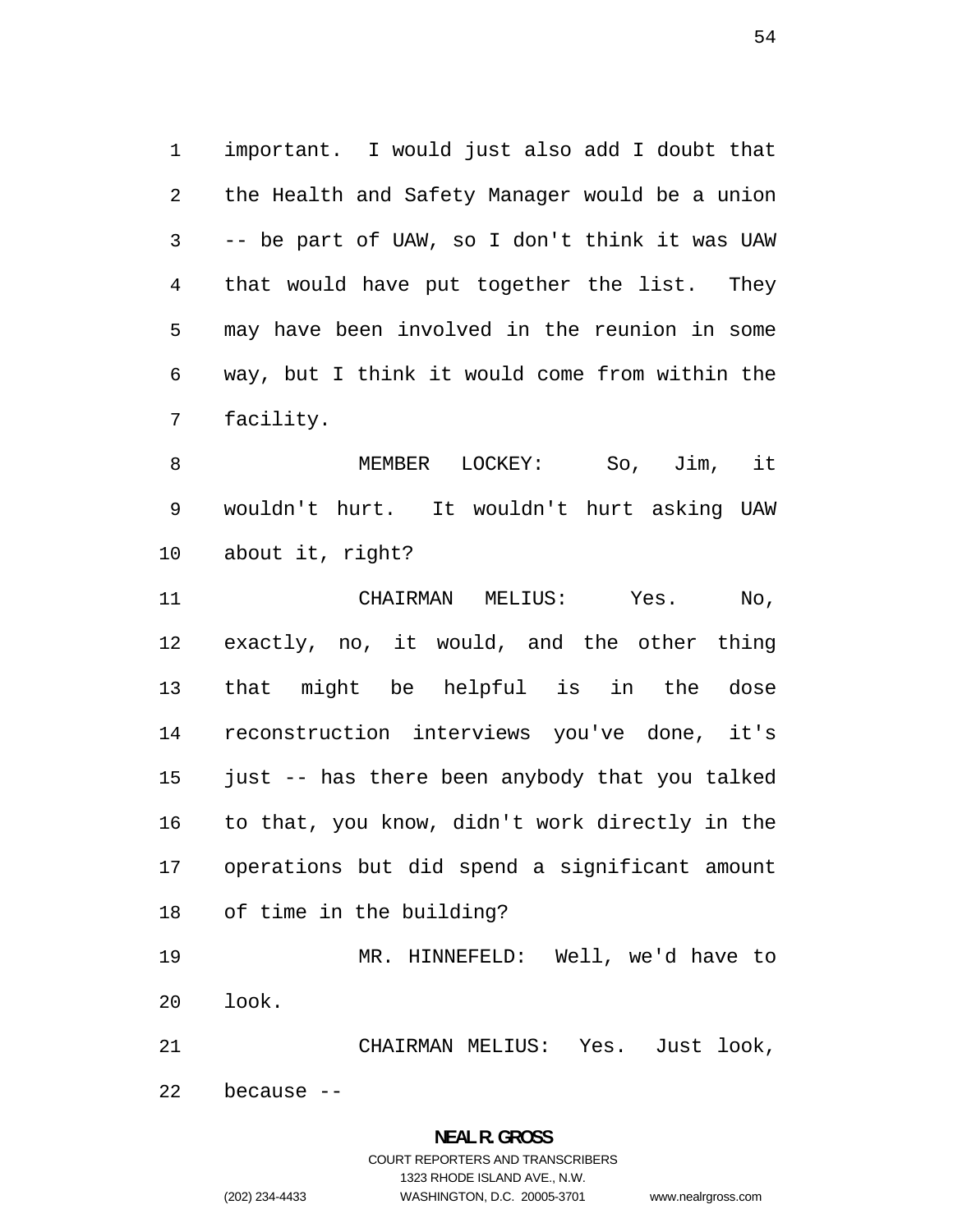MR. HINNEFELD: We have not analyzed those interviews for that question. CHAIRMAN MELIUS: Yes. Any other

questions from the Board Members? MEMBER ZIEMER: This is Ziemer. I have one other question. Toward the end of the report, maybe right near the end, there was some speculation about a possible second SEC Class. Was that just sort of boilerplate, or is there something specific that you had in mind?

MR. HINNEFELD: I think that's boilerplate. Where is -- what's the page, Paul?

MEMBER ZIEMER: I think -- I have trouble scrolling with this computer. It's so slow, but I think it's on the last page before the references.

MR. KATZ: This is Ted. It's boilerplate. Paul, this is Ted. It's boilerplate.

MEMBER ZIEMER: Yes, you didn't

# **NEAL R. GROSS**  COURT REPORTERS AND TRANSCRIBERS 1323 RHODE ISLAND AVE., N.W. (202) 234-4433 WASHINGTON, D.C. 20005-3701 www.nealrgross.com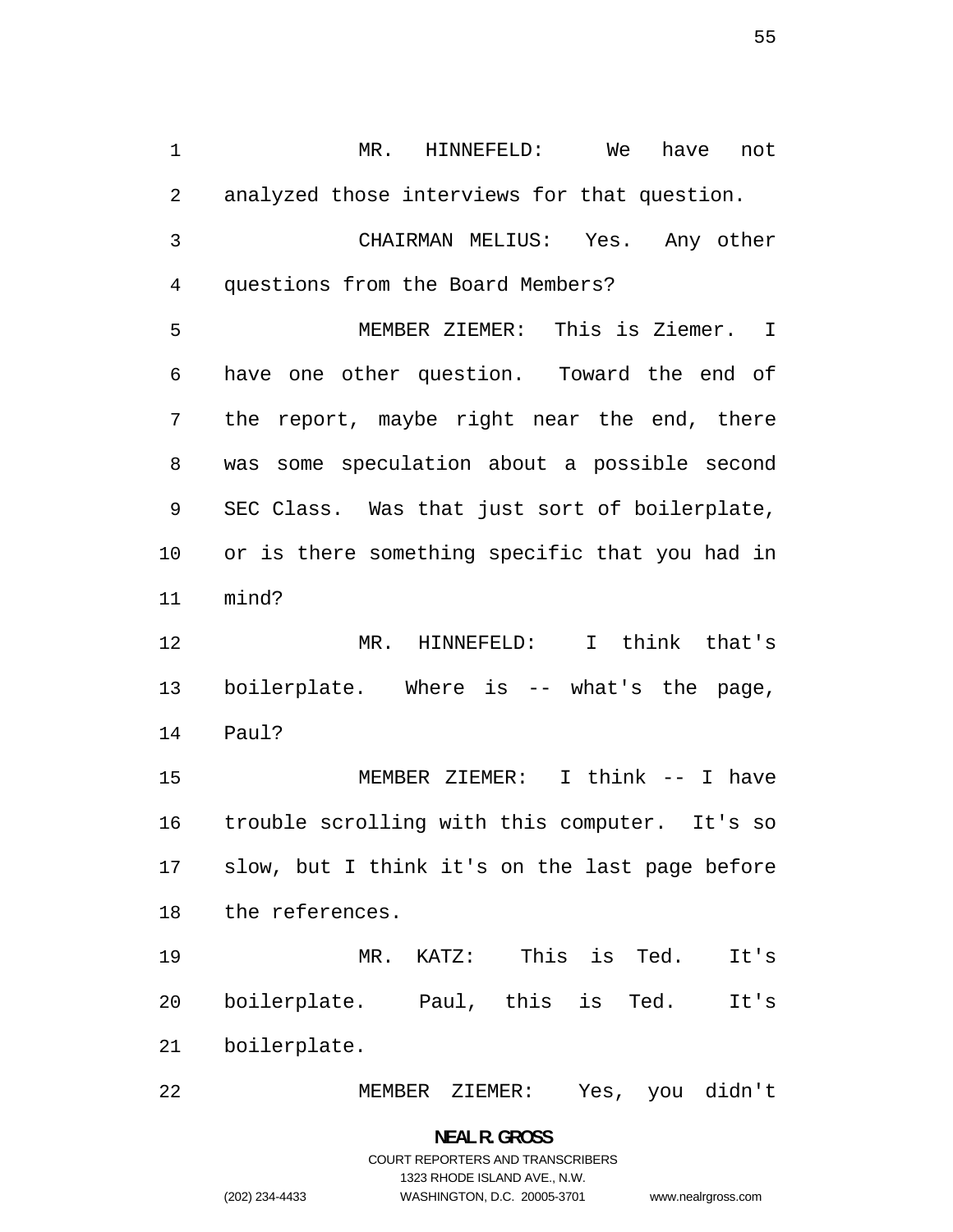have anything specific in mind here.

MR. KATZ: No. No, that's just an open door in case there is a situation -- MEMBER ZIEMER: Yes. MR. KATZ: -- where there are leads that would have DCAS doing more research after the Class is already -- 8 MEMBER ZIEMER: Yes. MR. KATZ: The initial Class is already established. 11 MEMBER ZIEMER: Okay. Thanks. MR. DARNELL: I think that's required by the rules. 14 MR. KATZ: That's correct, Pete. CHAIRMAN MELIUS: Okay. Any other questions? What I would propose, if you could sort of follow up on those two items, one is, I think, the POPSEE list issue, as well as take another look at some of the interviews and see if they can -- they shed any light on, you know, a little bit more light as to what extent there were people that might have been

> **NEAL R. GROSS**  COURT REPORTERS AND TRANSCRIBERS

> > 1323 RHODE ISLAND AVE., N.W.

(202) 234-4433 WASHINGTON, D.C. 20005-3701 www.nealrgross.com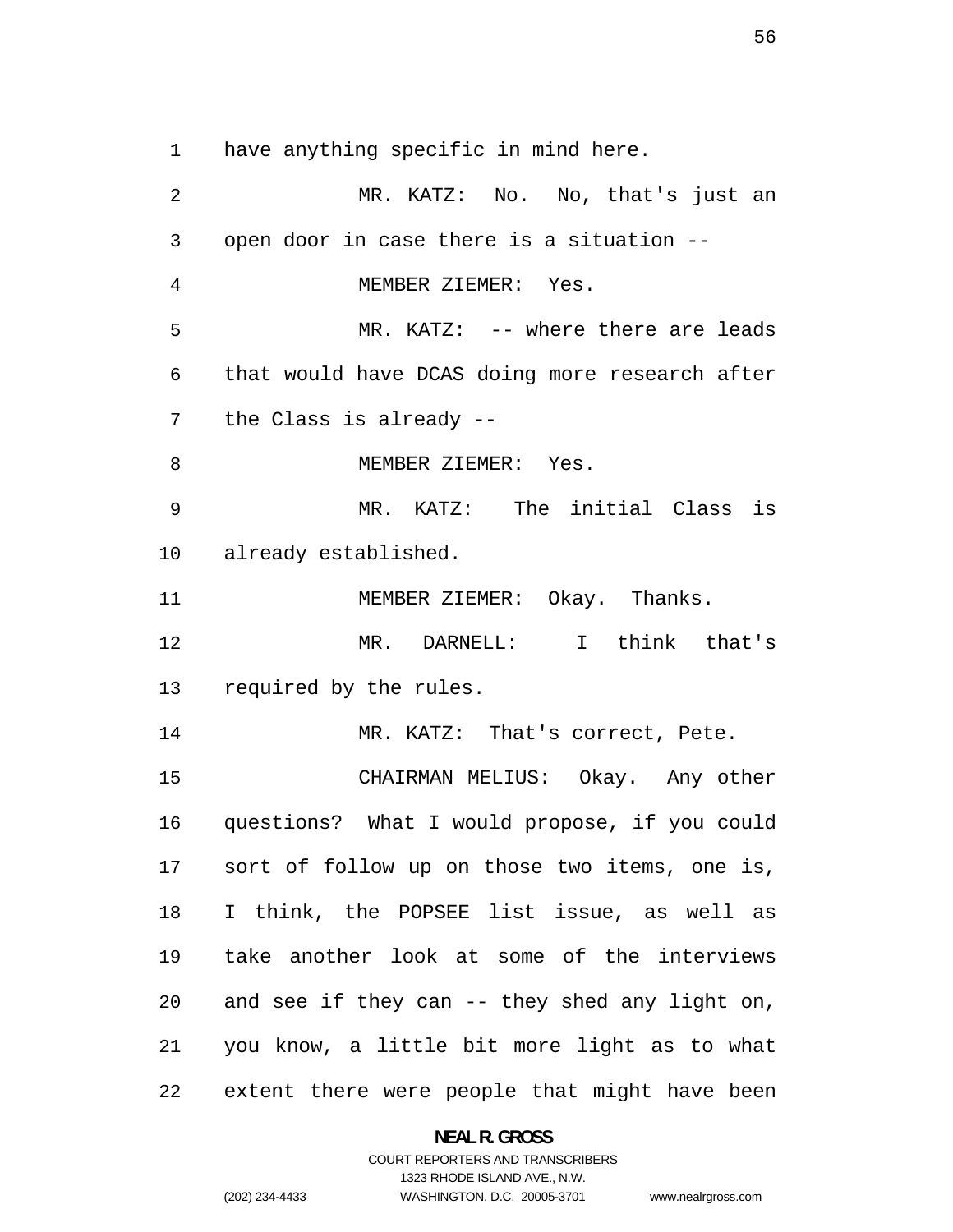not directly employed in those AEC operations but, you know, were spending significant times in those buildings doing work and so forth.

MR. HINNEFELD: Okay.

CHAIRMAN MELIUS: Both of those would be helpful if you can get back to the Work Group on that. I don't know what the time frame would be, but, you know, we certainly can either -- we can do another Work Group meeting and then try to pose this out.

What you're proposing may be the correct Class Definition, the correct approach. I think we just want to sort of do the due diligence to say that we've looked at this and understand it before we, you know, commit to it one way or the other.

MR. HINNEFELD: Okay. We'll have to -- right here I can't figure out a schedule. We'll have to figure out.

CHAIRMAN MELIUS: Yes.

MR. HINNEFELD: We'll have to do some work in order to figure out what kind of

# **NEAL R. GROSS**  COURT REPORTERS AND TRANSCRIBERS 1323 RHODE ISLAND AVE., N.W. (202) 234-4433 WASHINGTON, D.C. 20005-3701 www.nealrgross.com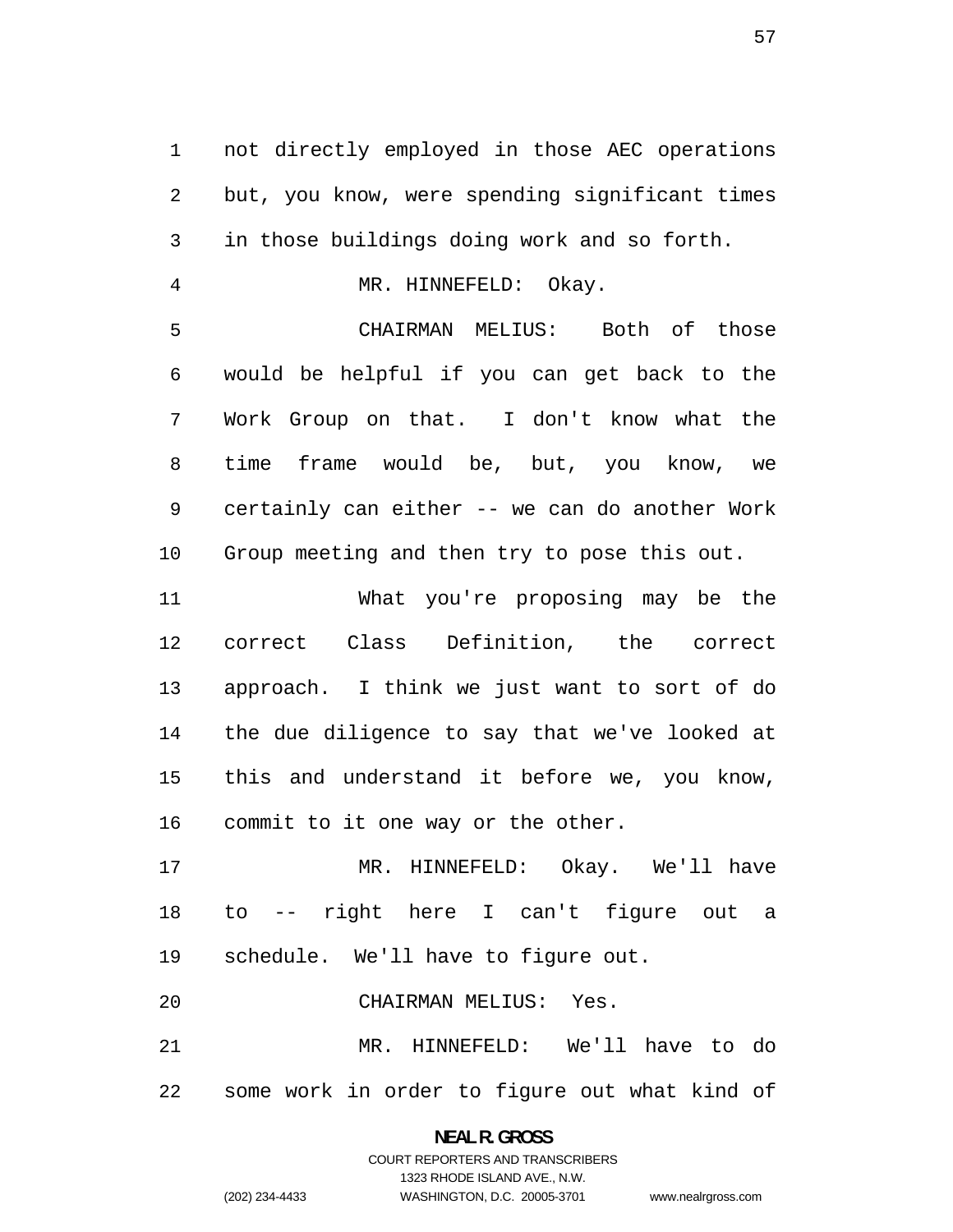schedule we'll be on, and we can give you some notice of when we think we can have some -- CHAIRMAN MELIUS: And I would just add that I think this is a kind of SEC, 83.14, so we'd be able to handle at the Work Group call, so it wouldn't necessarily mean, you know, postponing until August -- 8 MR. HINNEFELD: Okay. We'll --CHAIRMAN MELIUS: -- to resolve this if these are factual, but it somewhat depends on, you know, what efforts -- you know, we'd like the due diligence on your part, but, you know, what is a reasonable schedule for that? We'll let you figure that out. MR. HINNEFELD: Okay, and then

shall we do any -- shall I approach the Department of Labor about Paul's suggestion about having the administration of the Class, the claimant -- at least require the claimant to assert that they spent a significant amount of time, probably 250 days, in those covered

**NEAL R. GROSS**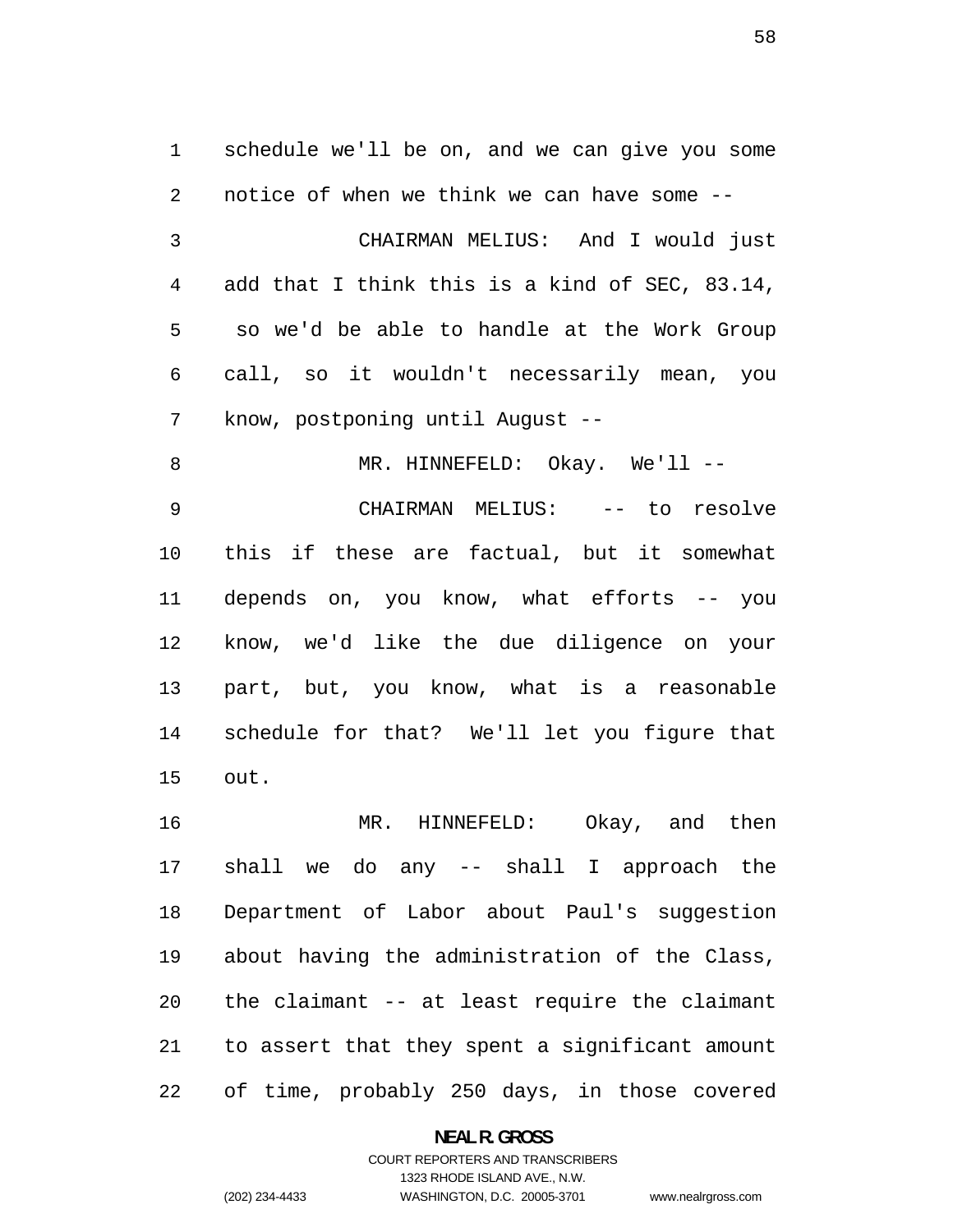buildings? I mean, I can ask Department of Labor --

CHAIRMAN MELIUS: Well, actually, in St. Louis, Rachel is coming out to the meeting, and I believe her --

MR. HINNEFELD: Her boss, Gary Steinberg.

CHAIRMAN MELIUS: The Acting Director of that division, whatever, I forget his name, but I believe he's coming out, also. MR. HINNEFELD: Yes, his name is Gary Steinberg.

CHAIRMAN MELIUS: Gary Steinberg. Thanks, Stu.

MR. HINNEFELD: No problem.

CHAIRMAN MELIUS: They'll both be out there, so maybe we can have a conversation with them when they're out there. Does that make sense, Paul?

MEMBER ZIEMER: That's fine, I think, you know, just to find out what's feasible. I know that they would like it very

#### **NEAL R. GROSS**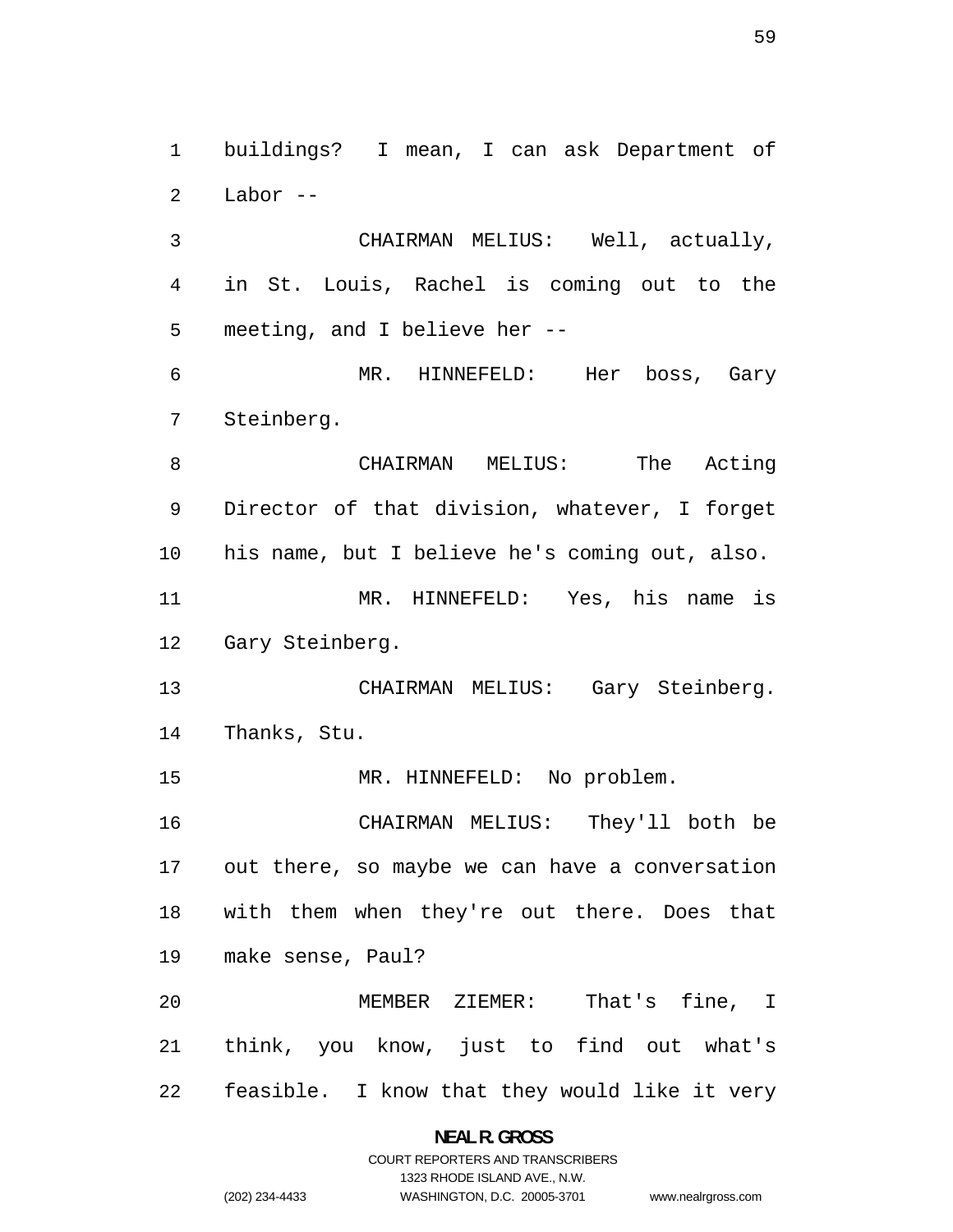clean and simple, but maybe not everything is clean and simple. We certainly have enough that aren't.

CHAIRMAN MELIUS: Yes.

MEMBER ZIEMER: Anyway, yes, I think it's worth discussing. Maybe we can't do it, but at least take a look at it.

CHAIRMAN MELIUS: Yes.

MR. HINNEFELD: Okay, and then the other -- and then the two items are the thoroughly investigate the POPSEE list in terms of learning -- you know, and that would include talking to some people who we have already talked to that are on that list to see if they recall that organization and -

CHAIRMAN MELIUS: Yes, and --

MR. HINNEFELD: -- reunions and -- CHAIRMAN MELIUS: And so who made up the list and then, you know, who's on that list. What are those, you know, designated groups, the initials that are on there, and then I think it would also be useful if you --

**NEAL R. GROSS**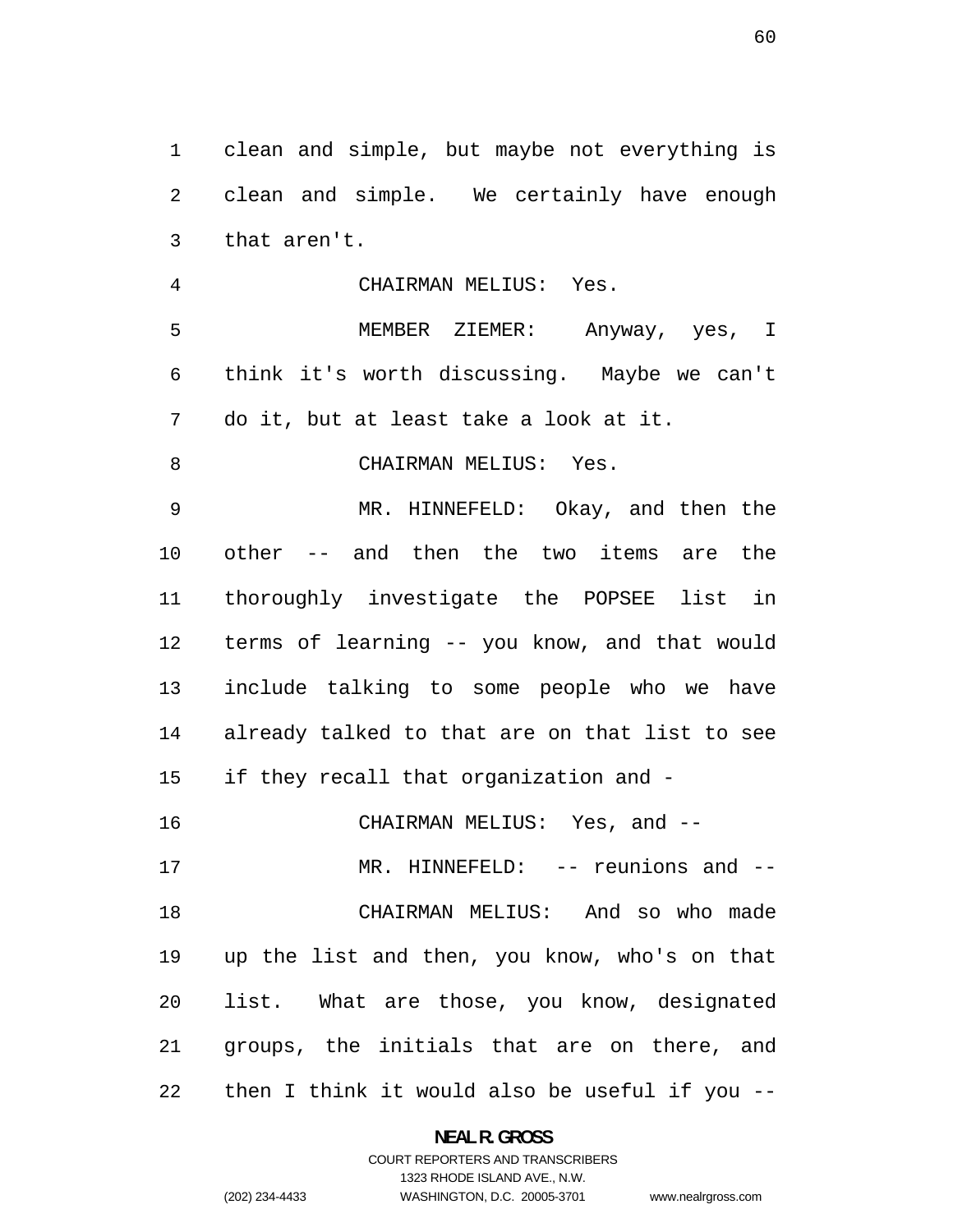I don't think it would be difficult, easy for me to say, is just, you know, see to what extend that list overlaps with the external monitoring data that you have --

MR. HINNEFELD: That's what I was looking at.

CHAIRMAN MELIUS: -- for the time period we're interested in, because this might also -- I don't know if the external monitoring goes back to prior to '61 that you have, the records.

MR. HINNEFELD: I believe -- I forget. I believe the external monitoring, the entirety of it, there is some before '61 and --

CHAIRMAN MELIUS: I think we're on '61, so if there is significant overlap, I think that would tell us at least something about that list. Certainly, if all the people that got external monitoring from '61 to '70, if over half of them weren't on the POPSEE list or, you know, some number, I would say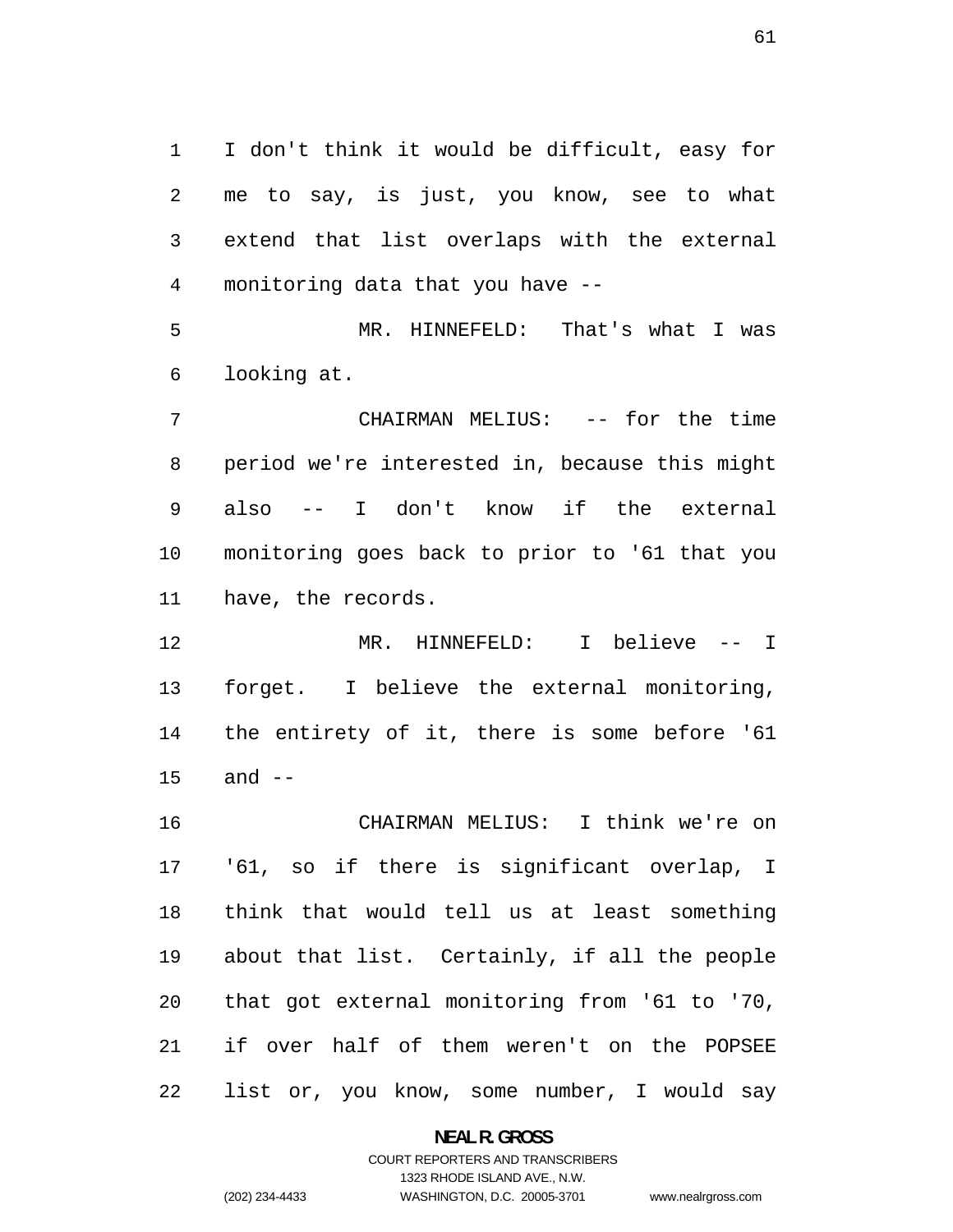that that list, you know, was somehow selective and didn't really include everybody involved in doing the work, I would think, or there may be this issue of other operations that weren't going on at some other part of the facility or something, the issue LaVon raised.

8 MR. HINNEFELD: Right.

MEMBER BEACH: Well, and then, Jim, could you add to that look into the POPSEE sketches and see what the difference is or -- 12 MR. HINNEFELD: I've got that, Josie.

14 MEMBER BEACH: Okay.

MR. HINNEFELD: We'll look at that. MR. DARNELL: I do have one quick question, Dr. Melius. Looking at the issue for unassigned workers being there, being in the facility, we do already know that there were unassigned workers working in those buildings. We have information of different secretaries and other projects having offices

#### **NEAL R. GROSS**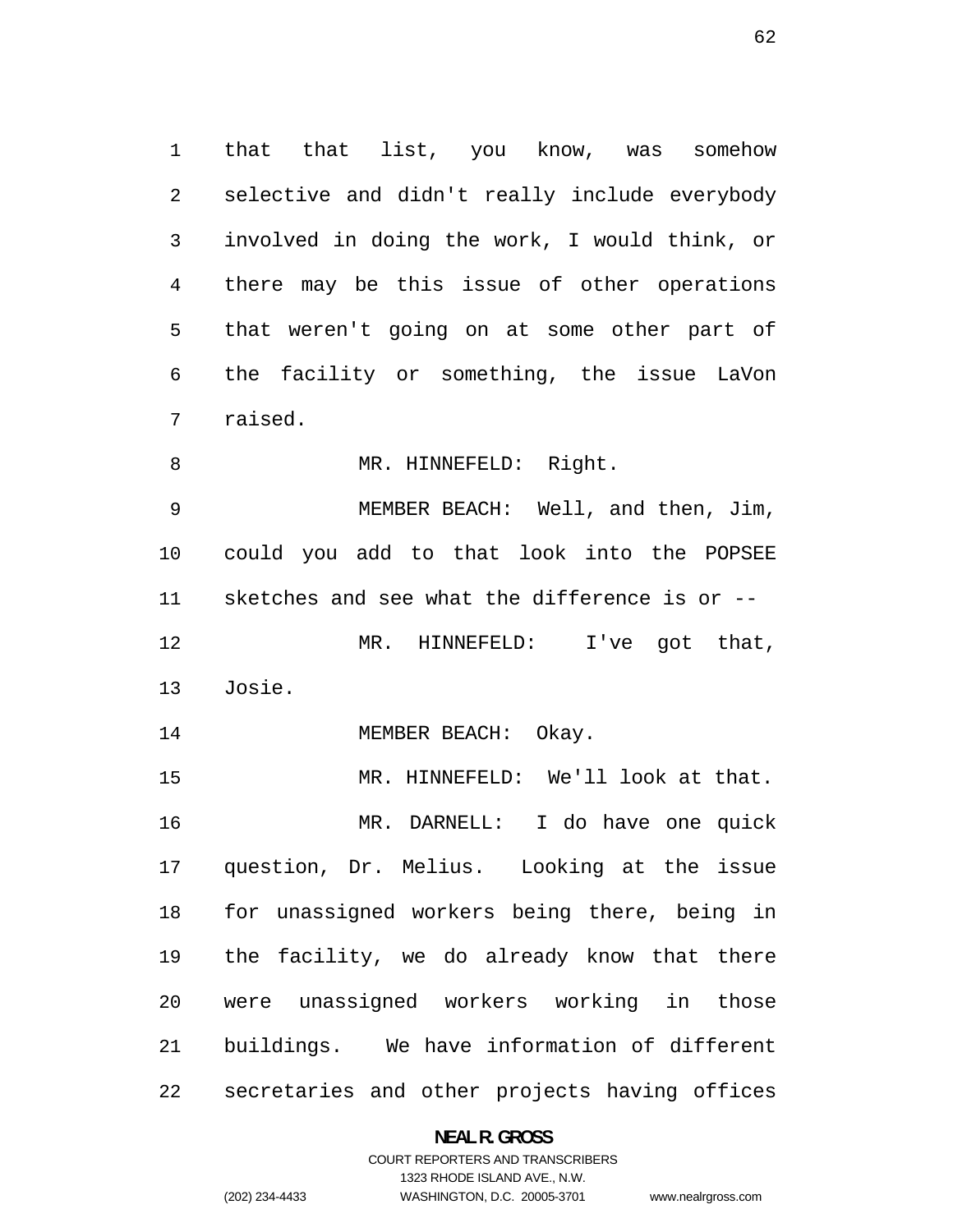in those buildings.

| 2              | CHAIRMAN MELIUS: Yes, I'm just                 |
|----------------|------------------------------------------------|
| $\mathsf 3$    | trying to understand what some of -- where     |
| $\overline{4}$ | there -- are maintenance workers and other     |
| 5              | people that have filed for claims, are they -- |
| 6              | you know, what were they doing in those --     |
| 7              | If we can get more information on              |
| 8              | it, and I'll go back and look at the           |
| 9              | interviews again, but the ones I've looked     |
| 10             | through and the summaries of the meetings, it  |
| 11             | was -- I just didn't -- it wasn't very         |
| 12             | specific about it, and I'm trying to look for  |
| 13             | a little bit more specificity to understand.   |
| 14             | Okay. Any other questions or                   |
| 15             | comments?                                      |
| 16             | MR. KATZ: Jim, this is Ted.<br>Just            |
| 17             | two things, just to clarify for the record,    |
| 18             | you said that we potentially could deal with   |
| 19             | this at a future Work Group meeting, but I     |
| 20             | think you meant a full Board teleconference.   |
| 21             | CHAIRMAN MELIUS: No, I was saying              |
| 22             | one is that we would convene $-$ I think we    |

**NEAL R. GROSS**  COURT REPORTERS AND TRANSCRIBERS

1323 RHODE ISLAND AVE., N.W.

(202) 234-4433 WASHINGTON, D.C. 20005-3701

www.nealrgross.com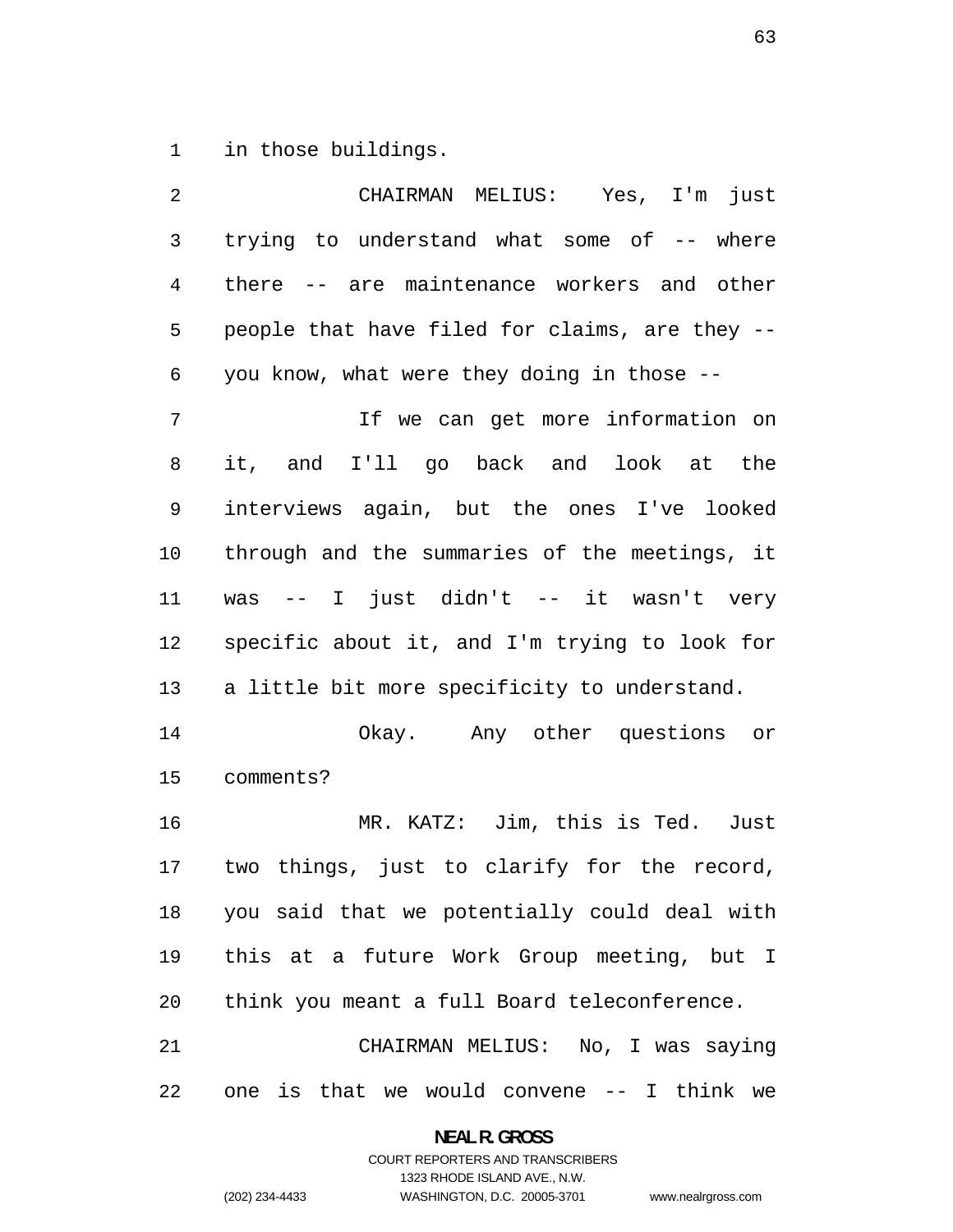would first convene the Work Group again. I mean, let's see what the schedule is, but there are options we could -- but I was talking about --

I was thinking initially two separate meetings, a Work Group, another Work Group conference call to just update on the questions that we asked and then -- but also saying that I didn't think this necessarily had to be held over until August. If the schedule permits in terms of getting the information, it might be something that we could do in -- I forget when our conference call is scheduled.

MR. KATZ: Right. Right, no, so that's just what I was confirming, that latter point, that potentially we could address this in a Board teleconference, as opposed to waiting for the next --

CHAIRMAN MELIUS: Yes.

MR. KATZ: You had mentioned Work Group in that statement. That's why I'm just

> **NEAL R. GROSS**  COURT REPORTERS AND TRANSCRIBERS 1323 RHODE ISLAND AVE., N.W. (202) 234-4433 WASHINGTON, D.C. 20005-3701

www.nealrgross.com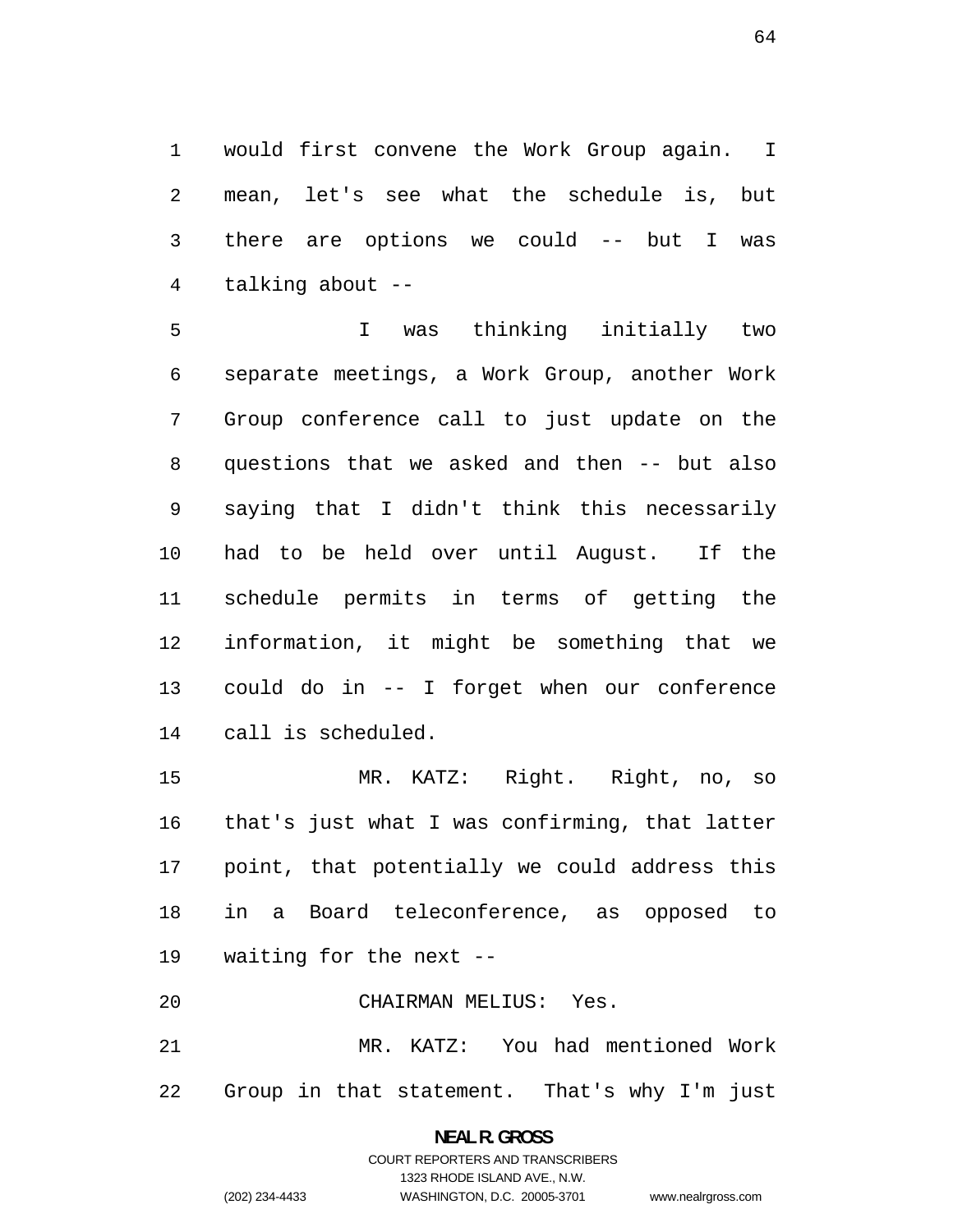clarifying.

| 2              | CHAIRMAN MELIUS:<br>I was actually             |
|----------------|------------------------------------------------|
| 3              | thinking it may require both, but I was trying |
| $\overline{4}$ | to get -- at least see if we get -- because    |
| 5              | for the other Board Members, our August        |
| 6              | meeting is -- we've got lots of work to do     |
| 7              | there, so it would help relieve some of that,  |
| 8              | also.                                          |
| 9              | MR. KATZ: And the other thing I                |
| 10             | just wanted to check on is we do have a slot   |
| 11             | for GE Evendale at this upcoming Board meeting |
| 12             | in May. It seems like that might be a good     |
| 13             | opportunity during the meeting to engage DOL,  |
| 14             | as opposed to, you know, the DOL overview, but |
| 15             | Stu might want to prime Rachel to do some      |
| 16             | thinking about the question beforehand so that |
| 17             | she's not sort of caught flat-footed.          |
| 18             | CHAIRMAN MELIUS: Yes, that would -             |
| 19             | - that's why I -- yes.                         |
| 20             | MR. HINNEFELD: Okay. I will let                |
| 21             | her know.                                      |
| 22             | CHAIRMAN MELIUS: If you can do                 |

**NEAL R. GROSS**  COURT REPORTERS AND TRANSCRIBERS 1323 RHODE ISLAND AVE., N.W. (202) 234-4433 WASHINGTON, D.C. 20005-3701

www.nealrgross.com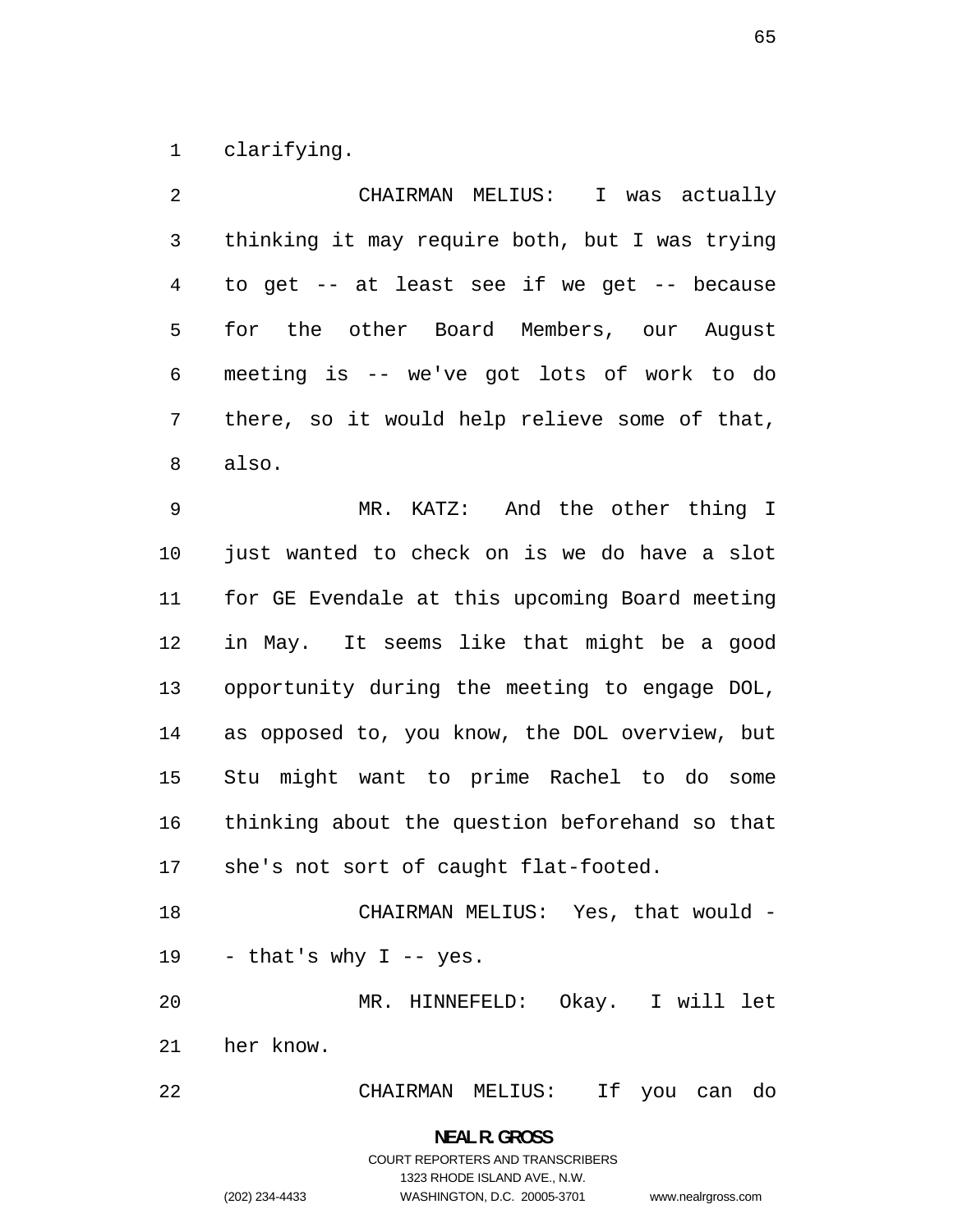that with some of the specifics about GE, because I think that when we've asked, you know, both Pete and now Rachel, you sort of ask the question out of the blue without the specifics, they tend to give the standard answer, and --

7 MR. HINNEFELD: No, we --

CHAIRMAN MELIUS: I would do the same if I were them, but it's not always helpful, and I think you need to under -- they need to understand some of the specifics to figure this out.

MR. HINNEFELD: Yes, I'll give her a heads-up.

15 CHAIRMAN MELIUS: Okay.

MR. HINNEFELD: She just gives the standard answers that all of us bureaucrats give when we are addressing a new question in public.

CHAIRMAN MELIUS: Good.

MR. KATZ: Thank you, Stu. Okay, so I think GE Evendale, Stu, is on the second

> **NEAL R. GROSS**  COURT REPORTERS AND TRANSCRIBERS 1323 RHODE ISLAND AVE., N.W. (202) 234-4433 WASHINGTON, D.C. 20005-3701 www.nealrgross.com